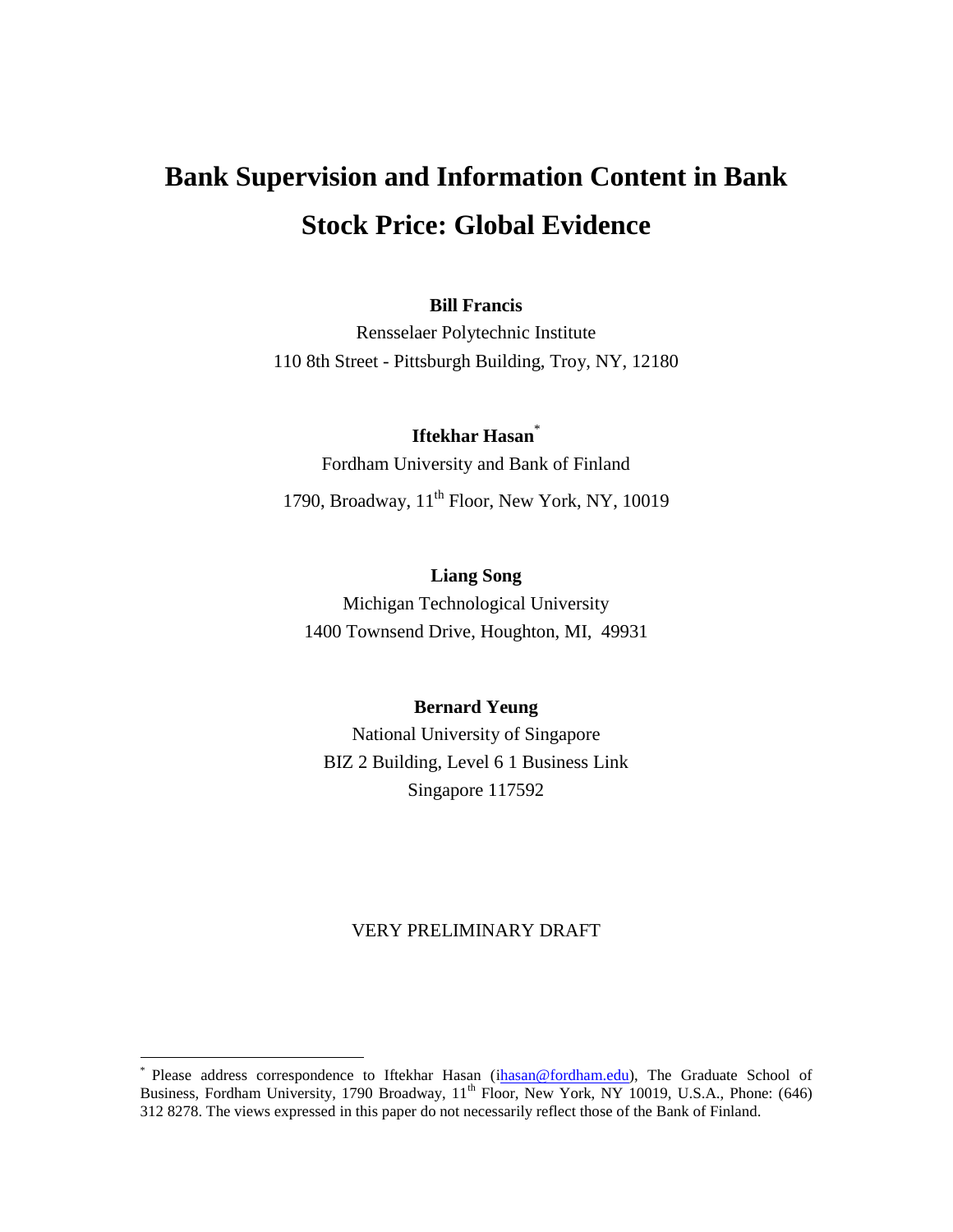## **Bank Supervision and Information Content: Global Evidence**

#### **Abstract**

Banks are inherently more opaque than non-bank firms, but government regulation mitigates this information asymmetry problem (Flannery et al., 2004). This paper examines the informational role of bank regulators in 34 countries. Using bank stock return synchronicity ( $R^2$  statistics of the expanded market model) as a proxy for the amount of bank-specific information that is impounded into stock prices, we find that the traditional approach to bank supervision, which directly discipline banks by taking specific actions against bank management, bank owners, and bank auditors, mainly help generate market-wide information. Our results suggest that bank regulators should carefully exert their supervisory powers because those have significant market-wide influence. Additionally, we find that a supervisory strategy that forces banks to disclose accurate information and induces the private sector monitoring tends to help generate more bank-specific information. This relationship is more pronounced in countries with sound legal institutions. This study's results help shed light on the debate on the effectiveness of mandated information disclosure by government regulation in improving the banking sector's transparency.

**Keywords:** Bank supervision, stock return synchronicity

JEL classification: G12; G14; G15; G21; G38; N20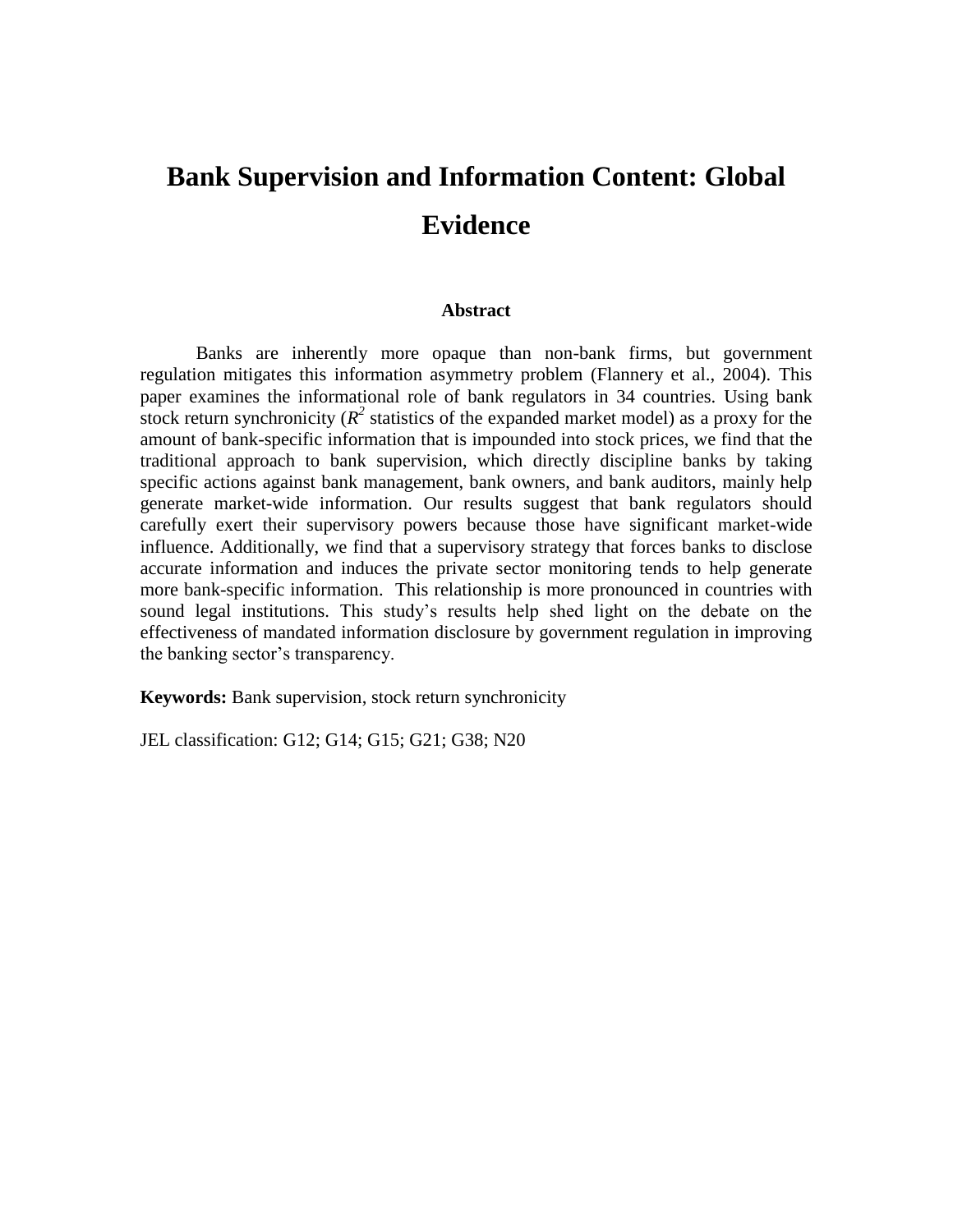## **1. Introduction**

 $\overline{a}$ 

Banks are inherently more opaque than non-bank firms, but government regulation mitigates this information asymmetry problem (Flannery et al., 2004). Specifically, bank regulators mainly have two different kinds of supervisory policies to alleviate banks' opacity. The first one is the traditional approach to bank supervision, which directly takes specific actions against banks and makes public all formal enforcement actions. Bank regulators can also obtain information from external auditors and partially disclose information from the banks' regulatory reports. In this way, bank regulators directly disclose information about banks. Thus, bank regulators have become a unique information channel bridging bank inside information and investors, which does not exist in non-bank firms. The second one is to force banks to disclose accurate information to the private sector such as setting up rules that bank officials are legally liable for the accuracy of information disclosed to the public. Bank regulators also induce private sector monitoring of banks such as making subordinated debt allowable (which may create a class of private monitors). In this way, bank regulators do not directly generate any information about banks; instead, they force banks to disclose accurate information themselves and induces private sector to get information from the banks.

A lot of studies have shown the active role of bank regulators in the bank information production process (Jordan et al., 1999; SGD, 2000; Deyoung et al., 2001).<sup>2</sup> An important but unexplored issue is the nature of the information (whether it has more

 $<sup>2</sup>$  Jordan et al. (1999) find that improving disclosure of supervisory information at troubled U.S. banks</sup> during the banking crisis was not destabilizing and did provide conditions for market discipline to work more effectively. SGD (2000) stressed the importance of banking regulatory reports for securities analysts, rating agencies, and institutional investors in preparing their evaluation because the reports allow direct comparison among banks when comparability is lacking in annual reports. Deyoung et al. (2001) show that on-site examinations do produce value-relevant information about the future safety and soundness of banks several quarters before this information is impounded in debenture prices.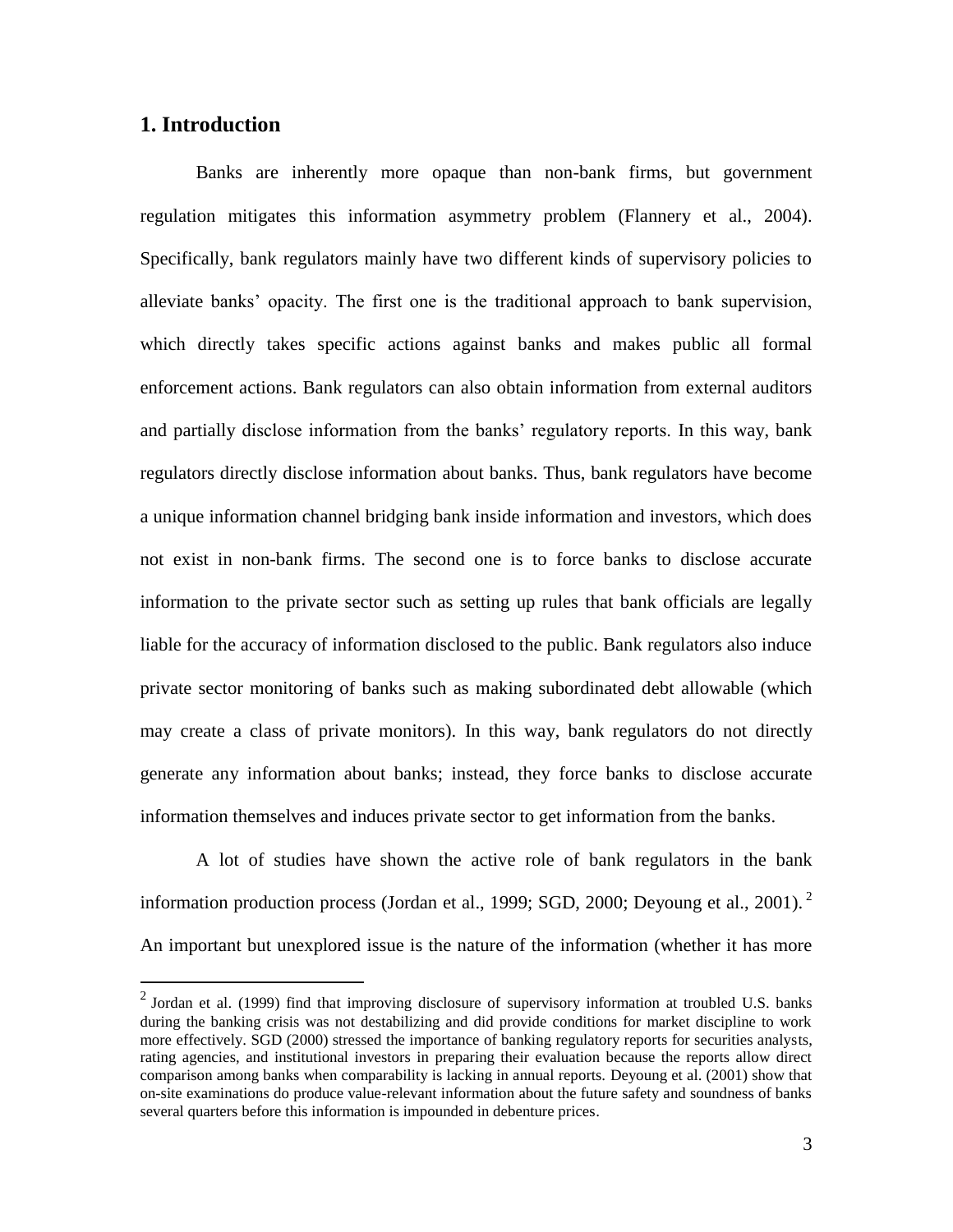market-wide or bank-specific information content) that is produced by different bank supervisory policies. Although the availability of bank-specific information is beneficial for banking industry safety and investors' analysis about banking industry (Flannery, 1998), bank regulators' special incentive would affect the nature of the information their examination process is designed to capture. Specifically, bank supervisors care much more about risks to the safety, that is, situations in which a bank is going to fail than whether banks have average, good, excellent profits. Also, investors might interpret disclosure of severe problems at some banks by bank regulators as indicating widespread banking problems.

The nature of the information conveyed by different supervisory policies is a very important issue in the bank supervisory process. First, it is important to know which supervisory practice can help generate bank-specific information because the availability of bank-specific information is beneficial to improve market discipline for individual banks. Although the banking industry wide information is helpful to mitigate banks' opaqueness, bank-specific information is more useful to increase individual banks' transparency. Second, it is important to know which supervisory practice has more market-wide information content because bank regulators would use these supervisory practices more carefully in order not to disturb the whole economy. Thus, this can avoid some potential big mistakes made by bank supervisors.

In this paper, we use bank-level data across 34 countries to examine the impact of bank supervision on banks' information environment. We use stock return synchronicity  $(R<sup>2</sup>$  statistics of the expanded market model) as a proxy for the amount of bank-specific information that is impounded into stock prices (it is actually a ratio of market-wide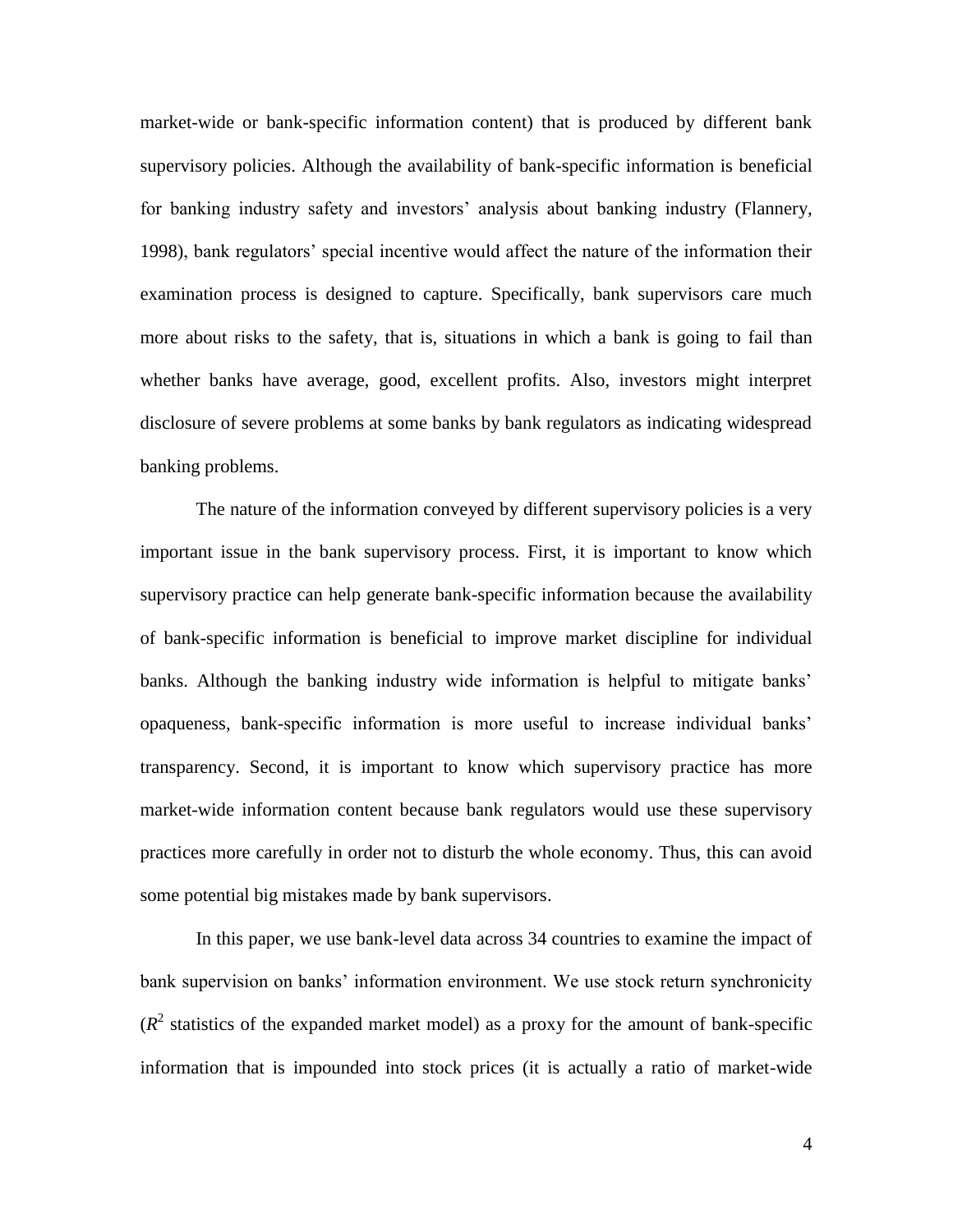information to the sum of market-wide and firm-specific information).<sup>3</sup> Higher (lower) stock return synchronicity implies relatively more market-wide information content (bank-specific information content).

We obtain bank supervisory data from Barth et al. (2005). These data include information about official supervisory power, such as bank regulators' ability to intervene in banks, stop dividends and other payments, replace managers, and acquire information, etc. There are also some variables about the degree to which supervisory agencies force banks' accurate information disclosure and induce private sectors to monitor banks. Specifically, these variables include whether bank officials are legally liable for the accuracy of information disclosed to the public, whether subordinated debt is allowable (which may create a class of private monitors) and so on.

Econometrically, we use OLS regression to estimate our empirical model. When we compute standard errors, we cluster by country to avoid correlation problems in stock return synchronicity within countries. Our dependent variable is bank stock return synchronicity. The two main explanatory variables are measures of (1) supervisory powers and (2) the degree to which bank regulators require information disclosure and induce private creditors to monitor banks. We also control for some bank- and countryspecific factors. Additionally, we use instrumental variables to avoid potential endogeneity problems.

We find that supervisory power is positively associated with bank stock return synchronicity and the legal and government systems do not have the impact on this relationship. This result suggest that traditional approach to bank supervision, which

 $\overline{a}$ 

 $3$  Morck et al. (2000) also uses other synchronicity measure, however, those measures are essentially the same as  $R^2$ . So, we focus on  $R^2$  in this paper.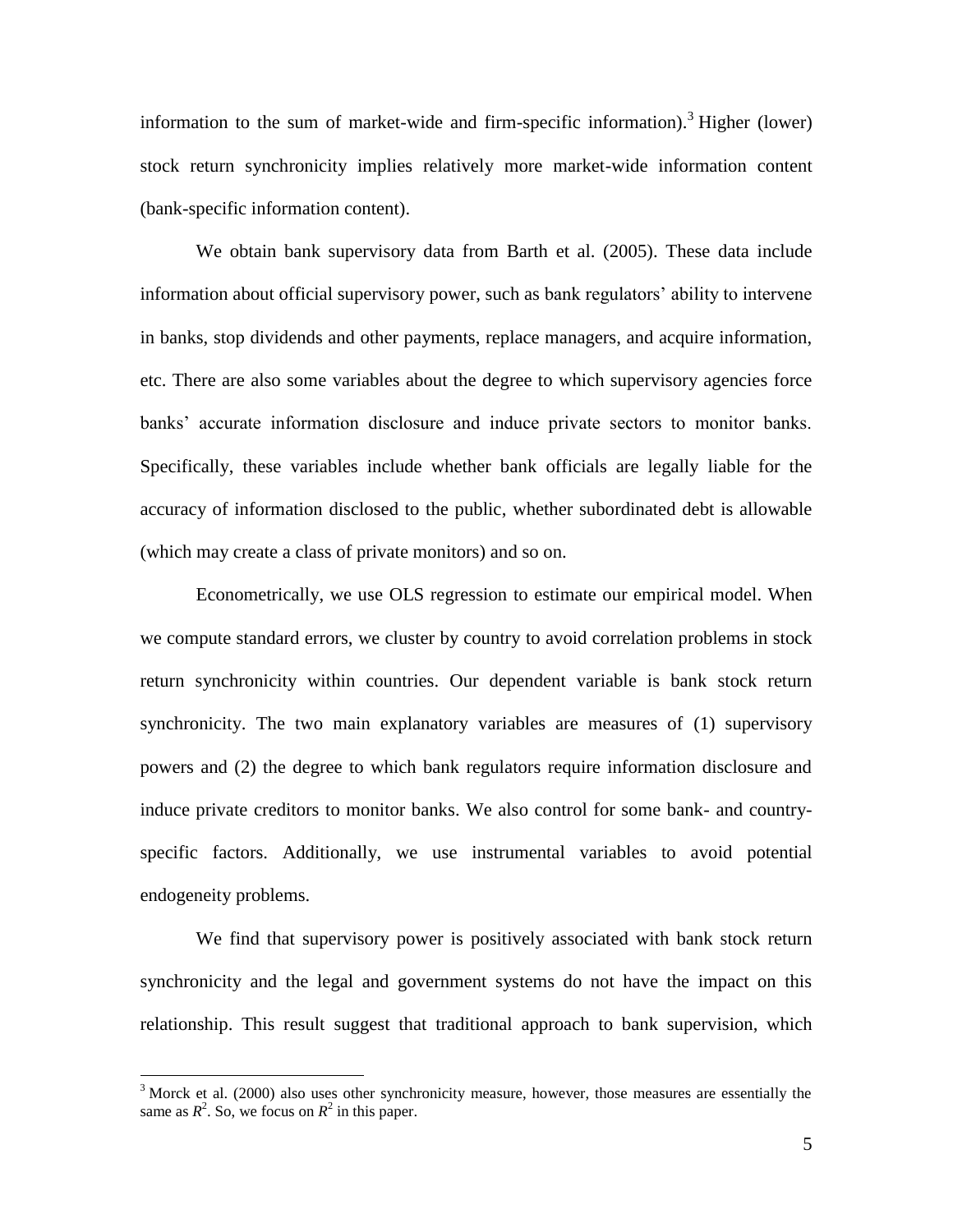directly discipline banks by taking specific actions against bank management, bank owners, and bank auditors, mainly help generate market-wide information. Thus, bank regulators should carefully exert their supervisory powers because those have significant market-wide influence. Specifically, on the one hand, they should avoid some improper bad information disclosure for individual banks because investors might interpret disclosure of severe problems at some banks as indicating widespread banking problems. On the other hand, bank regulators should actively discipline banks because those can stable the whole economy beyond bank-specific monitoring.

The paper also presents evidence that there is a negative relationship between the degree to which bank regulators require information disclosure and induce private creditors to monitor banks and bank stock return synchronicity. This result implies that the supervisory strategy that forces banks to disclose accurate information and induces private sector monitoring of banks tends to help generate more bank-specific information. Additionally, we find that this relationship is more pronounced in the countries with sound legal system.

This research contributes to the literature in important ways. This is the first paper to examine the nature of the information generated by bank regulators, which is a unique information channel for banks. Thus, this paper complements the existing literature that has provided the findings about the nature of the information generated by analysts, insiders and institutional investors using stock return synchronicity measures. <sup>4</sup>Additionally, this paper is related to several recent researches. They show that financial

 $\overline{a}$ 

<sup>&</sup>lt;sup>4</sup> Chan and Hameed (2006) find that in emerging markets, analysts help mainly generate greater (lesser) market-wide (firm-specific) information. Piotroski and Roulstone (2004) find that in the U.S., although the presence of insiders and large institutional investors has the effect of increasing the amount of firm-specific information that is incorporated into stock prices, security analysts decrease that amount.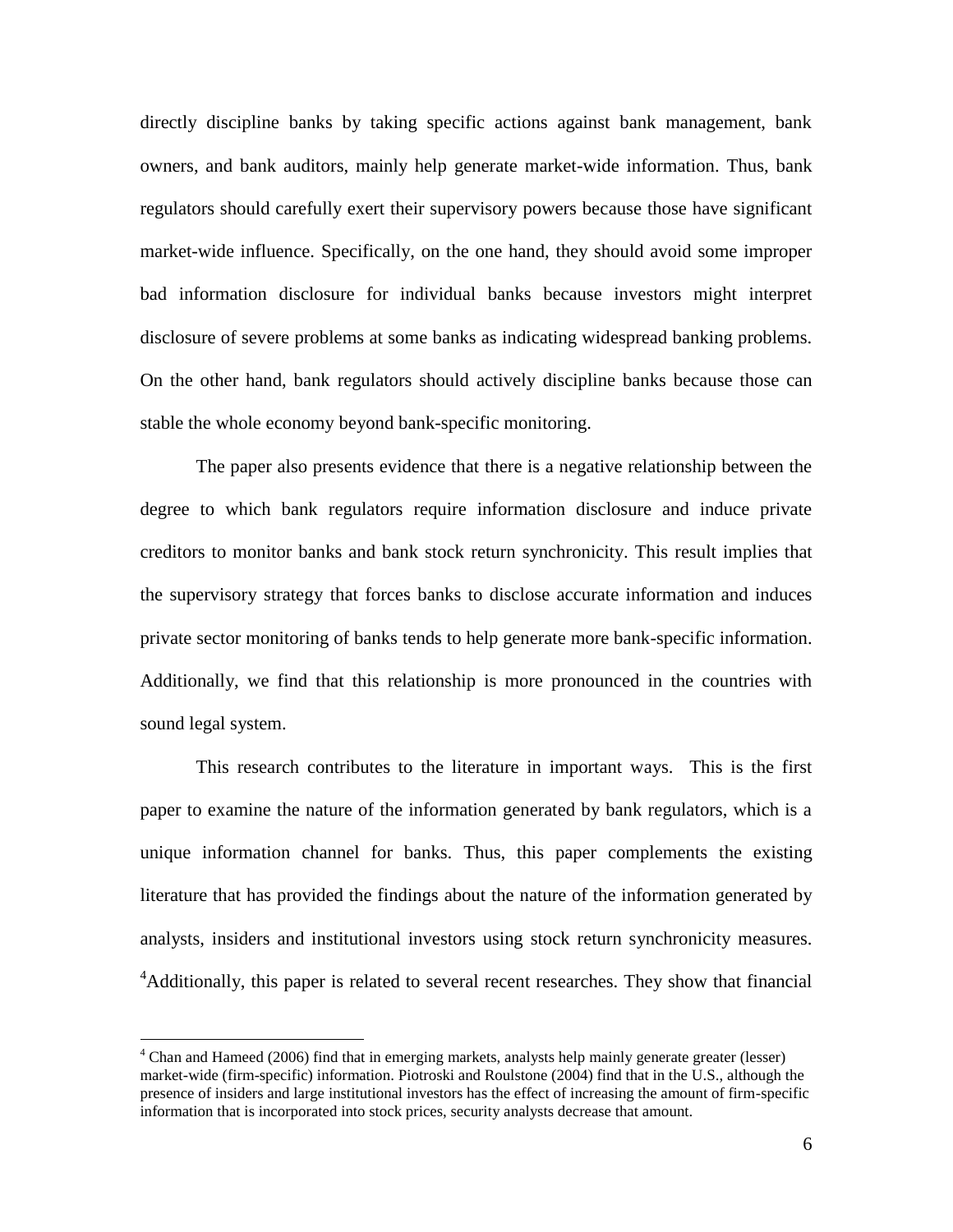development and the integrity of bank lending is (1) positively associated with supervisory policies that force information disclosure and induce private sector monitoring and (2) negatively associated with supervisory policies that directly discipline banks (Barth et al, 2004; Beck et al, 2006).

This paper is organized as follows. Section 2 describes related literature and develops hypotheses. Section 3 presents the data. The methodology and results are described in Section 4. Section 5 concludes.

### **2. Related Literature and Hypothesis Development**

#### *2.2. Stock return synchronicity as a measure of information content*

Roll (1988) argues that the extent to which stock movements synchronize with the market is dependent on the relative amounts of firm-specific and market-level information incorporated into the stock price. Empirical evidence supports the use of stock return synchronicity as a measure of information content in stock prices (Morck et al., 2000; Jin and Myers, 2006; Wurgler, 2000; Chen et al., 2006). However, some scholars argue that firm-specific stock price variations might reflect noise, thereby causing stock prices to deviate from their fundamental values (DeLong et al., 1990; Shleifer and Vishny, 1997). Because noise trading is firm specific, it tends to decrease the synchronicity of stock price movements. Durnev et al. (2003) find that greater firmspecific return variation is correlated with more informed stock pricing. Hence, they support the argument that higher stock return synchronicity (higher  $R^2$  statistics of the expanded market model) is associated with lower level of firm-specific information content of stock prices (higher market-wide information).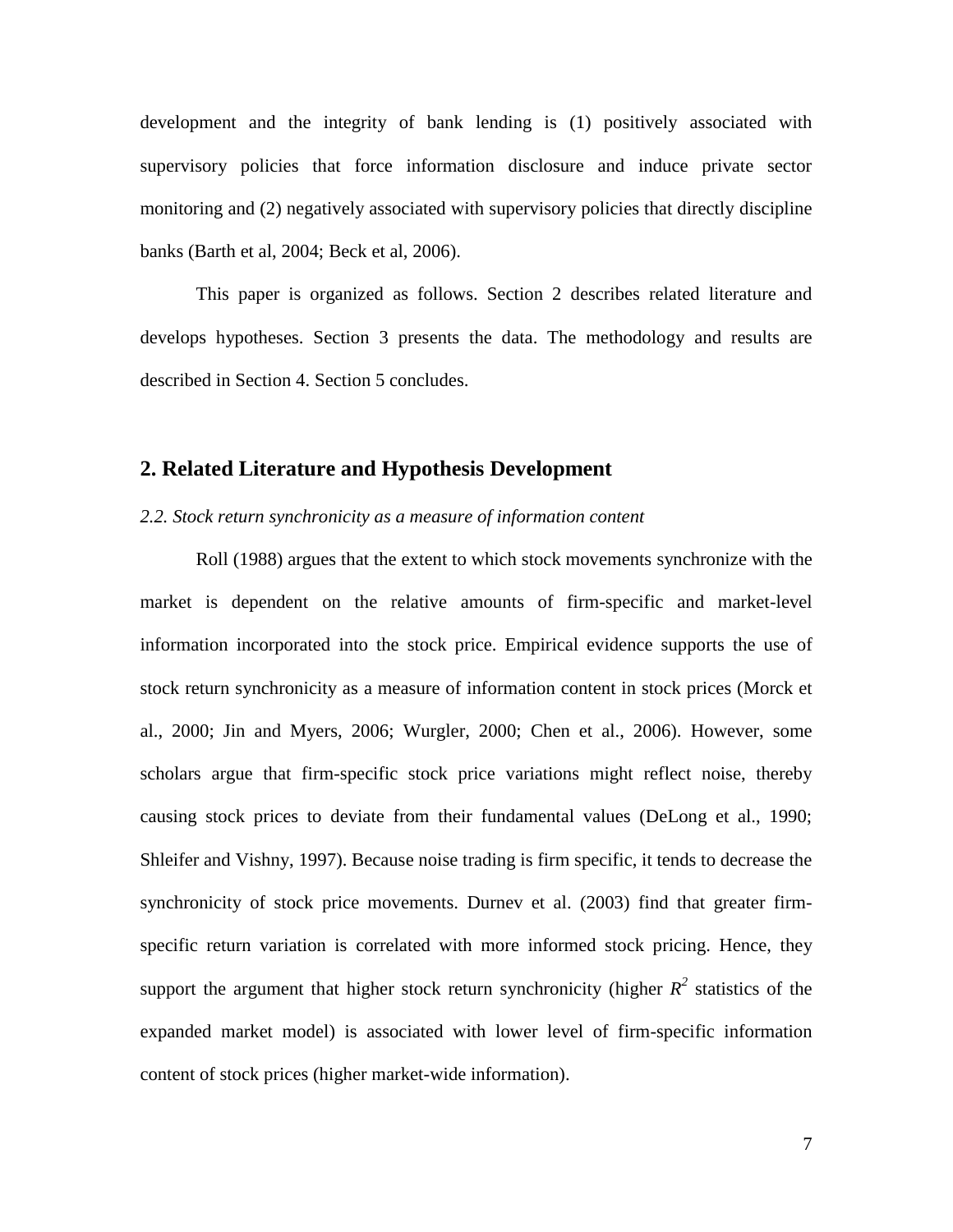Empirical evidence also supports that stock price can reflect the information conveyed by bank regulators. For example, Berger and Davies (1998) find that bank examination ratings by supervisory agency predict changes in market prices. Some scholars argue that some information collected by bank regulators is valuable for potential investors to evaluate a bank and would avoid duplication of information collection and analysis (Shadow Financial Regulatory Committee, 1996).

#### *2.2. Official supervisory power*

When bank supervisory agencies have strong supervisory power, they can directly take specific actions against banks and makes public all formal enforcement actions. They can also obtain information from external auditors and partially disclose information from the banks' regulatory reports. On a theoretical basis, it is unclear whether the presence of strong official supervisory power helps produce market-wide or bank-specific information. Given the scarcity of publicly available bank-specific news, due to the inherent opaqueness of banks, the benefits to be gained from collecting bankspecific information might be high so that there are strong incentives for government agencies to collect such information. That is, the inherent opaqueness of banks may lead to greater investor demand for bank regulators that produce bank-specific information. Another benefit to produce more bank-specific information is that it can facilitate market discipline from outside investors for banks, which can help bank regulators to supervise banks (Flannery, 1998).

On the other hand, bank supervisory agency has legal and regulatory powers that are not available to other parties (Prescott, 2008). Their special incentive would affect the

8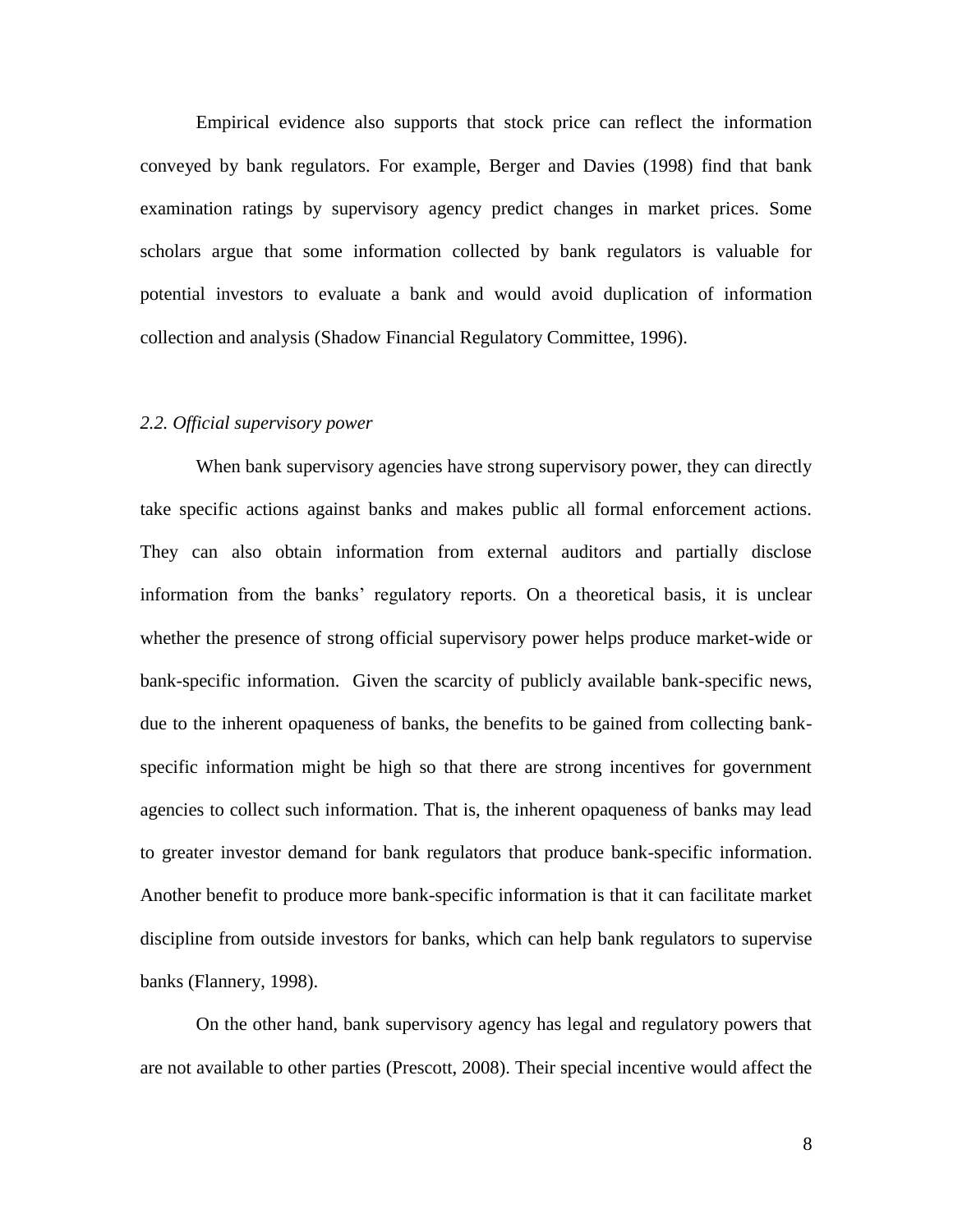nature of the information their examination process is designed to capture because bank supervisors care much more about risks to the safety, that is, situations in which a bank is going to fail than whether banks have average, good, excellent profits. From investors' perspective, they might interpret disclosure of severe problems at some banks as indicating widespread banking problems. Increased bank-specific bad information could create depositor runs or a collapse of stock prices, causing widespread bank failures (Calomiris and Mason, 1997; Gilbert and Vaughan, 1998). A good example is the recent financial crisis. When Federal Reserve Bank announced to bail out Bear Stearns, the whole financial market was down dramatically. In contrast, when SEC declared Enron's scandal, the entire market's drop is relatively small. Therefore, due to the possible bad consequence of producing bank-specific information, the information conveyed by the bank regulators might have more macroeconomic content than bank-specific details.

Taken together, it is not clear whether the traditional approach to bank supervision, which directly disciplines banks by taking specific actions against bank management, bank owners, and bank auditors, help generate market-wide or bankspecific information. In this paper, we want to empirically test it using stock return synchronicity as a proxy for the amount of bank-specific information that is impounded into stock prices. The hypotheses can be formalized as below:

*Hypothesis 1A: The presence of strong official supervisory power is associated with higher bank stock return synchronicity.*

*Hypothesis 1B: The presence of strong official supervisory power is associated with lower bank stock return synchronicity.*

In the discussion above, we assume that bank supervisors try to maximize social welfare. However, if bank supervisory agencies maximize their own private welfare,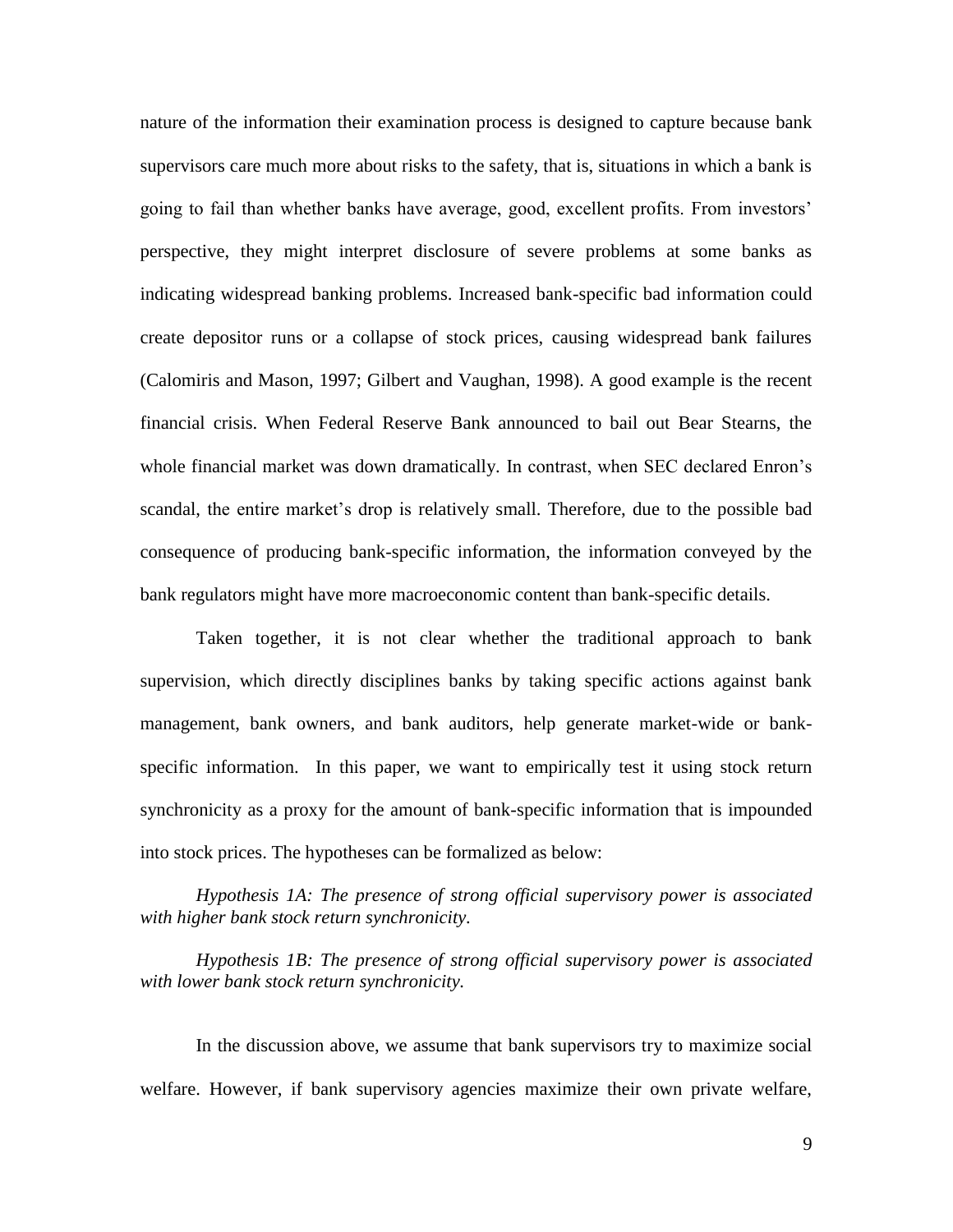strengthening the power of the supervisory agency may actually help them obtain private benefit from the banks with adverse implications on the governance of banks. Thus, bank regulators have less incentive to produce bank-specific information on the public's interest. In line with this thought, we can still get the prediction that stronger supervisory power is associated with higher bank stock return synchronicity. In extension, the relationship between supervisory power and stock return synchronicity should be less pronounced in countries with sound legal system because superior country-level governance can mitigate this corruption problems associated with stronger supervisory power. We formalized the hypothesis as below:

*Hypothesis 1C: The relationship between supervisory power and bank stock return synchronicity should be less pronounced in countries with superior legal system.*

#### *2.2. Private monitoring*

Another supervisory policy for bank regulators focuses on empowering private monitoring of banks by inducing banks to disclose accurate information to the public and provide incentives to the private sector to monitor banks, so that private agents can overcome information barriers. This view emphasizes that outside investors can get the information about banks directly if bank supervisors can force banks make reasonable information disclosure and provide enough incentive for them. This mechanism also depends on a sound legal system because it can assure that the government successfully enforces these laws for banks to disclose this information and corruptions would not offset the incentive provided for private sector by bank regulators. We formalized the hypothesis as below:

*Hypothesis 2A: The presence of strong private monitoring is associated with lower bank stock return synchronicity.*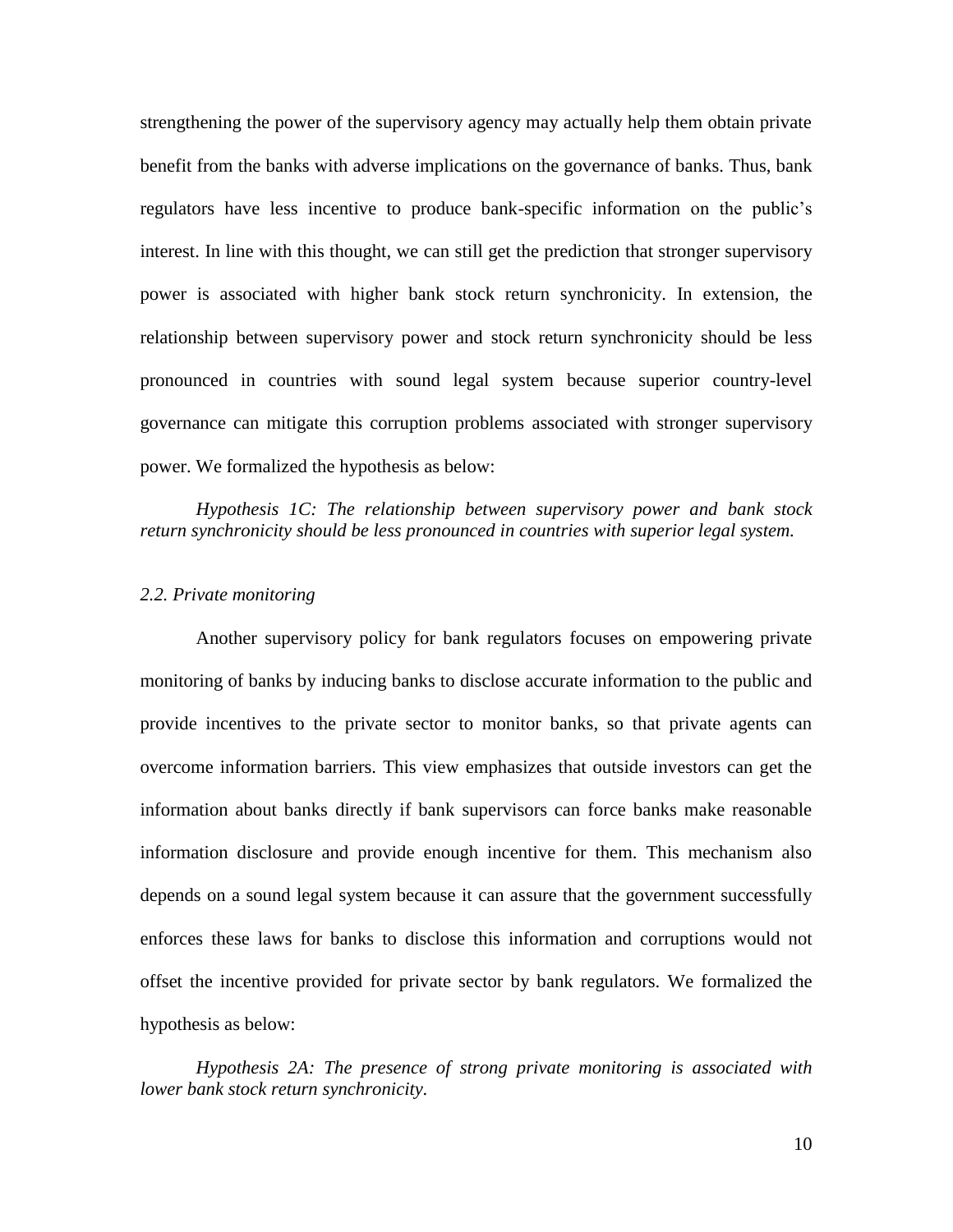*Hypothesis 2B: The relationship between private monitoring and bank stock return synchronicity should be more pronounced in countries with superior legal system.*

#### **3. Data and summary statistics**

In this paper, we investigate the impact of different supervisory policies on bank stock return synchronicity ( $R^2$  statistics of the expanded market model). Bank stock return synchronicity is affected by several bank-specific and economy-wide factors. As such, it is important that we control for these factors. In the section, we discuss the variables used in our analysis. The definition and source of these variables can also be found in Appendix.

#### *3.1. Bank stock synchronicity*

We use  $R^2$  statistics of the expanded market model to measure stock return synchronicity following Morck et al. (2000). We estimate the linear regression

$$
r_{it} = \alpha_i + \beta_{1,i} r_{ind,jt} + \beta_{2,i} r_{m,jt} + \beta_{3,i} [r_{US,t} + e_{jt}] + \varepsilon_{it}
$$
 (1)

Where  $r_{it}$  represents the return of stock i at week t (Wednesday to Wednesday) and  $r_{ind,j}$  is value-weighted banking industry index excluding the bank in question at week t. We use weekly returns to deal with the potential thin trading problems. We calculate Wednesday to Wednesday return to overcome the impact of the potential seasonal effect like Monday Effect. To construct the banking industry index, country-year observations with less than 3 banks are excluded. This exclusion prevents spurious correlations between firm and industry returns in industries that contain few banks. These variables mentioned above are calculated for all stocks in our sample using DataStream's total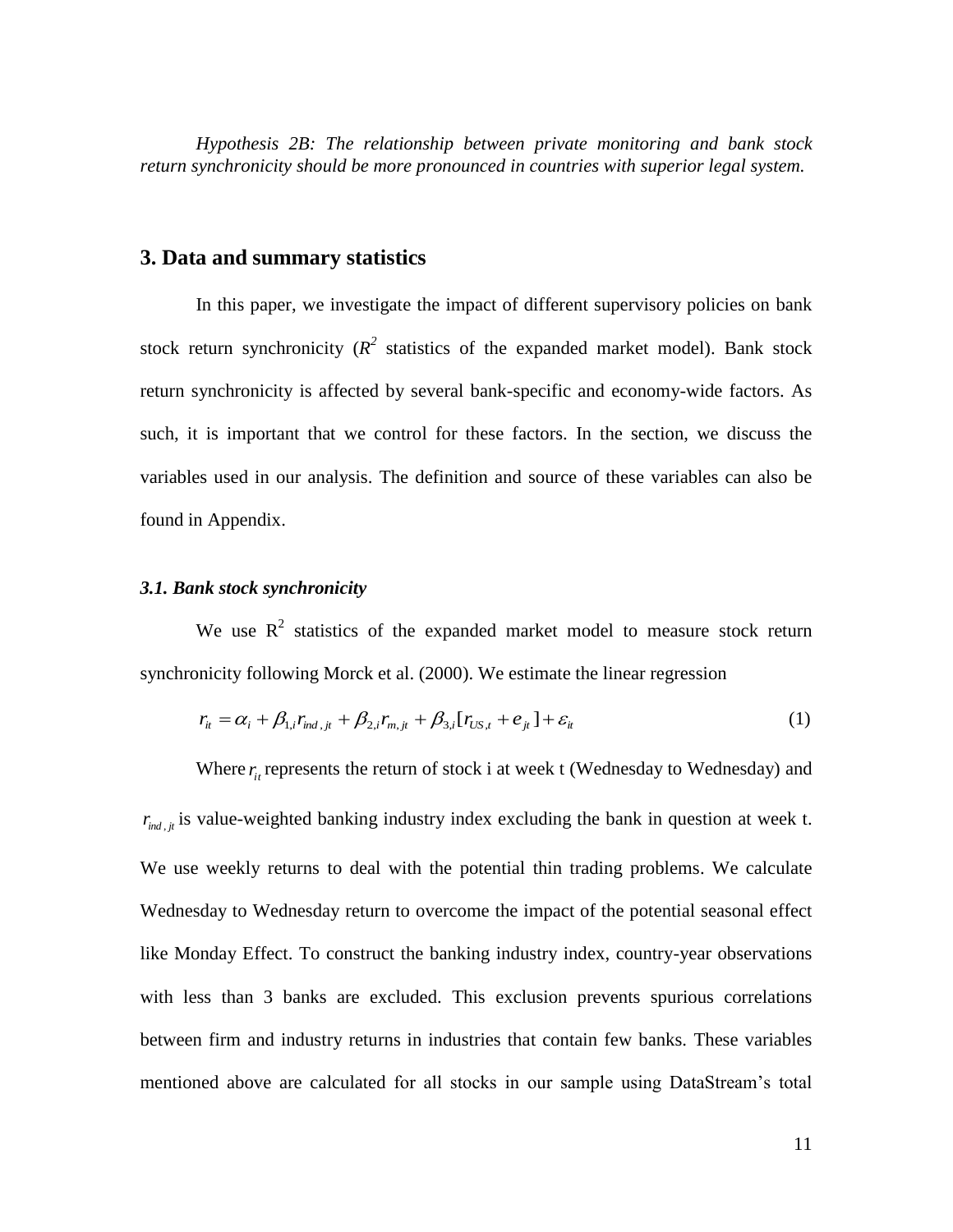return index (RI), which includes dividends as well as price changes. Stocks that trade for less than 30 weeks during a particular year are excluded. Stock returns are trimmed at  $\pm$ 25% to exclude coding errors in DataStream.  $r_{m,i}$  is a domestic market index return, and  $r_{US,t}$  is the U.S market return.<sup>5</sup> For stock markets in the Far East, one-day lag U.S. market returns are used to account for time zone difference.  $\varepsilon$ <sub>*it*</sub> is the rate of change in the exchange rate per U.S. dollar. When we use US data to calculate Equation (1), we set  $\beta_{3,i}$ to zero.

The regression statistic for Equation (1),  $R_{ij}^2$ , measures the percent of the variation in the weekly returns of stock *i* in country *j* explained by variations in country *j*'s banking industry return, the domestic market return and the U.S. market return.  $(1 - R_{ij}^2)$ measures the portion of bank-specific information has been incorporated into bank stock return. Because  $R^2$  is within the interval [0, 1], we therefore apply logistic transformations to it using the formula as shown in Equation (2).

$$
SYNCH = \log(\frac{R^2}{1 - R^2})
$$
\n(2)

Logistic transformation of the  $R^2$  in Equation (2) (*SYNCH*) can be further decomposed into  $\log(\delta_m^2)$  and  $\log(\delta_i^2)$ , which is shown in Equation (3):

$$
SYNCH_i = \log(\frac{R^2}{1 - R^2}) = \log(\frac{\delta_m^2}{\delta_m^2 + \delta_i^2}) / 1 - \frac{\delta_m^2}{\delta_m^2 + \delta_i^2} = \log(\delta_m^2) - \log(\delta_i^2)
$$
(3)

where  $\delta_m^2$  is the variation in the return of bank i explained by market factors and  $\delta_i^2$  is the residual variation in the return of bank i.

 $\overline{a}$ 

 $5$  We use S&P 500 index to calculate US market return for the results reported. When we use Dow Jones Industrial Average index to calculate US market return, we still get the same conclusion.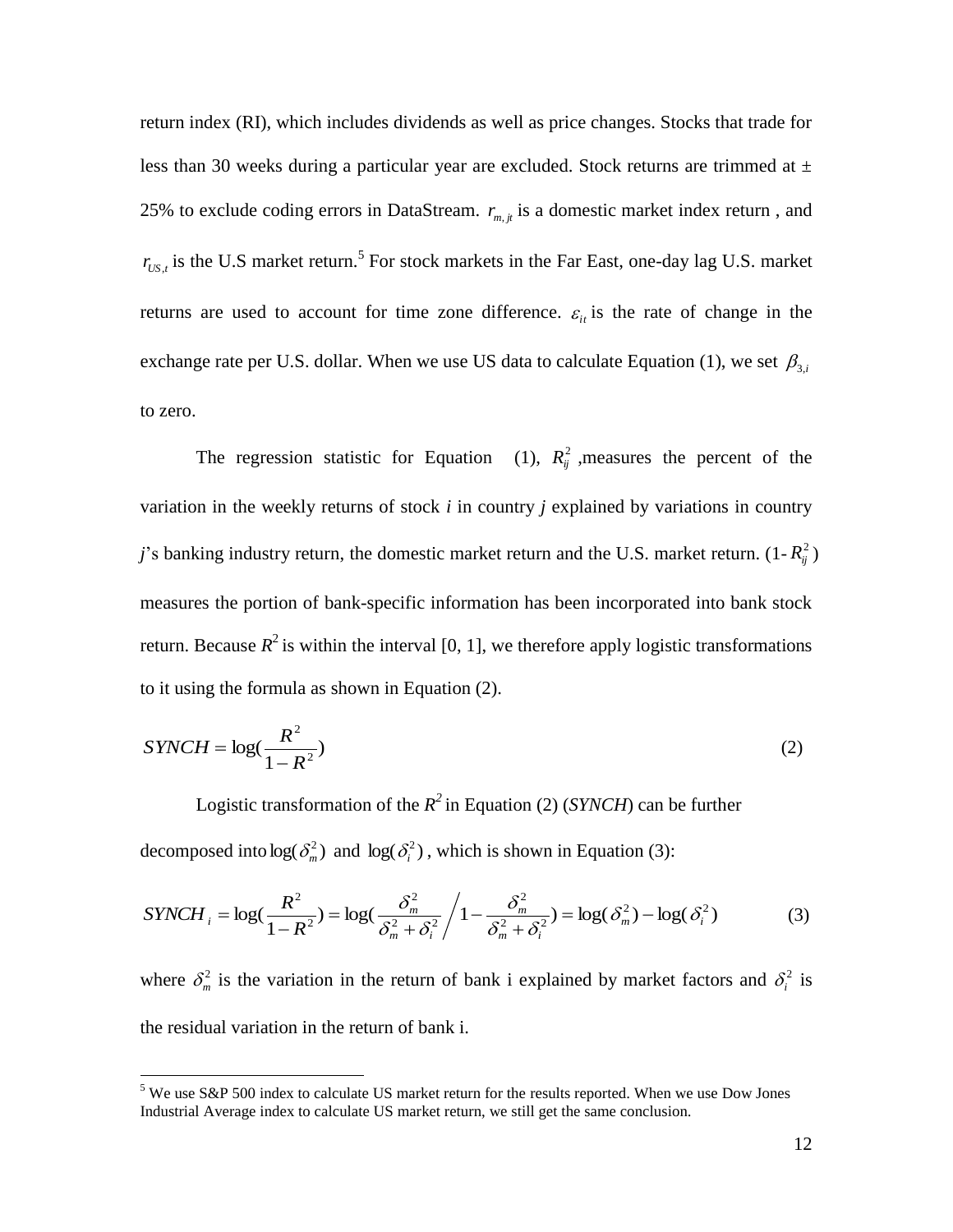#### *3.2. Bank supervisory policies*

We use two indicators of supervisory practices to test the hypotheses outlined in Section 2, which is included in a survey conducted in 2003. We obtain the data from Barth et al. (2005). One key variable is *Supervisory Power*. This index measures supervisory agencies' power of taking specific measures to prevent and correct bank problems, such as the ability to intervene in bank, replace managers, stop dividends and other payments, acquire information, etc. If supervisors are empowered with strong authority to force banks to share more inside information discovered in on-site examinations or off-site surveillance, they might help to generate more information for outside investors, information that is not volunteered by banks in their publicly-available financial reports. Additionally, bank regulators make public all formal enforcement actions sometimes. This also conveys some information about banks to the public. This variable is constructed based on fourteen dummy variables and is the sum of the assigned values, with higher values indicating greater power.

The other key variable is *Private Monitoring*, which is designed to measure the degree to which bank regulators force banks to disclose accurate information and induce private sector to monitor banks. For example, whether bank directors and officials are legally responsible for the accuracy of disclosed information, whether banks must be rated and audited, whether subordinated debt is allowable that may create some private monitors, and whether there is no explicit deposit insurance, etc. Bank regulators do not directly generate any information about banks employing this supervisory policy; instead, they push banks to disclose accurate information and induces private sector to get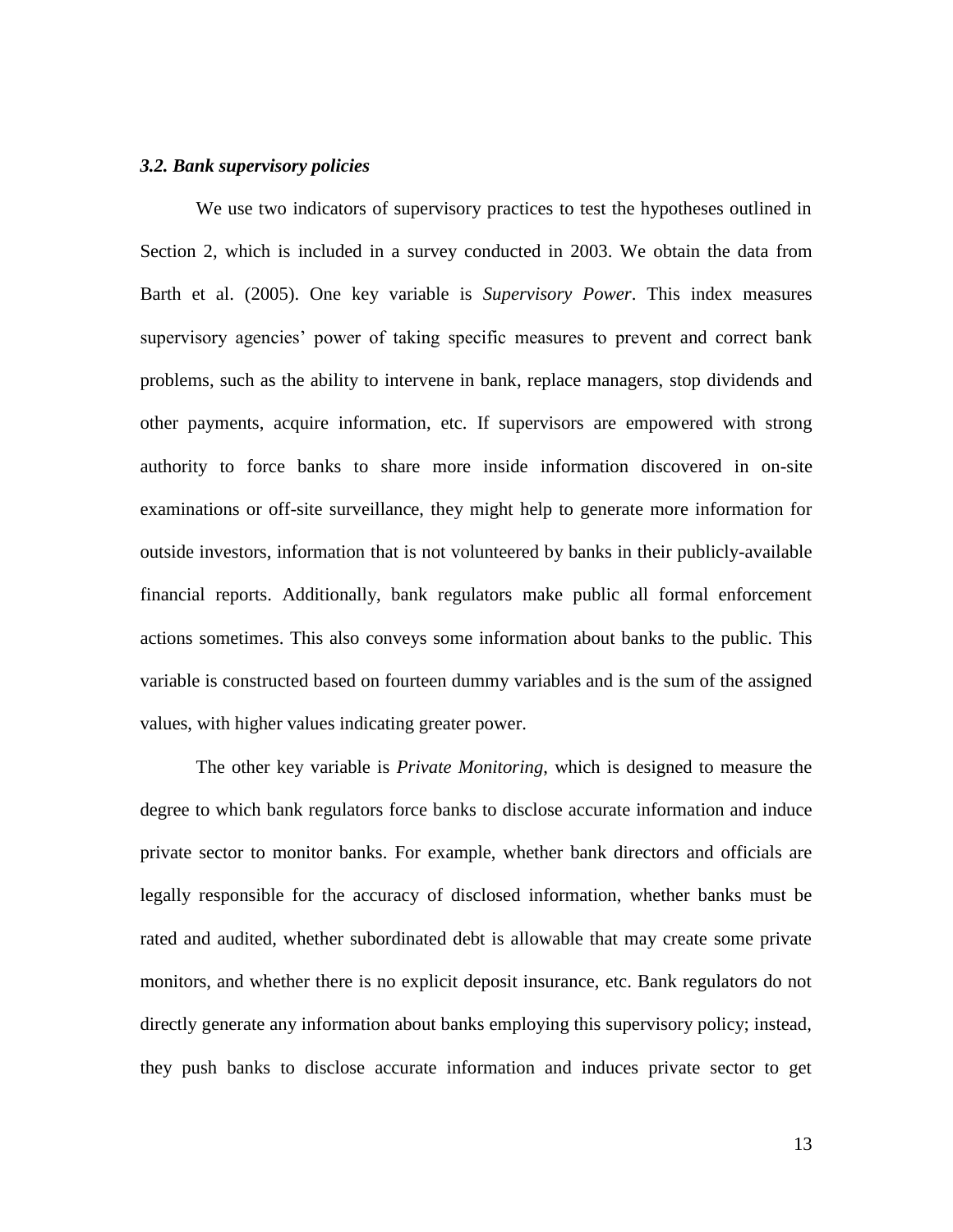information from the banks. This variable is constructed based on eleven dummy variables and is the sum of the assigned values, with higher values indicating more private supervision.

#### *3.3. Country-level control variables*

We also controlled for the existing factors such as the logarithm of the total number of securities in a country's stock market (*Number of Stocks Listed*), the logarithm of GDP per capita (*GDP per capita*), variance in GDP per capita growth (*Variance in GDP Growth*) and finally a good government index (*Good Government Index*) that influence stock synchronicity mentioned by Morck et al. (2000). Specifically, we calculate the variable *Number of Stocks Listed* based on the data from DataStream. Higher synchronicity might simply reflect fewer traded stocks because each individual security is a more important part of the market index in a market with few securities. We calculate the variables *GDP per capita* based on the data from World Development Indicator (WDI) to measure economic development. To measure macroeconomic instability, we use *Variance in GDP Growth* for each country, with per capita GDP measured in nominal U.S. dollars from WDI, estimated from previous four years. Stocks in the countries with higher macroeconomic instability tend to have higher stock return synchronicity. We use the variance of the domestic inflation rate across the same period as a robustness check. The variable *Good Government Index* is the sum of three indexes from La Porta et al. (1998), each ranging from zero to ten. These indexes measure (1) government corruption, (2) the risk of expropriation of private property by the government, and (3) the risk of the government repudiating contracts. Low values for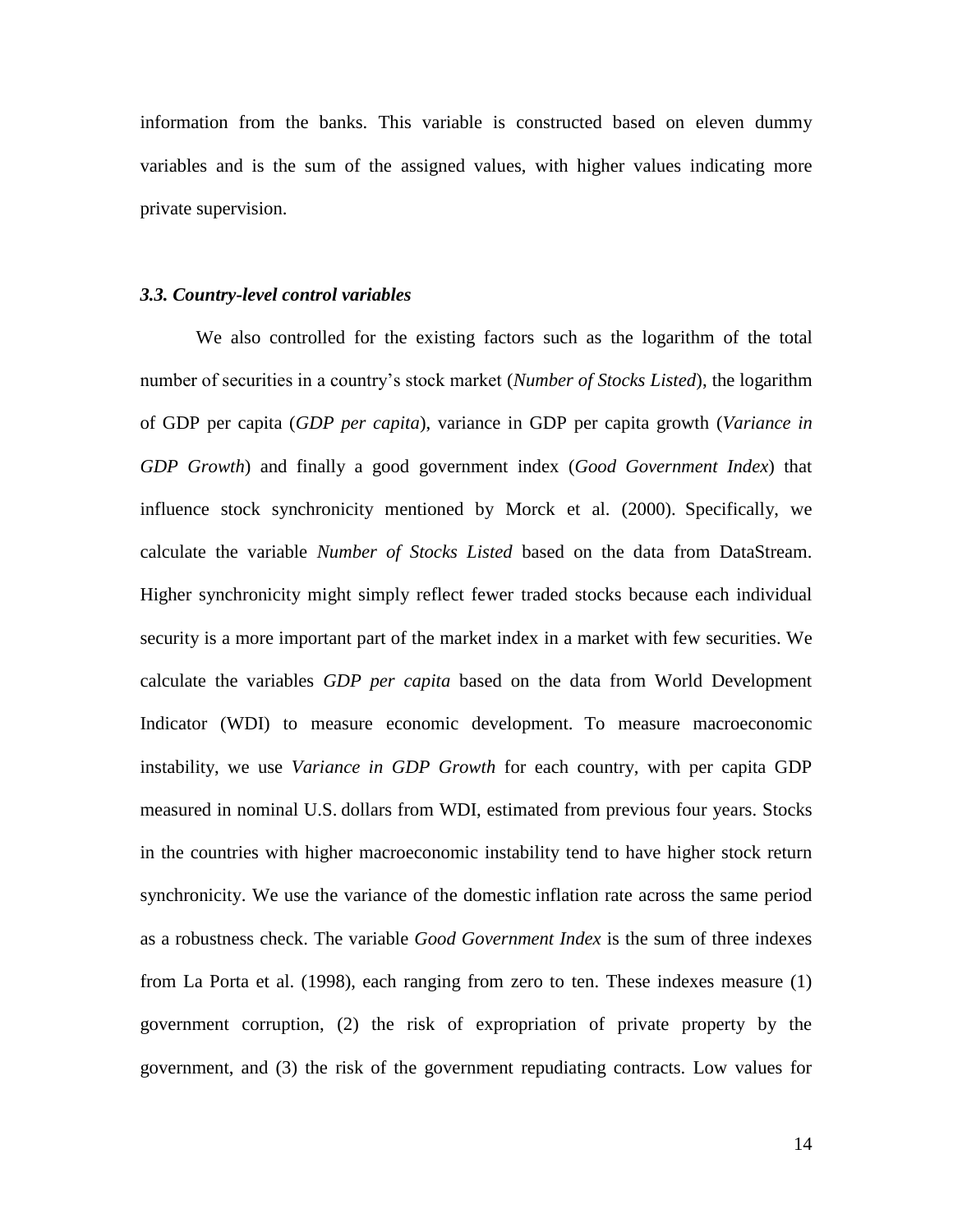each index indicate less respect for private property. This index measures the extent to which a country's politicians respect private property rights. Mock et al. (2001) show that Good Government Index is negatively associated with stock return synchronicity because outside investors have less incentive to trade stocks based on their private information and incorporate it into the stock price in countries with poor respect for property rights.

Jin and Myers (2006) show that besides poor governance, opaqueness of firms may result in the stock prices failing to accurately reflect on specific information and events being undertaken in the firm. Thus, we obtain the variable *Accounting Standards* from La Porta et al. (1998), which to a large extent is a consequence of country-level disclosure rules. This variable is an index created by examining and rating companies' annual reports on their inclusion or omission of 90 items by Center for International Financial Analysis and Research.

In the banking industry, there are several factors that might influence bank stock return synchronicity besides the existing determinants for general firms. If the country is more bank-oriented, then the whole economy more depends on banking sector and bank stock price are more aligned with the whole market. We use the index of domestic credit provided by banking sector (% of GDP) from WDI to measure the extent to which countries are bank-oriented (*Credit Provided by Bank*).

Additionally, we obtain the country-level ownership data from Barth et al. (2005). Specifically, the variable *State Ownership* is measured as the percentage of banking assets in banks that are fifty percent or more government owned. Higher state ownership worsens banks' corporate governance. This will impede outside investors to trade bank stocks based on the bank-specific information because these information may not be as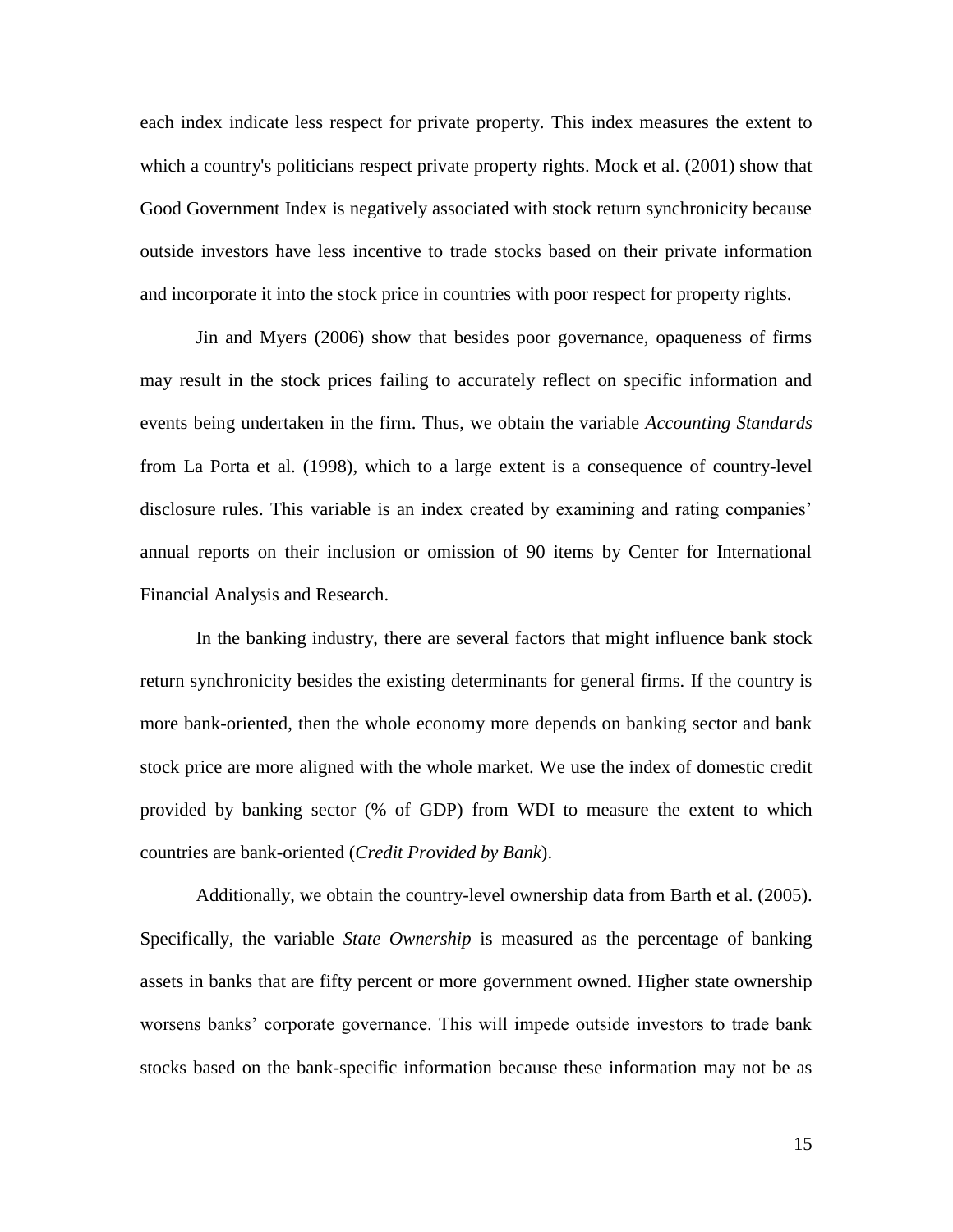accurate as expected. The variable *Foreign Ownership* is measured as the percentage of banking assets in banks that are fifty percent or more foreign owned. Foreign-owned institutions may have superior governance mechanism and disclosure standards, especially in developing nations.

We obtain the variable *Banking Freedom* form Heritage Foundation. It is a measure of relative openness of banking and financial system of the country and measures whether foreign banks and financial services firms are able to operate freely, how difficult it is to open domestic banks and other financial services firms, how heavily regulated the financial system is, the presence of state-owned banks, whether the government influences allocation of credit, and whether banks are free to provide customers with insurance and invest in securities (Barth et al., 2001). Higher values mean few restrictions on banking.

Higher concentration in the banking industry in some economies may cause a high degree of bank stock price synchronicity. We construct a banking industry Herfindahl index (*Industry Concentration*) for each country using banks' total assets to control for these effects.

#### *3.4. Firm-specific control variables*

In our analysis, we control for several firm attributes. We obtain the data from Bankscope database to construct the variables as below. Specifically, we construct the variable *Size* as the logarithm of bank total assets. We predict that stocks of large banks are more likely to be aligned with the whole market because they have more influence on the whole market. We also control for bank-level disclosure index (*Disclosure*).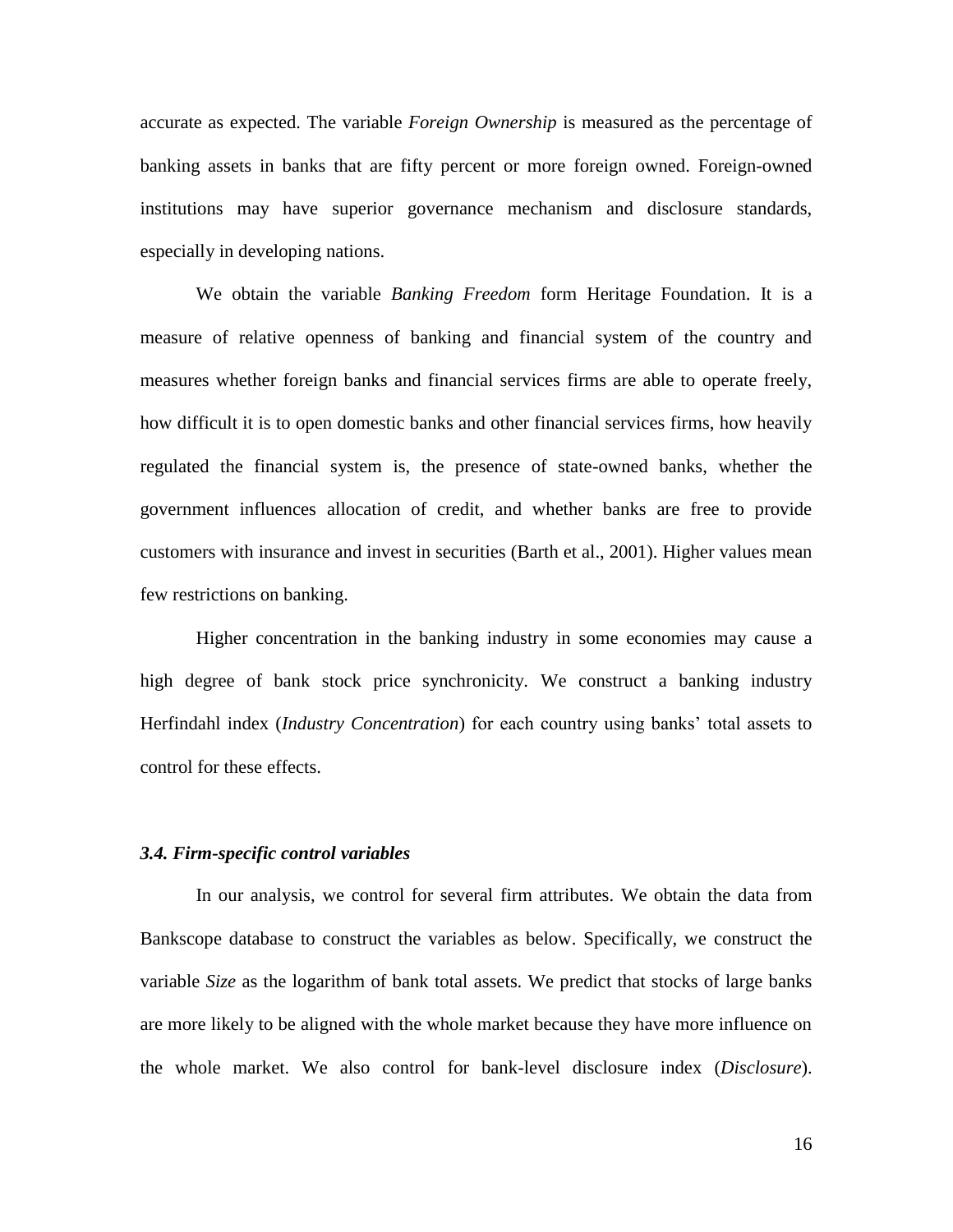Following Nier (2005), this index is constructed for each bank in the sample based on whether banks report some or all of seventeen dimensions of accounting items in bankscope database. Morck et al. (2000) argue that if investors can obtain more firmspecific public information from firm disclosure, they might make more precise predictions regarding firm-specific stock price movements. This will help the incorporation of more firm-specific private information into the stock return. Actively traded stocks react to market information on a timely basis and are more synchronous with market movement. We define the variable *STDROA* as the standard deviation of a firm's ROAs over the preceding five-year period, including the current year. Banks' stock return will be less correlated with overall industry or market trends when the volatility of the banks' profitability increases. We define the variable *M/B* as market value of total assets divided by book value of total assets. Market value of total assets is the sum of market value of equity and total liability. We also construct some variables related to banks' opacity such as *Loan-to-Asset Ratio* (net total loan divided by book value of total asset), *Equity-to-Asset Ratio* (total equity divided by total assets), and *Loan Growth* (total loan growth rate).

Additionally, we obtain the data from IBES database and define the variable *Analyst* as the number of analysts who issued earnings forecasts for a bank during a given calendar year based on. Piotroski and Roulston (2004) and Chan and Hameed (2006) show that stocks which are followed by more analysts incorporate greater (lesser) marketwide (firm-specific) information. We also control for annual trading volume turnover (*VOL*) defined as the total number of shares traded in a year, divided by the total number of shares outstanding at the end of fiscal year, which is from DataStream.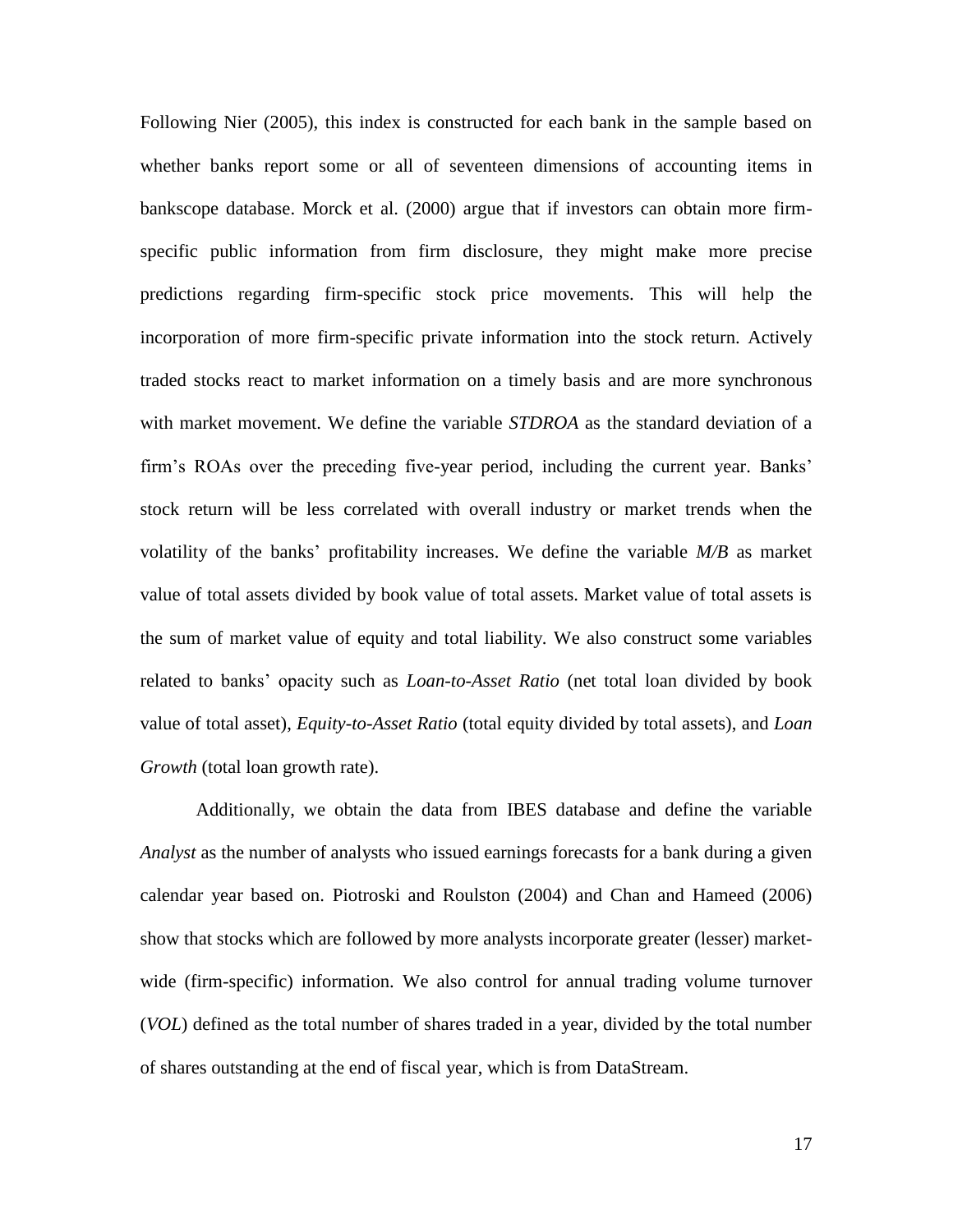#### 3.3. **Summary statistics**

After matching the available information for dependent and explanatory variables, we end up with a sample of 3368 observations over the period between 2003 and 2007. Our sample includes 688 banks across 34 countries. The sample constitutes over 85 percent of total banking assets of all countries and all major and important financial institutions are included. In our sample, 43 percent of banks are from US. This motivates us to do robustness tests in the sample without US banks. From summary statistics of Table 1,  $R^2$  varies across banks with the mean value of 0.28 and standard deviation of 0.117. This suggests that bank stock return synchronicity differ a lot across banks. This is also true for logarithm of bank-specific variation and logarithm of market-wide variation. Their standard deviations are 0.446 and 0.847 respectively. One of our two key variables *Supervisory Power* varies between 5 and 14 with a mean of 10.5. The other one *Private Monitoring* varies between 6 and 11 with a mean of 8.5. We also report the summary statistics of our control variables, which are within the reasonable range reported in the existing literature.

Table 2 reports the correlation matrix between bank-level variables. Bank stock return synchronicity (*SYNCH*) is highly, positively correlated with the logarithm of market-wide variation, the logarithm of total assets (*Size*), bank-level disclosure index (*Disclosure*), the number of analyst following (*Analyst*), and growth opportunity (*M/B*). Bank stock return synchronicity (*SYNCH*) is highly, negatively correlated with trading volume (*VOL*) and variance of earnings (*STDROA*). Table 3 reports the correlation matrix between country-level variables. The signs of the correlations of stock price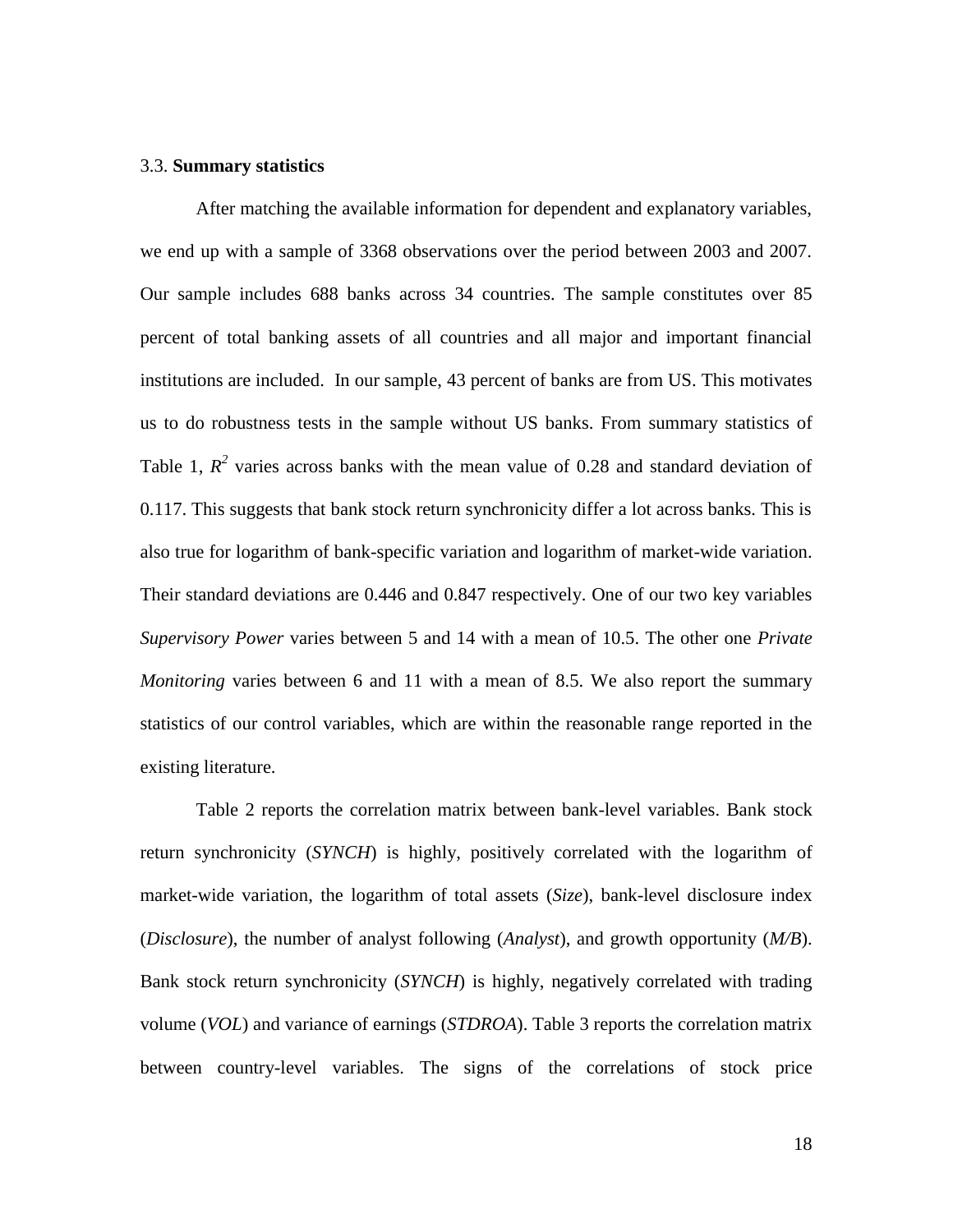synchronicity with the structural variables are largely as expected. Bank stock return synchronicity (*SYNCH*) is highly, positively correlated with *Supervisory Power*, *Variance in GDP growth*, and *State Ownership*. Bank stock return synchronicity (*SYNCH*) is highly, negatively correlated with the variables *Private Monitoring*, *Good Government Index*, *GDP per capita*, *Banking freedom,* and *Industry Concentration*.

### **4. Empirical analysis**

#### **4.1. Empirical model and main results**

This paper examines the impact of bank supervision on banks' information environment. Our empirical model can be described by the following equation:

*SYNCH =α+β<sup>1</sup> Supervisory Power+ β<sup>2</sup> Private Monitoring+ β<sup>3</sup> Credit Provided by Bank+ β<sup>4</sup> State Ownership+ β<sup>5</sup> Foreign Ownership + β<sup>6</sup> Banking Freedom +β<sup>7</sup> Good Government Index+ β<sup>8</sup> Number of Stocks Listed+ β<sup>9</sup> GDP per capita+ β<sup>10</sup> Variance in GDP Growth+ β<sup>11</sup> Accounting Standards+ β<sup>12</sup> Size + β<sup>13</sup> Disclosure + β<sup>14</sup> Analyst+ β<sup>15</sup> VOL+β<sup>16</sup> STDROA +β<sup>17</sup> M/B+β<sup>18</sup> Loan-to-Asset Ratio +β<sup>19</sup> Equity-to-Asset Ratio +β<sup>20</sup> Loan Growth+ ε* (4)

In the regression, we control for year effect. We do not include either countrylevel or firm-level fixed effects in our regression since there is no time variation in the key country-level supervisory variables and legal indices. Thus, inclusion of either firmlevel or country-level fixed effects would make it impossible to identify how supervisory variables affect bank stock return synchronicity. When we compute standard errors, we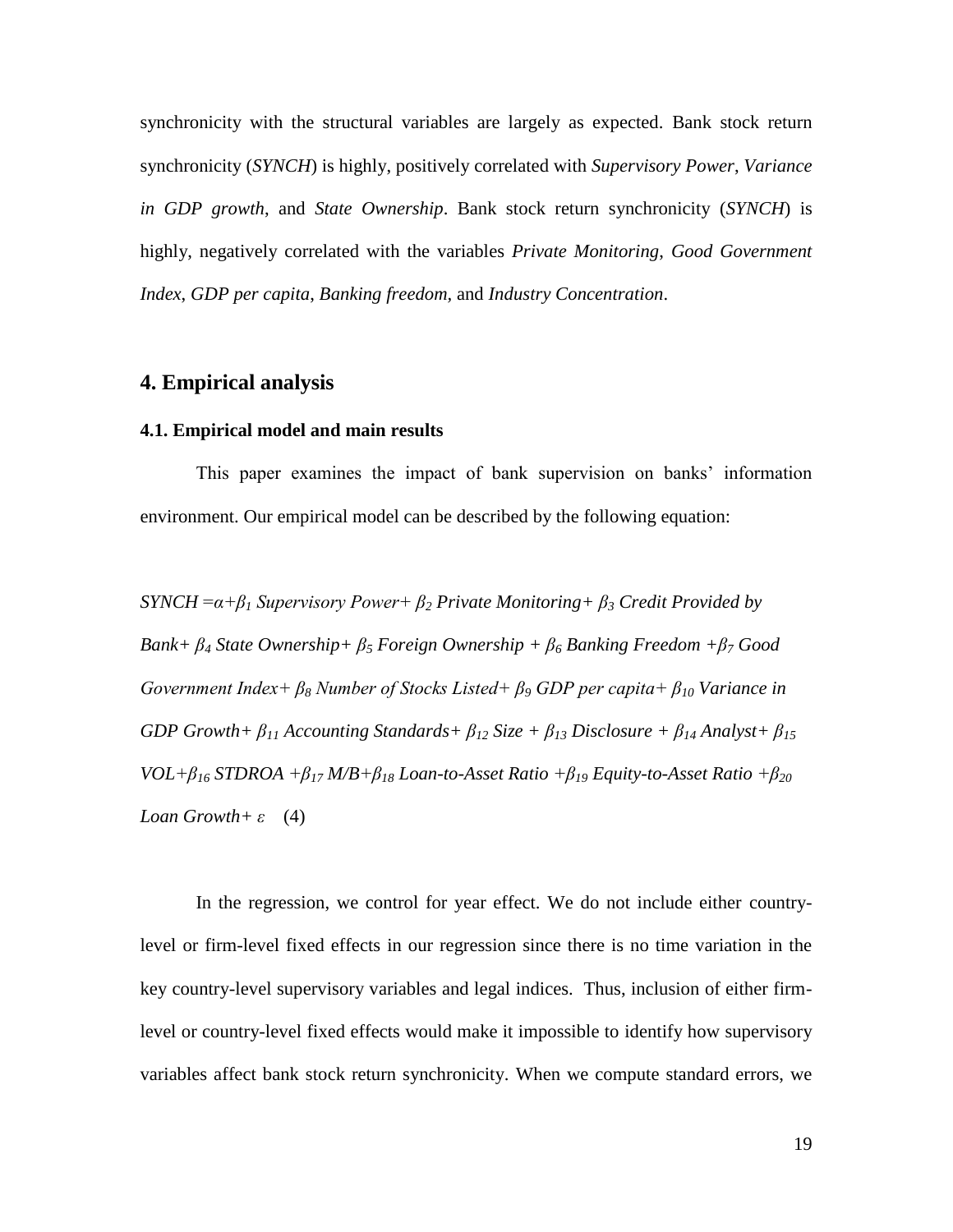cluster by country to avoid correlation problems in stock synchronicity within countries. Specifically, we do not require that error terms are independent across banks within the same country; rather, we require that error terms are independent across countries.

Table 3 shows the estimation results of Equation (4). The dependent variable is logistic transformation of  $R^2$  (*SYNCH*). Higher (lower) value of *SYNCH* implies relatively more market-wide information content (bank-specific information content). In every regression we control for the firm-specific traits such as *Size*, *Disclosure, Analyst, VOL, STDROA, M/B, Loan-to-Asset Ratio, Equity-to-Asset Ratio, Loan Growth* as well as macroeconomic controls: *Good Government Index, Number of Stocks Listed, GDP per capita, Variance in GDP Growth, and Accounting Standards.* To this set of control variables, the first regression adds *Supervisory Power*, and the second one adds *Private Monitoring*, then other regressions add a variety of other control variables such as *Credit Provided by Bank*, *State Ownership*, *Foreign Ownership*, and *Banking Freedom*. In the last column, we repeat our regression in the sample without US banks. The results show that *Supervisory Power* enters positively and significantly in all of the regressions. This suggest that powerful supervisors, i.e., supervisors that have the power to directly discipline banks help generate more market-wide information instead of bank-specific information. In contrast, the coefficient of *Private Monitoring* is already negative and significant. This implies that the supervisory policy that forces banks to disclose accurate information and induces private sector to monitor banks help generate bank-specific information.

The effect of supervisory practices on bank stock return synchronicity is not only statistically significant, but also economically relevant. In order to assess the economic

20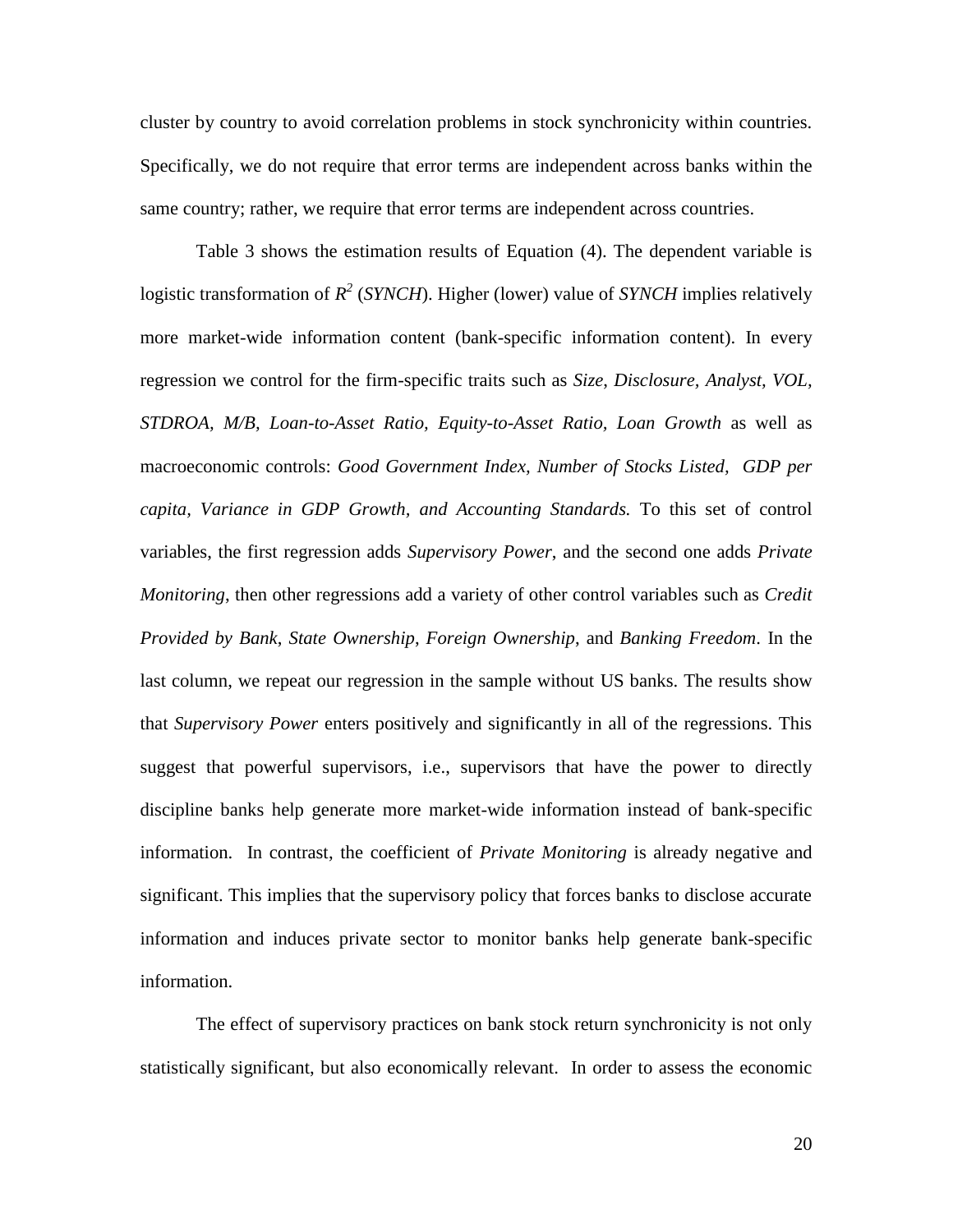importance of supervisory policies for bank stock return synchronicity, we use the results reported in column (6) of Table 4 to quantify the effect that *Supervisory Power* and *Private Monitoring* have on the level of bank stock return synchronicity. Specifically, we compute the change of the level in bank stock return synchronicity when changing bank supervisory policies based on the coefficients reported in column (6) of Table 4. For example, the estimates imply that one standard deviation increase in *Supervisory Power* increases bank stock return synchronicity by 2.477\*0.151 or 0.347, roughly 6.2 percent of stock return synchronicity across banks. One standard deviation increase in *Private Monitoring* decreases bank stock return synchronicity by 1.799\*0.146 or 0.263, roughly 4.4 percent of stock return synchronicity across banks. Taken together, these examples underline the importance that different supervisory policies have for bank stock return synchronicity.

We also observe that bank stocks in countries that are more bank oriented, higher state ownership, lower banking freedom and more developed are more aligned with the whole market. Large banks and banks with lower bank-level disclosure, more analyst following, and lower trading volume have higher stock return synchronicity.

#### **4.2. More market-wide variation or less bank-specific variation?**

When a bank's stock is more aligned with the market, which is associated with a higher proportion of market-wide information, it might have more market-wide variation or less bank-specific variation. For example, higher government regulation in banking industry may reduce the amount of bank-specific information noise. Non-aggregated information about bank financial situations is noisy. Since the banks diversify their loan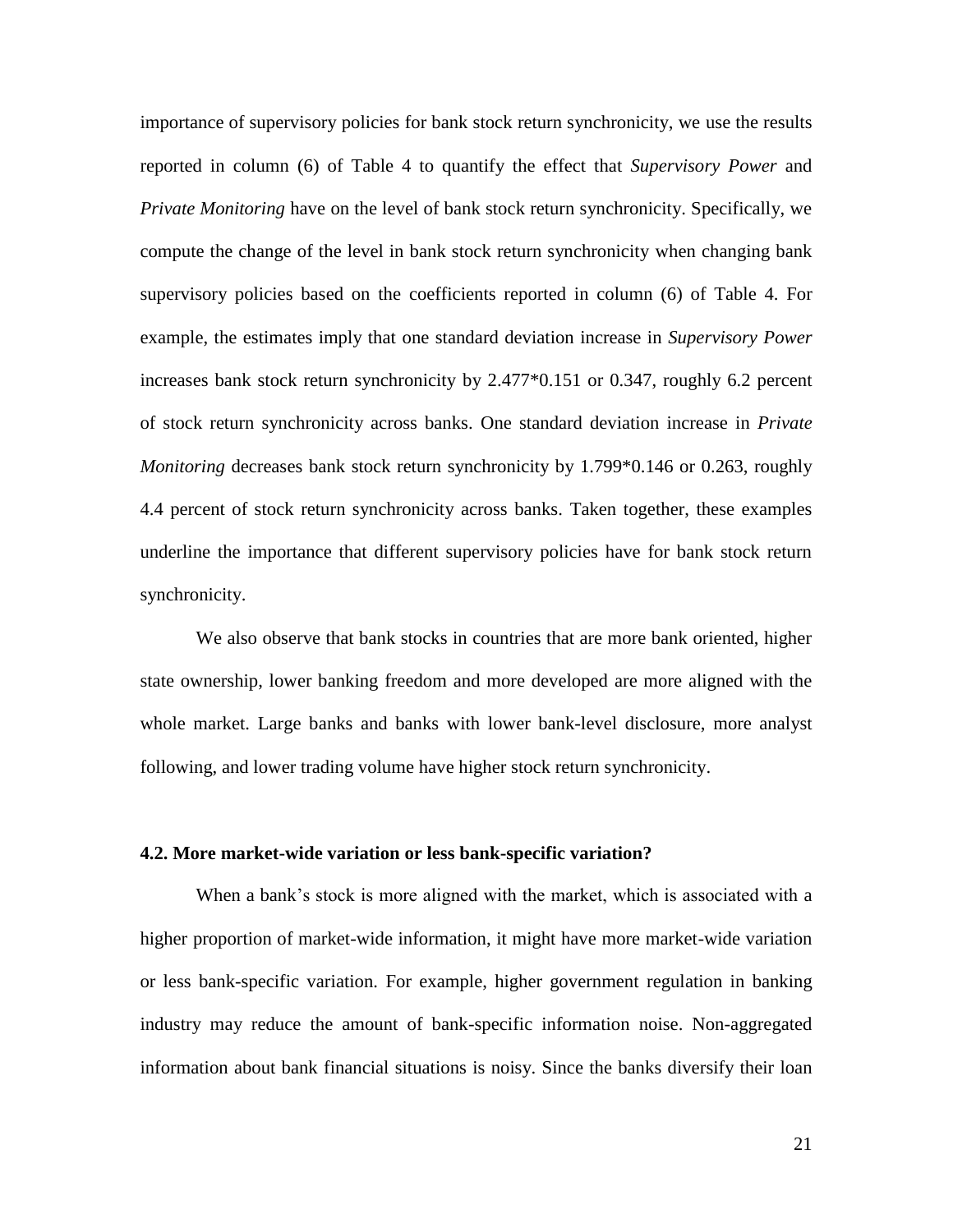exposure across many borrowers, it is difficult for outside investors to judge whether a single loss event in a bank's loans indicates a generally mispriced portfolio or just an extreme realization in a correctly priced portfolio (Frolov, 2004). If part of bank-specific stock price movements reflects information noise, then the presence of higher bank supervision decreases the level of bank-specific information noise because they can aggregate bank information and disclose it. This consequently decreases the influence of bank-specific information on variation of the stock return. We can still get that same result that stronger supervisory power is associated with higher  $R^2$ .

To examine whether *Supervisory Power* (*Private Monitoring*) is associated with larger market-wide variation (bank-specific variation), we estimate another regression that is similar to Equation (4), but replacing the stock return synchronicity (*SYNCH*) with the market-wide variation  $log(\delta_m^2)$  (bank-specific variation  $log(\delta_i^2)$ ) as the dependent variable in the regression, which is shown in Equation (5).  $\log(\delta_m^2)$  and  $\log(\delta_i^2)$  are decomposition of the logistic transformation of the  $R^2$  in Equation (2) (*SYNCH*), which is shown in Equation (3).

 $log(\delta_m^2)$  (  $log(\delta_i^2)$  )=  $\alpha + \beta_1$  Supervisory Power+  $\beta_2$  Private Monitoring+  $\beta_3$  Credit *Provided by Bank+ β<sup>4</sup> State Ownership+ β<sup>5</sup> Foreign Ownership + β<sup>6</sup> Banking Freedom +β<sup>7</sup> Good Government Index+ β<sup>8</sup> Number of Stocks Listed+ β<sup>9</sup> GDP per capita+ β<sup>10</sup> Variance in GDP Growth+ β<sup>11</sup> Accounting Standards+ β<sup>12</sup> Size + β<sup>13</sup> Disclosure + β<sup>14</sup> Analyst+ β<sup>15</sup> VOL+β<sup>16</sup> STDROA +β<sup>17</sup> M/B+β<sup>18</sup> Loan-to-Asset Ratio +β<sup>19</sup> Equity-to-Asset Ratio*  $+\beta_{20}$  *Loan Growth* + *ε* (5)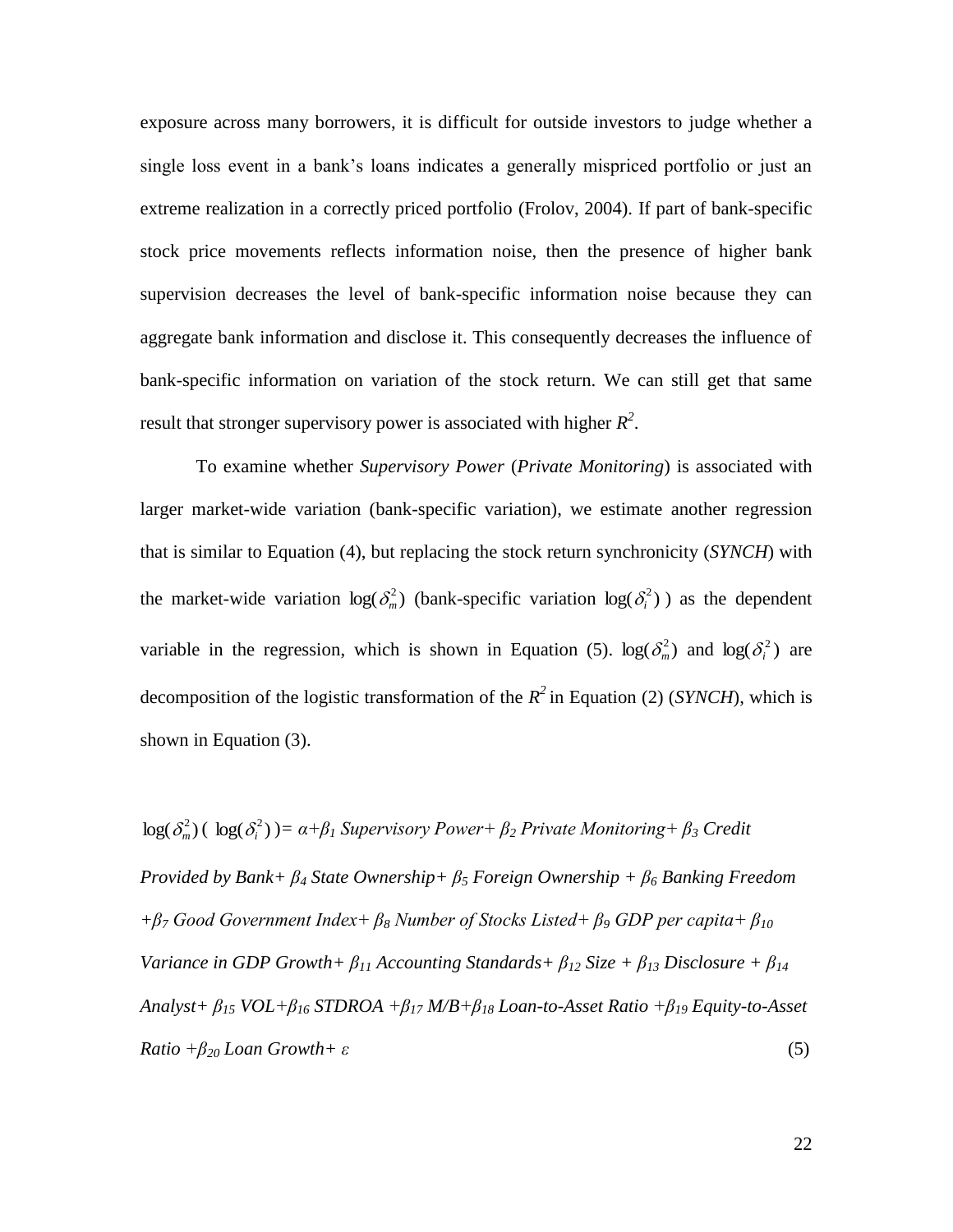Table 5 shows the estimation results. In column  $(1)$ ,  $(2)$ , and  $(3)$ , the dependent variable is market-wide stock price variation  $log(\delta_m^2)$ . In column (4), (5), and (6), the dependent variable is bank-specific stock price variation  $log(\delta_i^2)$ . Results reported in column (3) and (6) are based on the sample without US banks. We observe that the *Supervisory Power* is positively and significantly related to market-wide stock price variation. The *Supervisory Power* is also positively related to bank-specific stock return variation, but this effect is smaller in magnitude and, at best, significant only in a onetailed test. In contrast, The *Private Monitoring* is not significantly related to market-wide stock price variation. The *Private Monitoring* is significantly positively related to bankspecific stock return variation. These results do not support that higher government regulation in banking industry may reduce the amount of bank-specific information noise. However, these results imply that the supervisory strategy that supervisors directly discipline banks mainly help generate more market-wide information and the supervisory policy that forces banks to disclose accurate information and induces private sector to monitor banks help generate bank-specific information.

#### **4.3. Nonlinear effect**

In section 2, we predict that there is a nonlinear relationship between different supervisory policies and bank stock return synchronicity. Specifically, supervisory agencies force banks to disclose accurate information to the public and induce private sector to monitor banks. Then private investors can obtain some information and trade based on it to incorporate more bank-specific information into the stock price. This view presumes that the government not only has laws requiring banks to disclose accurate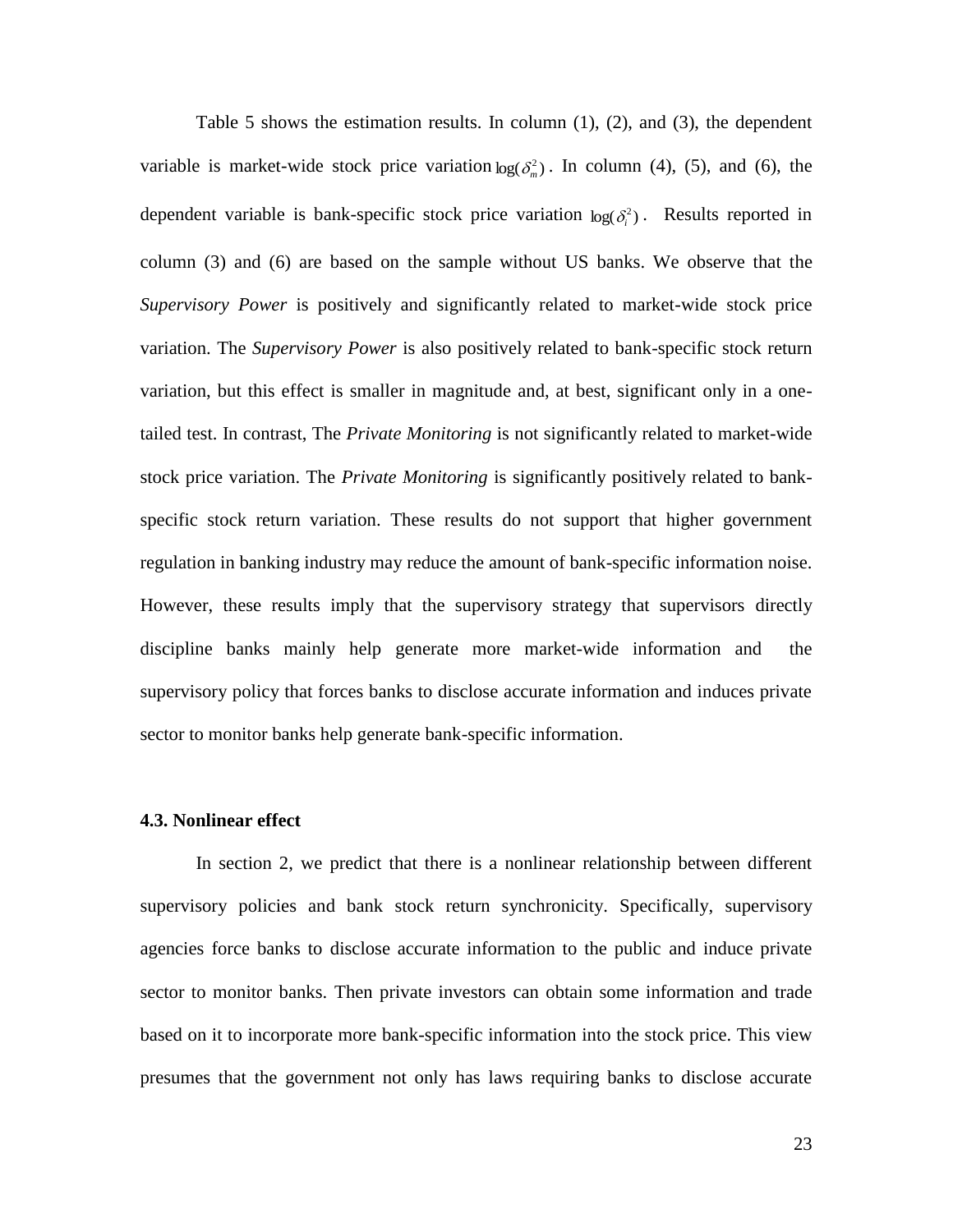information, but also it successfully enforces these laws for banks to disclose this information. This view also presumes that private investors have a well functioning legal system at their disposal so that their incentive are not offset by government corruption, which is associated with weak legal protection. From this perspective, improvements in information disclosure rules will only decrease bank stock return synchronicity when the legal system and government work effectively. Furthermore, in countries with weak legal protection, supervisory agencies may abuse their powers. Thus, supervisors do not work on conveying bank-specific information to the public on the public's interest. From this perspective, increases in supervisory power may only decrease bank stock return synchronicity in countries with weak legal protection. We examine whether the impact of both Supervisory Power and Private Monitoring on bank stock return synchronicity depends on national institutions.

In table 6, we include interaction terms to test for possible nonlinear relationships between supervisory policies, the level of investor protection, and bank stock return synchronicity. More specifically, we include two interaction terms: the interaction between the *Good Government Index* and *Supervisory Power* (*Private Monitoring*). Results reported in column (3) are based on the sample without US banks.

The results show that *Private Monitoring* enters with a significant, negative coefficient while the interaction between *Good Government Index* and *Private Monitoring* enters with a significant positive coefficient. The derivative of column (2) with respect to *Private Monitoring* equals -0.309+0.005\*(Good Government Index). This is always positive because the maximum value of *Good Government Index* is 27.610. These results suggest that *Private Monitoring* decreases bank stock return synchronicity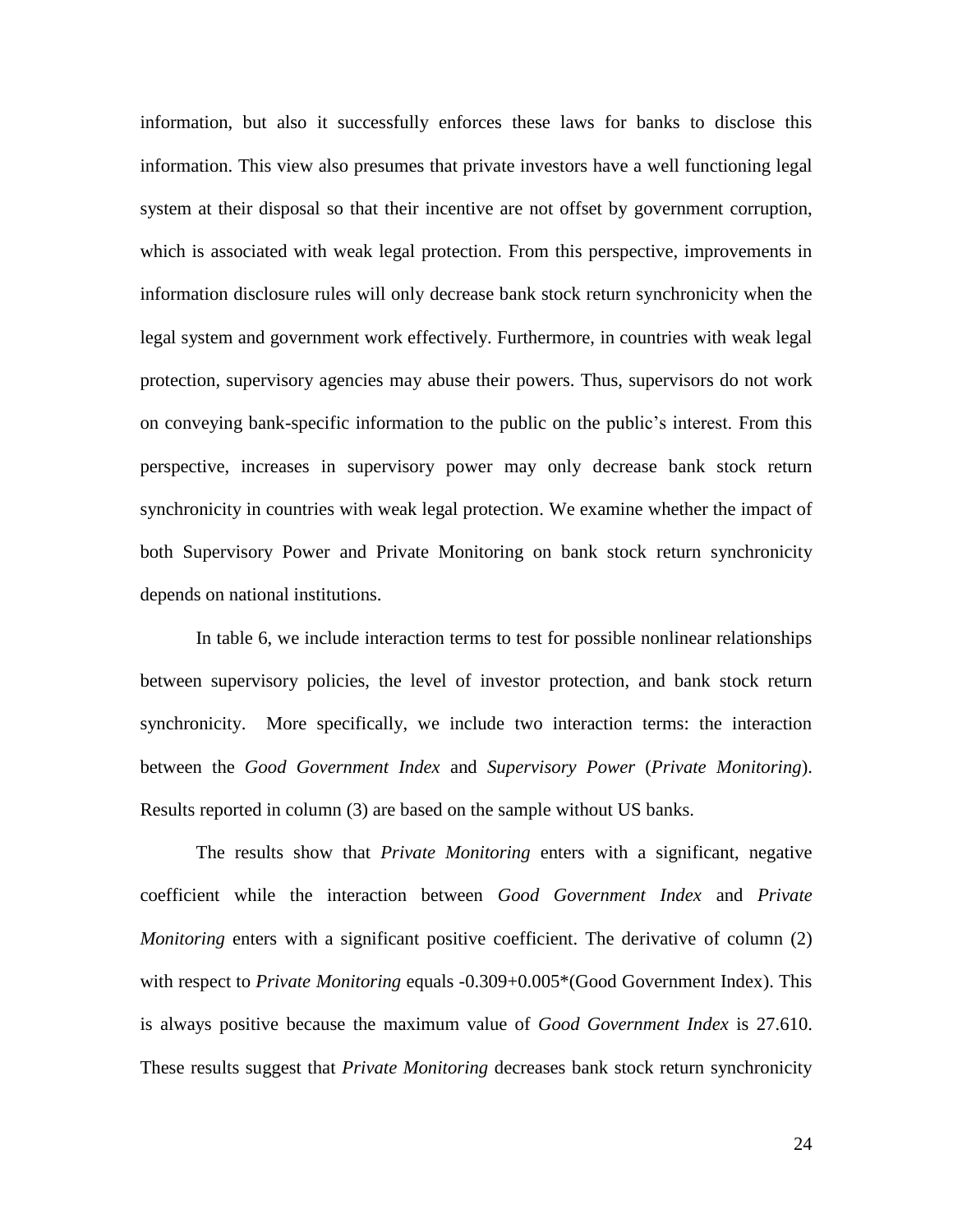and this relationship is less pronounced in countries with sufficiently well developed legal and government institutions. The results also show that *Supervisory Power* enters with a significant, positive coefficient while the interaction between *Good Government Index* and *Supervisory Power* enters with an insignificant negative coefficient. These results imply that Supervisory Power has a significant, positive effect on bank stock return synchronicity and the legal and government systems do not have the impact on this relationship. These results suggest that the positive association between stock return synchronicity and official supervisory power is posited to be a consequence of the special characteristics of bank regulators as a unique information channel and the high influence of banking industry in the whole economy. Our results are not driven by the hypothesis that in countries with weak legal protection, supervisory agencies may abuse their powers. Thus, supervisors do not work on conveying bank-specific information to the public on the public's interest.

#### **4.4. Endogeneity**

The potential endogeneity may bias our results because our variables to measure the level of supervisory policies are not exogenous. For example, there may be feedback from bank stock return synchronicity to policy: lower levels of bank specific information content in the bank stock price may induce call for higher supervisory power and less private monitoring. To address this concern, the ideal way is to find a natural experiment such as innovation of supervisory policies and examine the impact of this event on bank stock return synchronicity. However, the absence of time-series data on these policies does not allow us to do such analyses. Thus, we use two-stage least squares estimation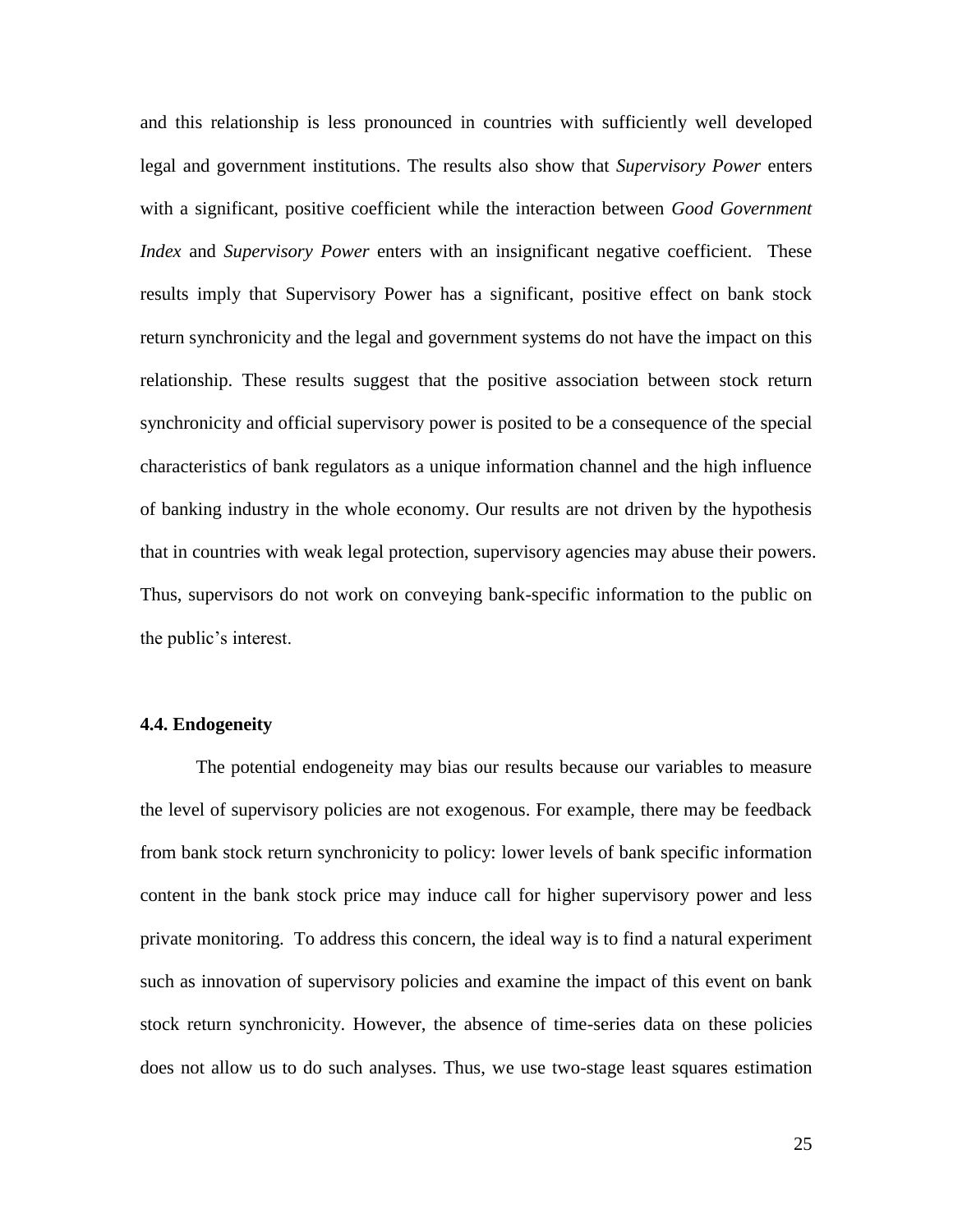methods to deal with this problem. We use three instrumental variables: the absolute value of a country's latitude, ethnic fractionalization and the length of time it has been independent based on the theory and empirical work in Barth et al. (2004, 2005) and Beck et al. (2006). Some scholars argue that in tropical areas, Europeans frequently did not settle in large number and they tended to create more powerful administrative structures that protected the elite (see Levine, 2005 for a review). Easterly and Levine (1997) argue that more ethnically diverse economies are likely to choose policies that help them to expropriate resources from others. They also argue that the longer the countries gained their independence; they have more opportunity to adopt policies more conductive to broad-based economic growth.

In the first-stage regression, we reject the null hypothesis at five percent level that these instruments do not explain cross-country differences in supervisory policy variables: *Supervisory Power* and *Private Monitoring*. These three instrumental variables can explain 26% of cross-country variation in *Supervisory Power* and 44% of cross-country variation in *Private Monitoring*. These results confirm that latitude, ethnic fractionalization and years of independence are reasonably good instrument variables for bank supervisory practices. This is consistent with Beck et al. (2006).

Table 7 reports the second-stage regression results. Results reported in column (3) are based on the sample without US banks. We observe that *Supervisory Power* enters positively and significantly and *Private Monitoring* enters negatively and significantly in all of these regressions. These results suggest that our conclusions still hold even when using instrumental variables. Specifically, the supervisory strategy that supervisors directly discipline banks mainly help generate more market-wide information instead of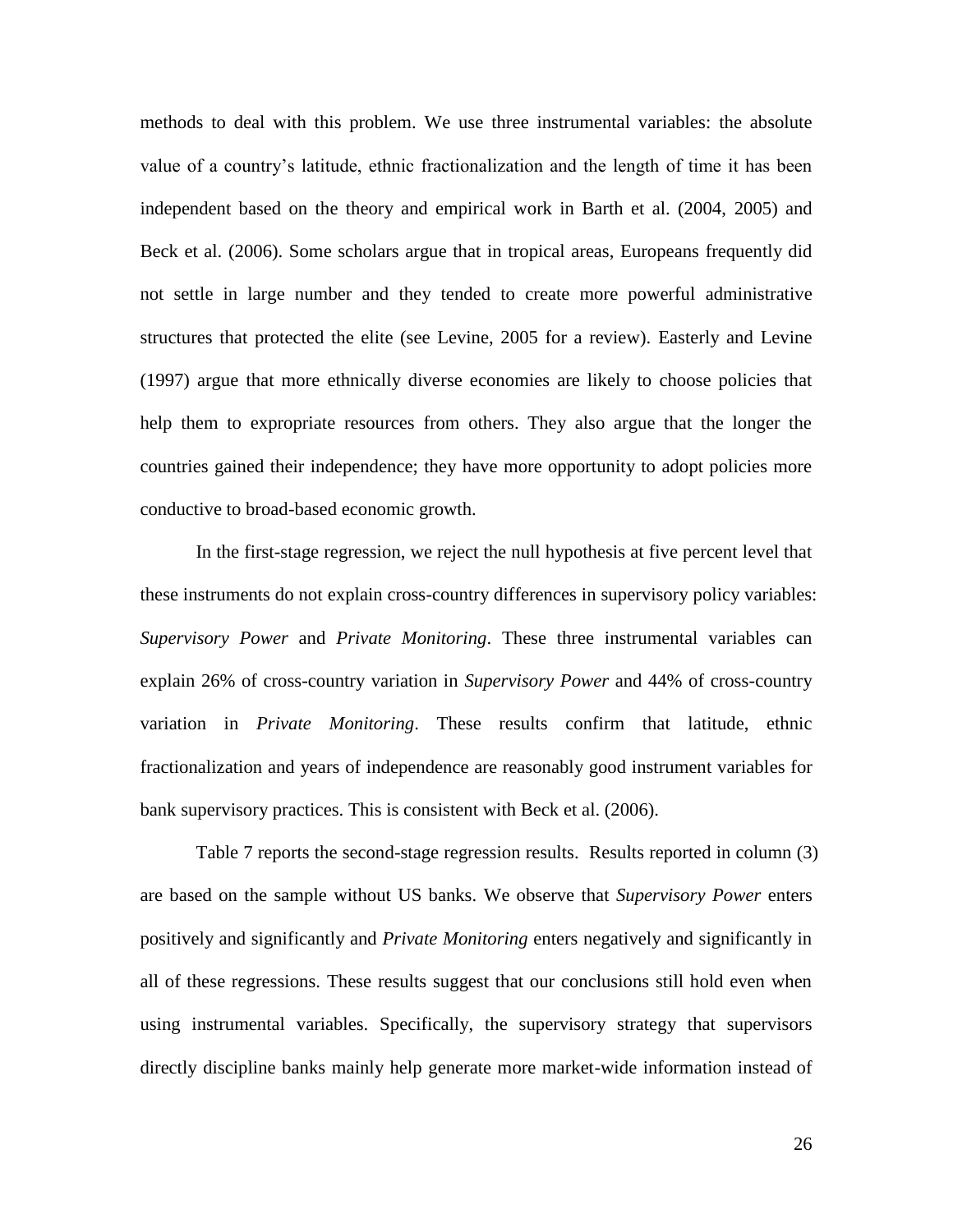bank-specific information. In contrast, the supervisory policy that forces banks to disclose accurate information and induces private sector to monitor banks help generate bank-specific information.

#### **4.5. Robustness tests**

This section examines whether our results hold when alternative regression specifications are employed. In unreported results, the following alternatives are considered: <sup>6</sup>

First, we use alternative estimators of  $R^2$  measures. We obtain the similar results when we use monthly stock return data instead of weekly ones. When we use local market model instead of expanded market model to calculate  $R^2$  measures, our results are still robust.

Second, to ensure that the results reported were not dependent on winsorizing cutoffs, we also winsorized our variables at the 2 and 98 percentiles; 5 and 95 percentiles instead of winsorizing the data at the 1 and 99 percentiles. Our results are still robust.

Third, a potential concern is that results could be driven by different bank types (Investment banking, savings banks, etc.). To deal with this issue, we run the analysis using only commercial banks and obtain the same conclusions.

## **5. Conclusion**

 $\overline{a}$ 

This paper examines how different bank supervisory policies influence bank stock price information content measured by bank stock return synchronicity. If one supervisory policy primarily facilitates the incorporation of market-wide information,

 $6$  Although not reported, these results are available upon request.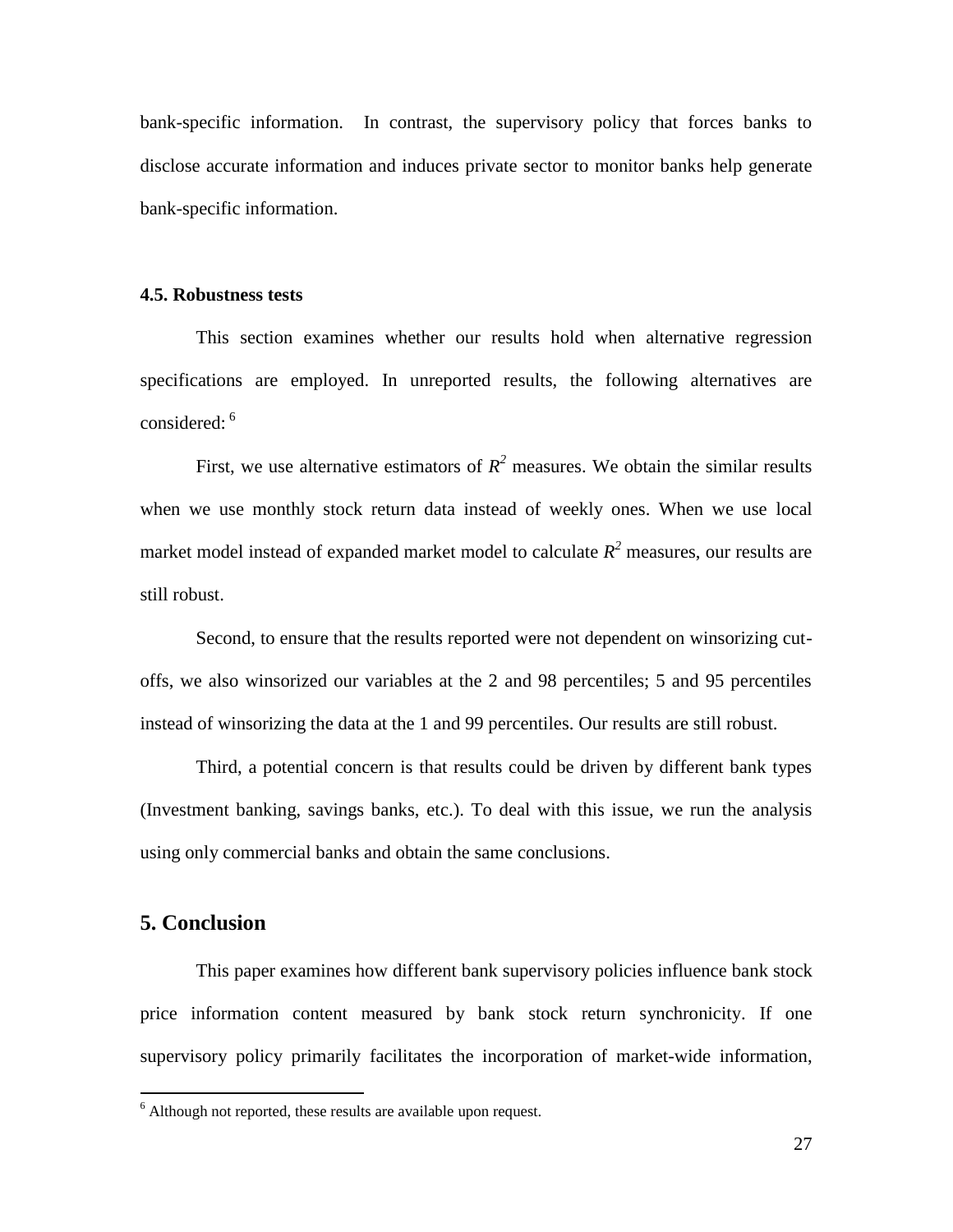returns will display greater synchronicity. Conversely, stock prices will exhibit less synchronous movement if the policy contributes primarily bank-specific information.

In this paper, we find that stronger supervisory power is associated with higher bank stock synchronicity. This relationship is not affected by the legal and government systems do. These results suggest that the positive association between stock return synchronicity and official supervisory power is posited to be a consequence of the special characteristics of bank regulators as a unique information channel and the high influence of banking industry in the whole economy. We also find that that there is a negative relationship between the degree to which bank regulators require information disclosure and induce private creditors to monitor banks and bank stock synchronicity. This result implies that the supervisory strategies that force banks to disclose accurate information and induce private sector monitoring of banks tend to help generate more bank specific information. Additionally, we find that this relationship is more pronounced in the countries with sound legal system.

This study's results help shed light on the debate on the effectiveness of mandated information disclosure by government regulation in improving the banking sector's transparency. Our results suggest that bank regulators should carefully exert their supervisory power because their information has significant market-wide influence. Specifically, on the one hand, they should avoid some improper bad information disclosure for individual banks because investors might interpret disclosure of severe problems at some banks as indicating widespread banking problems. On the other hand, bank regulators should actively discipline banks because those can stable the whole economy beyond bank-specific monitoring. In order to increase bank-specific

28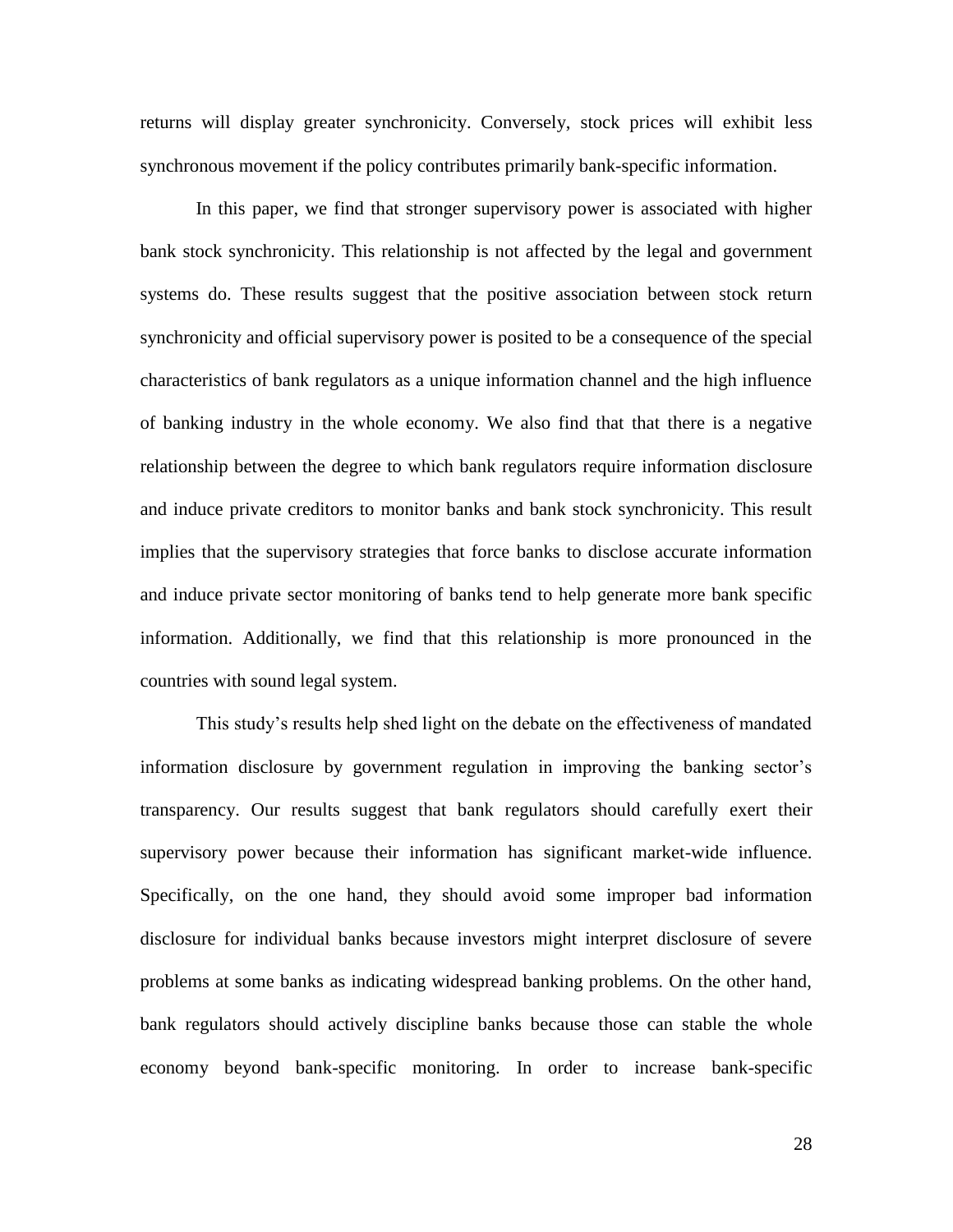information disclosure, the supervisory strategy that forces banks to disclose accurate information and induce private sector monitoring of banks should be employed. This supervisory strategy is more effective in countries with superior legal system.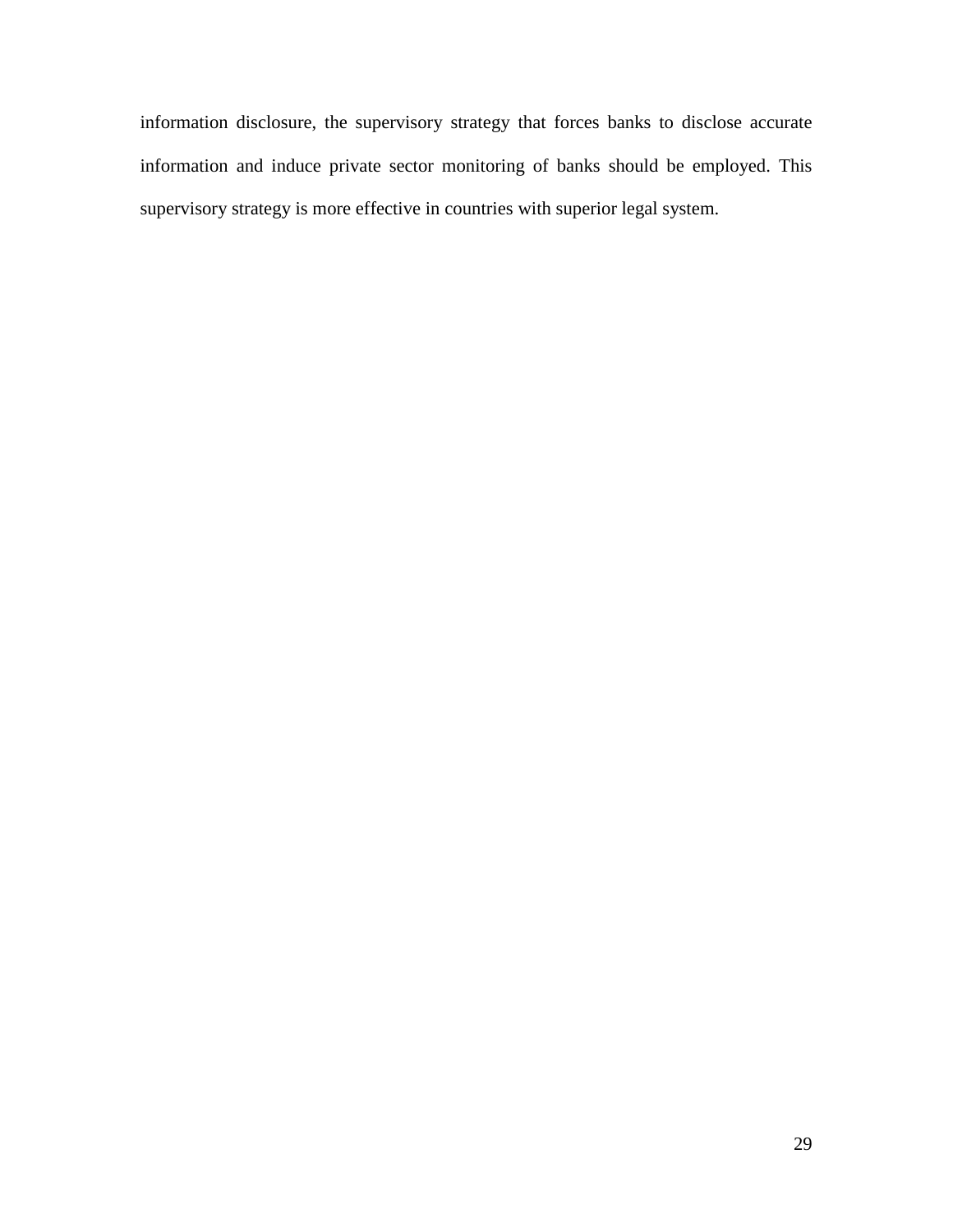## **Reference**

Barth, J. R., G. Caprio, and R. Levine, (2004). "Bank Supervision and Regulation: What Works Best?" *Journal of Financial Intermediation* 13:205-248.

Barth, J. R., G. Caprio, and R. Levine, (2005). "Rethinking Bank Regulation: Till Angels Govern." Cambridge University Press.

Beck, T., A. A. Demirguc-Kunt, and R. Levine, (2003). "Law, Endowments, and Finance." *Journal of Financial Economics* 70, 137–181.

Beck, T., A. A. Demirguc-Kunt, and R. Levine, (2006). "Bank Supervision and Corruption in Lending." *Journal of Monetary Economics* 53: 2131-2163.

BCBS, (1998). "Enhancing Bank Transparency." Basel: Basel Committee on Banking Supervision.

Berger, A. N. and S. M. Davies, (1998). "The Information Content of Bank Examinations." *Journal of Financial Services Research* 14(2), 117-144.

Calomiris, C. W. and J. R. Mason. (1997). "Contagion and Bank Failures during the Great Depression: The June 1932 Chicago Bank Panic." *American Economic Review* 87 (5), 863-883.

Chan, K. and A. Hameed, (2006), "Stock return synchronicity and Analyst Coverage in Emerging Markets." *Journal of Financial Economics* 80, 115–147.

Chen, Q., I. Goldstein, and W. Jiang, (2006). "Price Informativeness and Investment Sensitivity to Stock Price." *Review of Financial Studies* 20(3): 619-650.

Defond. M., and M. Hung, (2004). "Investor Protection and Corporate Governance: Evidence from Worldwide CEO Turnover. " *Journal of Accounting Research* 42 (2): 269-312.

DeLong, B., A. Shleifer, L. Summers, and R. Waldmann, 1990. "Noise Trader Risk in Financial Markets." *Journal of Political Economy* 98, 703–738.

Dumev, A., R. Morck, B. Yeung, and P. Zarowin, (2004). "Value Enhancing Capital Budgeting and Firm-specific Stock Return Variation." *Journal of Finance* 59 (I): 65-105.

Deyoung, R., M. J. Flannery, W. W. Lang and S. M. Sorescu, (2001). "The Information Content of Bank Exam Ratings and Subordinated Debt Prices." *Journal of Money, Credit and Banking* 33(4):900-925.

Easterly, W. and R. Levine, (1997). "Africa's Growth Tragedy: Policies and Ethnic Divisions." *Quarterly Journal of Economics* 112, 1203–1250.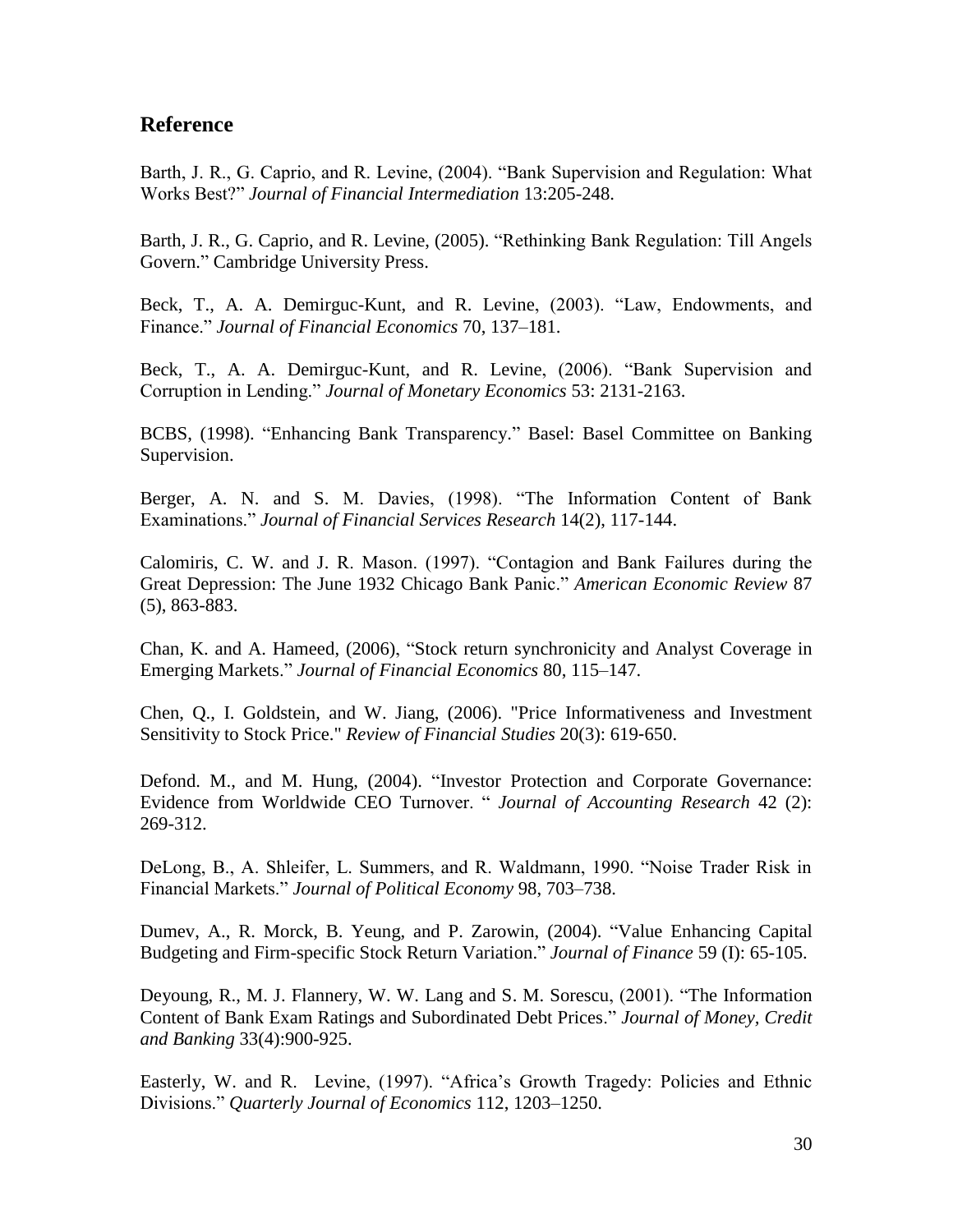Flannery, M. J. (1998). "Using Market Information in Prudential Bank Supervision: A Review of the U.S. Empirical Evidence." *Journal of Money, Credit, and Banking* 3: 273- 305.

Flannery, M. J., S. H. Kwan, and M. Nimalendran, (2004). "Market Evidence on The Opaqueness of Banking Firms' Assets." *Journal of Financial Economics* 71: 419–460.

Frolov, M., (2004)." Why do We Need Mandated Rules of Public Disclosure for Banks?" Working Paper.

Gilbert, R. A. and M. D. Vaughan, (1998). "Does The Publication of Supervisory Enforcement Actions Add to Market Discipline?" *Research in Financial Services: Private and Public Policy,* 10, 259-280.

Levine, R., (2005). "Law, Endowments, and Property Rights." *Journal of Economic Perspectives* 19:16-88.

Jin, L. and S. C. Myers, (2006). " $R^2$  Around The World: New theory and New Tests." *Journal of Financial Economics* 79(2): 257-292.

Jordan, J. S., J. Peek, and E. S. Rosengren, 1999, "The Impact of Greater Bank Disclosure amidst a Banking Crisis." Federal Reserve Bank of Boston Working Papers, No. 99-1.

La Porta, R., F. Lopez-de-Silanes, A. Shleifer, and R. W. Vishny, 1998). "Law and Finance." *Journal of Political Economy* 106(6): 1113-1155.

Morck, R., B. Yeung, and W. Yu, (2000). "The Information Content of Stock Markets: Why do Emerging Markets Have Synchronous Stock Price Movements?" *Journal of Financial Economics* 58(1-2): 215-260.

Morgan, D. P. (2002). "Rating Banks: Risk and Uncertainty in an Opaque Industry." *American Economic Review* 92(4): 874-888.

Nier, E. W. (2005). "Bank Stability and Transparency." *Journal of Financial Stability* 1(3): 342-354.

Piotroski, J. and D. Roulstone (2004) "The Influence of Analysts, Institutional Investors, and Insiders on The Incorporation of Market, Industry, and Firm-specific Information into Stock Prices." *Accounting Review* 79: 1119–1151.

Prescott, E. S., 2008, "Should Bank Supervisors Disclose Information about Their Banks?" *Economic Quarterly* 94(1), 1-16.

Roll, R. (1988). "R<sup>2</sup> ." *Journal of Finance* 43 (July): 541-566.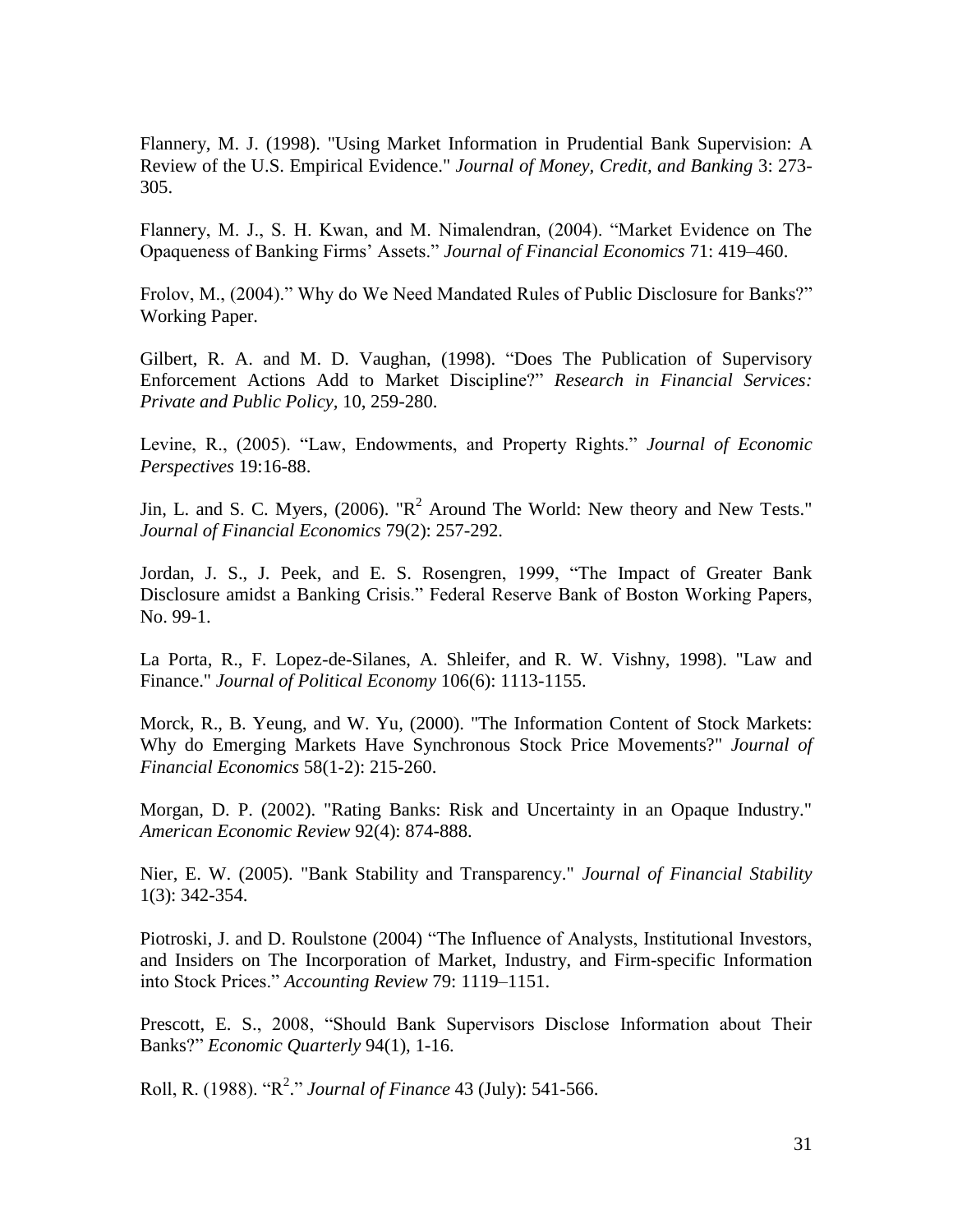Shadow Financial Regulatory Committee, 1996. "Statement 132: Disclosure of Examination Reports and Ratings." *Journal of Financial Services Research* 10 (4): 302- 303.

Shleifer, A. and R. Vishny, 1997. "The Limits of Arbitrage." *Journal of Finance* 52, 35– 55.

SGD (study Group on Disclosure), 2000, "Improving Public Disclosure in Banking." FRB Stuff Study No173. Washington, DC: Board of Governors of the Federal Reserve System.

Wurgler, J. (2000). "Financial Markets and the Allocation of Capital." *Journal of Financial Economics* 58(1-2): 187–214.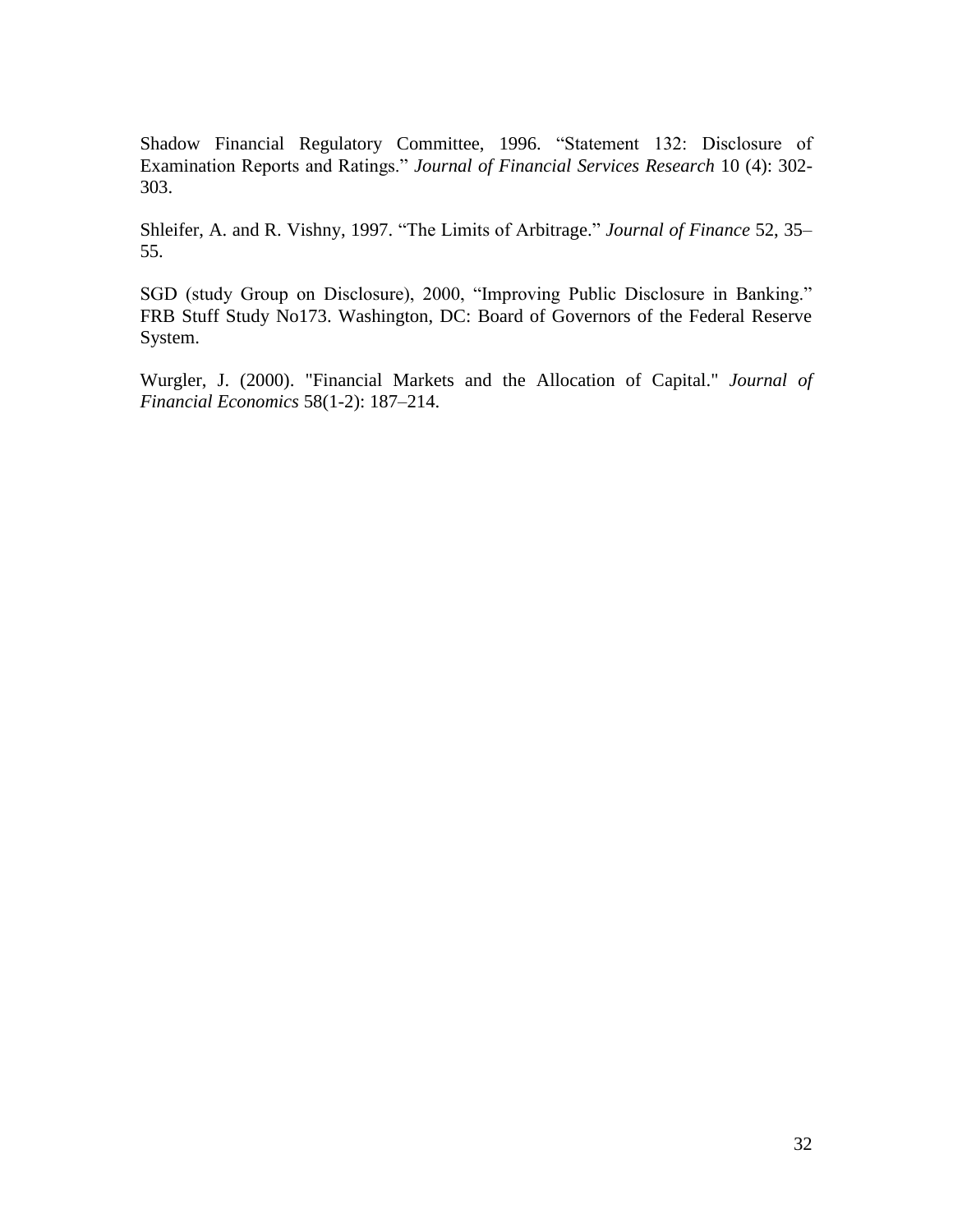## Table 1 Summary statistics

This table presents summary statistics for the variables used in our empirical analysis. Number of observations, mean, median, minimum, maximum, and standard deviation, are reported. The details of definitions and sources of all the explanatory variables are reported in Appendix A.

|                                | <b>Observations</b> | Mean     | Median   | Min      | Max        | <b>SD</b> |
|--------------------------------|---------------------|----------|----------|----------|------------|-----------|
| <b>Bank-level variables</b>    |                     |          |          |          |            |           |
| $R^2$                          | 3368                | 0.280    | 0.251    | 0.004    | 0.596      | 0.117     |
| <b>SYNCH</b>                   | 3368                | $-1.407$ | $-1.093$ | $-5.621$ | 0.388      | 1.558     |
| $log(\delta_i^2)$              | 3368                | $-3.514$ | $-3.451$ | $-4.749$ | $-1.541$   | 0.446     |
| $\log(\delta_m^2)$             | 3368                | $-4.920$ | $-4.522$ | $-7.165$ | $-2.454$   | 0.847     |
| Total assets \$ Millions       | 3368                | 324.266  | 38.832   | 0.508    | 14,841.010 | 1,220.682 |
| Size                           | 3368                | 2.501    | 1.598    | $-0.301$ | 4.173      | 1.011     |
| Disclosure                     | 3368                | 0.764    | 0.800    | 0.200    | 0.900      | 0.142     |
| Analyst                        | 3368                | 7.452    | 8.531    | 0.000    | 14.502     | 3.565     |
| <b>VOL</b>                     | 3368                | 0.975    | 0.623    | 0.101    | 3.003      | 1.218     |
| <b>STDROA</b>                  | 3368                | 0.031    | 0.011    | 0.0004   | 0.113      | 0.136     |
| M/B                            | 3368                | 4.215    | 1.788    | 0.054    | 9.062      | 1.476     |
| Loan-to-Asset Ratio            | 3368                | 0.580    | 0.593    | 0.001    | 0.910      | 0.160     |
| Equity-to-Asset Ratio          | 3368                | 0.081    | 0.072    | 0.001    | 0.971      | 0.080     |
| Loan Growth                    | 3368                | 0.080    | 0.091    | $-0.340$ | 0.651      | 0.240     |
| <b>Country-level variables</b> |                     |          |          |          |            |           |
| <b>Supervisory Power</b>       | 34                  | 10.500   | 11.000   | 5.000    | 14.000     | 2.477     |
| Private Monitoring             | 34                  | 8.500    | 8.600    | 6.000    | 11.000     | 1.799     |
| Good Government Index          | 34                  | 19.451   | 20.220   | 13.000   | 27.610     | 3.403     |
| <b>Accounting Standards</b>    | 34                  | 64.719   | 65.000   | 36.000   | 83.000     | 11.971    |
| State Ownership                | 34                  | 0.1350   | 0.2000   | 0.000    | 0.7530     | 0.1910    |
| <b>Banking Freedom</b>         | 34                  | 3.487    | 3.330    | 2.000    | 5.000      | 0.726     |
| Credit Provided by Bank        | 170                 | 1.135    | 1.059    | 0.109    | 3.059      | 0.625     |
| <b>Industry Concentration</b>  | 170                 | 0.481    | 0.341    | 0.261    | 0.881      | 0.131     |
| Number of Stocks Listed        | 170                 | 5.764    | 5.650    | 3.714    | 8.436      | 1.161     |
| GDP per capita                 | 170                 | 9.214    | 9.877    | 6.303    | 10.580     | 1.269     |
| Variance in GDP Growth         | 170                 | 0.0009   | 0.0008   | 0.0007   | 0.0014     | 0.0001    |
|                                |                     |          |          |          |            |           |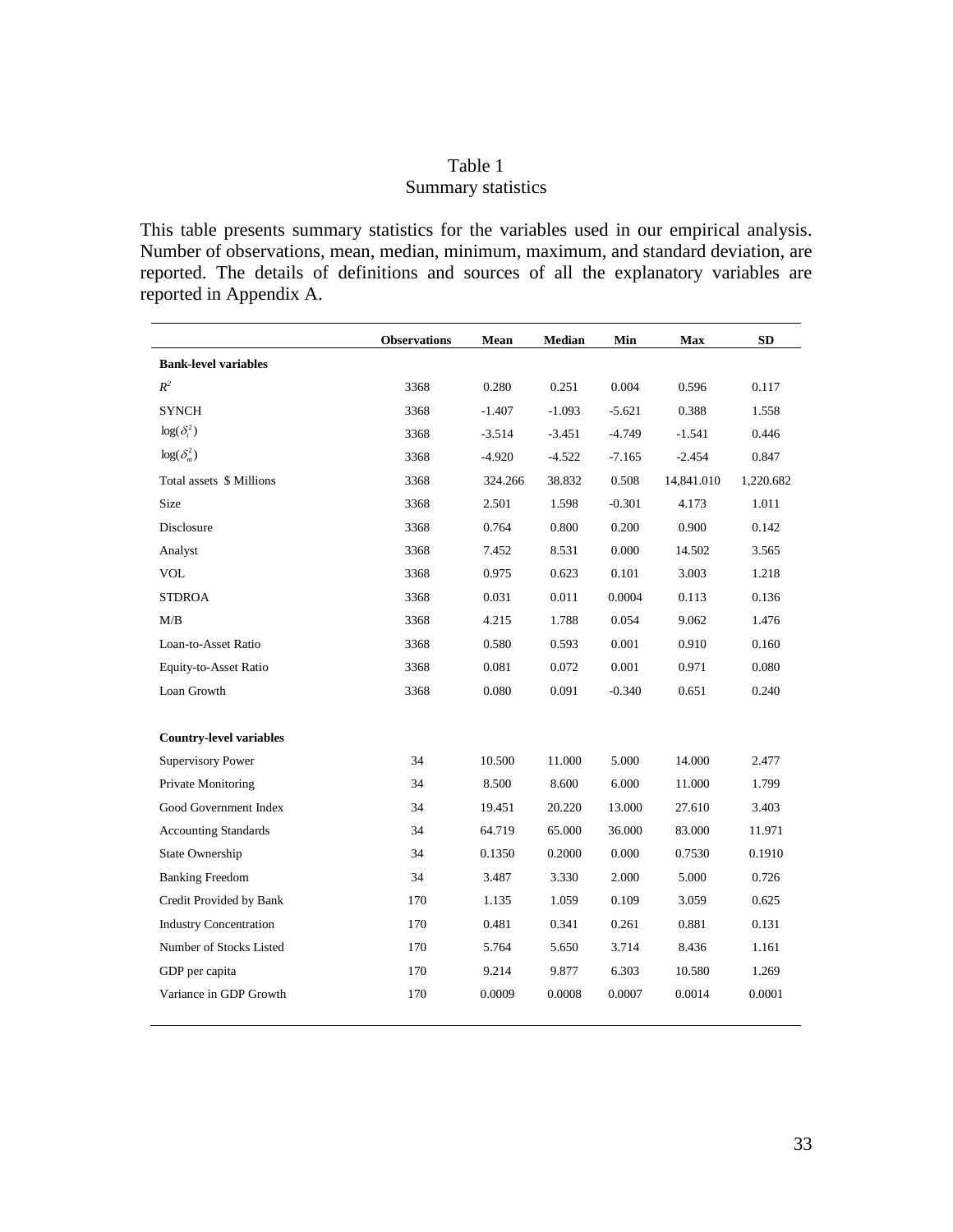Table 2 Correlations between logistic transformation of  $R^2$  and bank-level variables

This table presents correlations between logistic transformation of  $R^2$  (*SYNCH*) and the bank-level variables used in our empirical analysis. The details of definitions and sources of all the explanatory variables are reported in Appendix A. P-values are reported in parentheses. \*, \*\*, \*\*\* indicate significance levels of 10, 5, and 1 percent, respectively.

|    |                     | a.           | b.           | c.           | d.           | e.           | f.           | g.      | h.       | i.     |              | k.       |
|----|---------------------|--------------|--------------|--------------|--------------|--------------|--------------|---------|----------|--------|--------------|----------|
|    |                     |              |              |              |              |              |              |         |          |        |              |          |
| a. | <b>SYNCH</b>        | $\mathbf{1}$ |              |              |              |              |              |         |          |        |              |          |
|    |                     |              |              |              |              |              |              |         |          |        |              |          |
| b. | $\log(\delta_i^2)$  | 0.21         | $\mathbf{1}$ |              |              |              |              |         |          |        |              |          |
|    |                     | (0.34)       |              |              |              |              |              |         |          |        |              |          |
| c. | $log(\delta_m^2)$   | $0.91***$    | $0.26***$    | $\mathbf{1}$ |              |              |              |         |          |        |              |          |
|    |                     | (0.00)       | (0.00)       |              |              |              |              |         |          |        |              |          |
| d. | Size                | $0.60***$    | $-0.25***$   | $0.62***$    | $\mathbf{1}$ |              |              |         |          |        |              |          |
|    |                     | (0.00)       | (0.00)       | (0.00)       |              |              |              |         |          |        |              |          |
| e. | Disclosure          | $-0.04***$   | $0.08***$    | 0.02         | $0.10***$    | $\mathbf{1}$ |              |         |          |        |              |          |
|    |                     | (0.27)       | (0.02)       | (0.45)       | (0.00)       |              |              |         |          |        |              |          |
| f. | Analyst             | $0.01***$    | 0.02         | $0.01***$    | 0.18         | 0.14         | $\mathbf{1}$ |         |          |        |              |          |
|    |                     | (0.00)       | (0.10)       | (0.00)       | (0.25)       | (0.25)       |              |         |          |        |              |          |
| g. | <b>VOL</b>          | $-0.12***$   | $-0.03***$   | $-0.08$      | $-0.21$      | 0.25         | $-0.12$      | $\,1\,$ |          |        |              |          |
|    |                     | (0.00)       | (0.00)       | (0.34)       | (0.45)       | (0.41)       | (0.41)       |         |          |        |              |          |
| h. | <b>STDROA</b>       | $-0.12***$   | $-0.07***$   | $-0.09$      | $-0.21$      | 0.15         | $-0.14$      | 0.11    | $\,1$    |        |              |          |
|    |                     | (0.00)       | (0.00)       | (0.45)       | (0.34)       | (0.25)       | (0.51)       | (0.21)  |          |        |              |          |
| i. | M/B                 | $0.24***$    | $0.14***$    | 0.25         | 0.14         | $-0.35$      | 0.15         | $-0.11$ | $-0.11$  | $\,1$  |              |          |
|    |                     | (0.00)       | (0.00)       | (0.36)       | (0.31)       | (0.35)       | (0.41)       | (0.32)  | (0.25)   |        |              |          |
| j. | Loan-to-Asset Ratio | 0.14         | $0.10\,$     | 0.13         | 0.14         | $-0.00$      | $0.00\,$     | $-0.11$ | 0.24     | 0.00   | $\mathbf{1}$ |          |
|    | Equity-to-Asset     | (0.34)       | (0.64)       | (0.56)       | (0.21)       | (0.21)       | (0.21)       | (0.23)  | (0.25)   | (0.26) |              |          |
| k. | Ratio               | 0.24         | 0.16         | 0.35         | 0.31         | $-0.00$      | $0.00\,$     | $-0.00$ | 0.15     | 0.00   | $0.13***$    | 1        |
|    |                     | (0.35)       | (0.24)       | (0.47)       | (0.2145)     | (0.31)       | (0.15)       | (0.37)  | (0.25)   | (0.43) | (0.00)       |          |
| 1. | Loan Growth         | 0.24         | 0.16         | 0.19         | 0.21         | $-0.00$      | 0.00         | $-0.00$ | $0.00\,$ | 0.00   | 0.00         | $0.00\,$ |
|    |                     | (0.30)       | (0.45)       | (0.28)       | (0.42)       | (0.21)       | (0.51)       | (0.35)  | (0.32)   | (0.26) | (0.25)       | (0.43)   |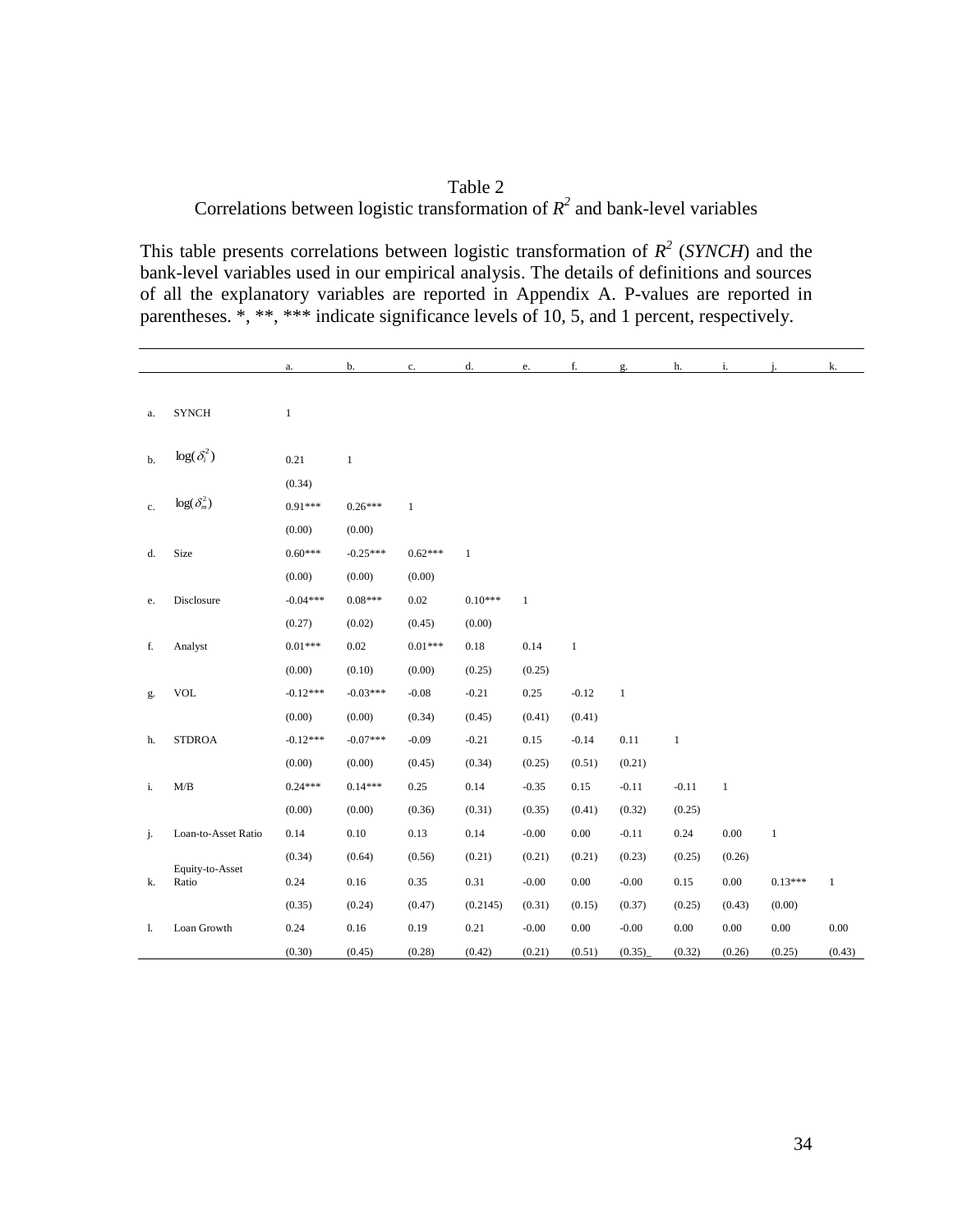## Table 3 Correlations between logistic transformation of  $R^2$  and country-level variables

This table presents correlations between logistic transformation of  $R^2$  (*SYNCH*) and the country-level variables used in our empirical analysis. The details of definitions and sources of all the explanatory variables are reported in Appendix A. P-values are reported in parentheses. \*, \*\*, \*\*\* indicate significance levels of 10, 5, and 1 percent, respectively.

|    |                               | a.           | b.           | c.         | d.           | e.           | f.           | g.           | h.      | i.           | j.           | k.           | 1.       |
|----|-------------------------------|--------------|--------------|------------|--------------|--------------|--------------|--------------|---------|--------------|--------------|--------------|----------|
| а. | <b>SYNCH</b>                  | $\mathbf{1}$ |              |            |              |              |              |              |         |              |              |              |          |
|    |                               |              |              |            |              |              |              |              |         |              |              |              |          |
| b. | <b>Supervisory Power</b>      | $0.03***$    | $\mathbf{1}$ |            |              |              |              |              |         |              |              |              |          |
|    |                               | (0.00)       |              |            |              |              |              |              |         |              |              |              |          |
| c. | Private Monitoring            | $-0.12***$   | $-0.05$      | $\,1\,$    |              |              |              |              |         |              |              |              |          |
|    |                               | (0.00)       | (0.15)       |            |              |              |              |              |         |              |              |              |          |
| d. | Good Government Index         | $-0.21***$   | $-0.45$      | 0.12       | $\mathbf{1}$ |              |              |              |         |              |              |              |          |
|    |                               | (0.00)       | (0.34)       | (0.13)     |              |              |              |              |         |              |              |              |          |
| e. | Number of Listed Stocks       | $-0.03$      | 0.64         | $-0.20***$ | 0.73         | $\mathbf{1}$ |              |              |         |              |              |              |          |
|    |                               | (0.37)       | (0.26)       | (0.00)     | (0.34)       |              |              |              |         |              |              |              |          |
| f. | GDP per capita                | $-0.13***$   | 0.18         | $-0.00$    | 0.76         | 0.54         | $\mathbf{1}$ |              |         |              |              |              |          |
|    |                               | (0.00)       | (0.23)       | (0.96)     | (0.43)       | (0.43)       |              |              |         |              |              |              |          |
| g. | Variance in GDP Growth        | $0.13***$    | $0.18***$    | $-0.17***$ | $-0.29***$   | $-0.14$      | $-0.31$      | $\mathbf{1}$ |         |              |              |              |          |
|    |                               | (0.00)       | (0.00)       | (0.00)     | (0.00)       | (0.23)       | (0.12)       |              |         |              |              |              |          |
| h. | <b>Accounting Standards</b>   | $-0.00$      | 0.05         | $-0.14$    | 0.46         | 0.37         | 0.39         | $-0.24$      | $\,1$   |              |              |              |          |
|    |                               | (0.79)       | (0.19)       | (0.30)     | (0.24)       | (0.25)       | (0.45)       | (0.25)       |         |              |              |              |          |
| i. | Credit Provided by Bank       | $0.04***$    | 0.44         | $-0.31$    | 0.55         | 0.72         | 0.70         | $-0.25$      | 0.24    | $\mathbf{1}$ |              |              |          |
|    |                               | (0.00)       | (0.12)       | (0.23)     | (0.34)       | (0.98)       | (0.34)       | (0.14)       | (0.19)  |              |              |              |          |
| j. | State Ownership               | $0.08**$     | $-0.07$      | $-0.14***$ | $-0.59***$   | $-0.35$      | $-0.78$      | 0.26         | $-0.44$ | $-0.55$      | $\mathbf{1}$ |              |          |
|    |                               | (0.02)       | (0.52)       | (0.00)     | (0.00)       | (0.24)       | (0.13)       | (0.78)       | (0.17)  | (0.25)       |              |              |          |
| k. | <b>Banking Freedom</b>        | $-0.12***$   | 0.27         | 0.02       | 0.64         | 0.41         | 0.59         | $-0.02$      | 0.37    | 0.33         | $-0.53$      | $\mathbf{1}$ |          |
|    |                               | (0.00)       | (0.24)       | (0.54)     | (0.45)       | (0.24)       | (0.13)       | (0.46)       | (0.19)  | (0.24)       | (0.56)       |              |          |
| 1. | Foreign Ownership             | $-0.04$      | $-0.03$      | $-0.02$    | $0.29***$    | 0.22         | 0.62         | $-0.15$      | $-0.31$ | 0.44         | $-0.01***$   | $-0.44$      | $\,1$    |
|    |                               | (0.24)       | (0.35)       | (0.47)     | (0.00)       | (0.34)       | (0.28)       | (0.65)       | (0.21)  | (0.31)       | (0.00)       | (0.25)       |          |
| m. | <b>Industry Concentration</b> | $0.11***$    | $0.10***$    | $0.17***$  | 0.00         | $0.01\,$     | 0.00         | 0.00         | 0.05    | $0.00\,$     | $0.00\,$     | $0.00\,$     | $0.01\,$ |
|    |                               | (0.00)       | (0.36)       | (0.83)     | (0.43)       | (0.21)       | (0.24)       | (0.26)       | (0.24)  | (0.21)       | (0.15)       | (0.45)       | (0.14)   |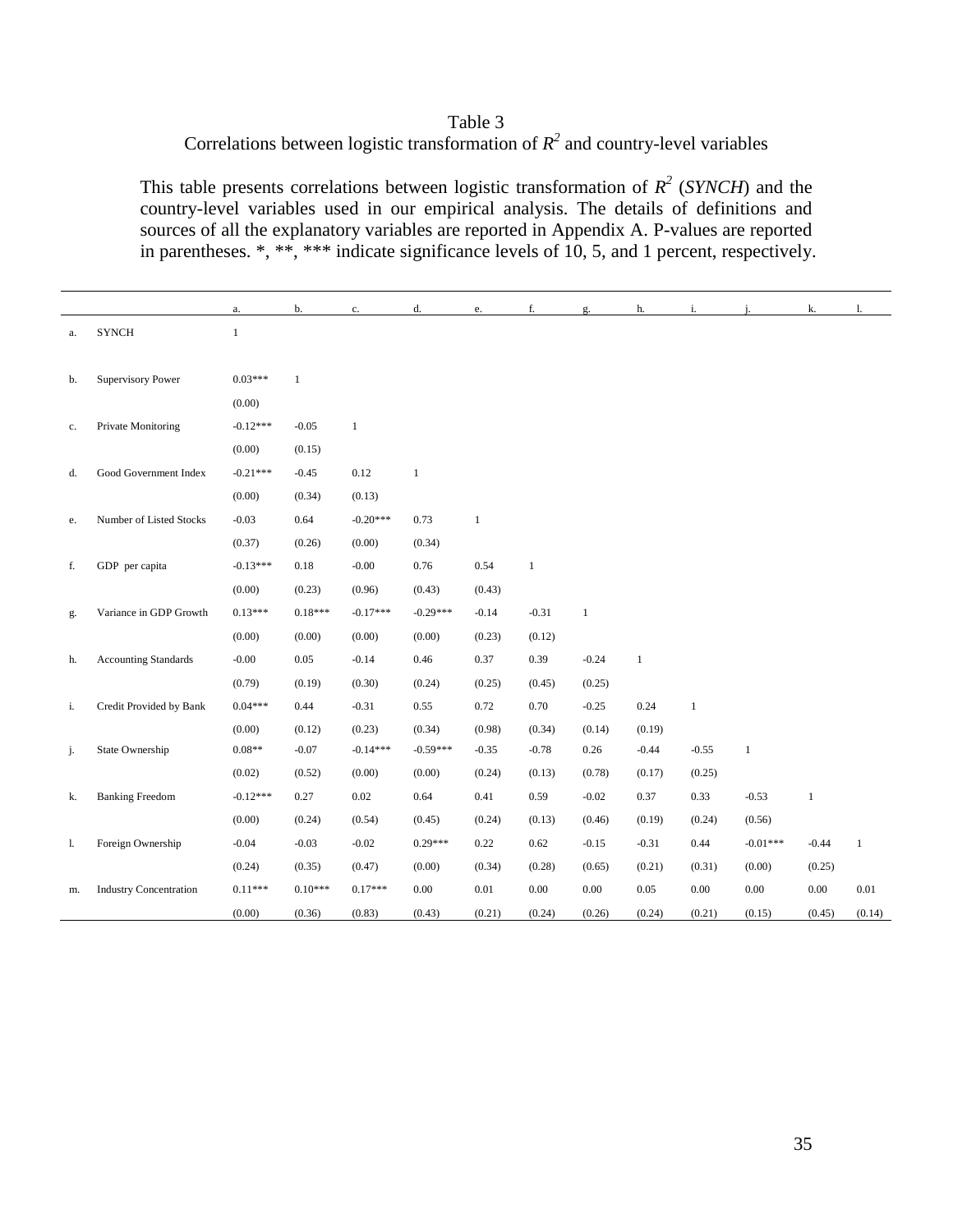#### Table 4 Supervision and Stock Return Synchronicity

Dependent variable logistic Transformation of  $R^2$  is from expanded market model. Results reported in column (1)-(6) are based on the full sample and results reported in column (7) are based on the sample without US banks. The details of definitions and sources of all the explanatory variables are reported in Appendix A. T-statistics are reported in parentheses. When we compute standard errors, we cluster by country.\*, \*\*, \*\*\* indicate significance levels of 10, 5, and 1 percent, respectively.

| Dependent Variables           | Logistic Transformation of $R^2$ (SYNCH) |             |             |             |             |             |             |
|-------------------------------|------------------------------------------|-------------|-------------|-------------|-------------|-------------|-------------|
|                               | (1)                                      | (2)         | (3)         | (4)         | (5)         | (6)         | (7)         |
| <b>Supervisory Power</b>      | $0.176***$                               | $0.178***$  | $0.127***$  | $0.133***$  | $0.155***$  | $0.151***$  | $0.146***$  |
|                               | (4.517)                                  | (4.483)     | (3.114)     | (3.197)     | (3.602)     | (3.405)     | (3.997)     |
| Private Monitoring            |                                          | $-0.026***$ | $-0.097***$ | $-0.125***$ | $-0.146*$   | $-0.146*$   | $-0.130*$   |
|                               |                                          | $(-4.337)$  | $(-4.235)$  | $(-4.534)$  | $(-4.718)$  | $(-4.717)$  | $(-4.788)$  |
| Credit Provided by Bank       |                                          |             | $0.006***$  | $0.005***$  | $0.006***$  | $0.006***$  | $0.005***$  |
|                               |                                          |             | (4.735)     | (4.466)     | (4.492)     | (4.480)     | (5.15)      |
| State Ownership               |                                          |             |             | $0.648***$  | $0.796***$  | $0.795***$  | $0.418***$  |
|                               |                                          |             |             | (5.239)     | (4.493)     | (4.483)     | (5.945)     |
| Foreign Ownership             |                                          |             |             |             | $-0.845$    | $-0.883$    | $-0.887$    |
|                               |                                          |             |             |             | (0.004)     | (0.005)     | (0.009)     |
| <b>Banking Freedom</b>        |                                          |             |             |             |             | $-0.044***$ | $-0.098***$ |
|                               |                                          |             |             |             |             | $(-4.364)$  | $(-4.974)$  |
| Good Government Index         | $-0.030***$                              | $-0.035***$ | $-0.011***$ | $-0.005***$ | $-0.012***$ | $-0.011***$ | $-0.080*$   |
|                               | $(-4.321)$                               | $(-4.293)$  | $(-5.399)$  | $(-4.177)$  | $(-5.372)$  | $(-5.365)$  | $(-1.822)$  |
| Number of Stocks Listed       | $-0.011$                                 | $-0.004$    | $-0.177**$  | $-0.162*$   | $-0.197**$  | $-0.196**$  | $-0.192**$  |
|                               | $(-0.184)$                               | $(-0.065)$  | $(-2.381)$  | $(-1.893)$  | $(-2.284)$  | $(-2.286)$  | $(-2.346)$  |
| GDP per capita                | $-0.144**$                               | $-0.138*$   | $-0.435***$ | $-0.494***$ | $-0.538***$ | $-0.535***$ | $-0.285**$  |
|                               | $(-1.964)$                               | $(-1.822)$  | $(-4.470)$  | $(-4.553)$  | $(-4.724)$  | $(-4.787)$  | $(-2.590)$  |
| Variance of GDP Growth        | 0.014                                    | 0.013       | $0.024**$   | $0.022**$   | 0.015       | 0.014       | 0.014       |
|                               | (1.330)                                  | (1.137)     | (2.189)     | (1.979)     | (1.258)     | (1.257)     | (1.317)     |
| <b>Accounting Standard</b>    | 0.022                                    | 0.023       | 0.028       | 0.027       | 0.025       | 0.024       | 0.026       |
|                               | (0.845)                                  | (0.837)     | (0.524)     | (0.183)     | (0.937)     | (0.936)     | (0.638)     |
| <b>Industry Concentration</b> | 0.021                                    | 0.023       | 0.020       | 0.023       | 0.024       | 0.025       | 0.023       |
|                               | (0.065)                                  | (0.066)     | (0.066)     | (0.087)     | (0.067)     | (0.070)     | (0.063)     |
| Size                          | $0.494***$                               | $0.493***$  | $0.501***$  | $0.507***$  | $0.513***$  | $0.510***$  | $0.402***$  |
|                               | (18.506)                                 | (18.483)    | (19.025)    | (19.027)    | (19.172)    | (19.101)    | (13.314)    |
| Disclosure                    | $-0.577***$                              | $-0.562***$ | $-0.486***$ | $-0.463***$ | $-0.317***$ | $-0.315***$ | $-1.175***$ |
|                               | $(-4.612)$                               | $(-4.555)$  | $(-3.366)$  | $(-4.296)$  | $(-5.845)$  | $(-5.824)$  | $(-5.997)$  |
| Analyst                       | $0.111***$                               | $0.132***$  | $0.101***$  | $0.094***$  | $0.104***$  | $0.103***$  | $0.104***$  |
|                               | (4.021)                                  | (4.012)     | (5.032)     | (4.036)     | (4.024)     | (4.026)     | (4.026)     |
| <b>VOL</b>                    | $-0.310***$                              | $-0.509***$ | $-0.603***$ | $-0.525***$ | $-0.476***$ | $-0.475***$ | $-0.473***$ |
|                               | $(-4.015)$                               | $(-4.026)$  | $(-4.023)$  | $(-5.027)$  | $(-4.034)$  | $(-5.034)$  | $(-5.012)$  |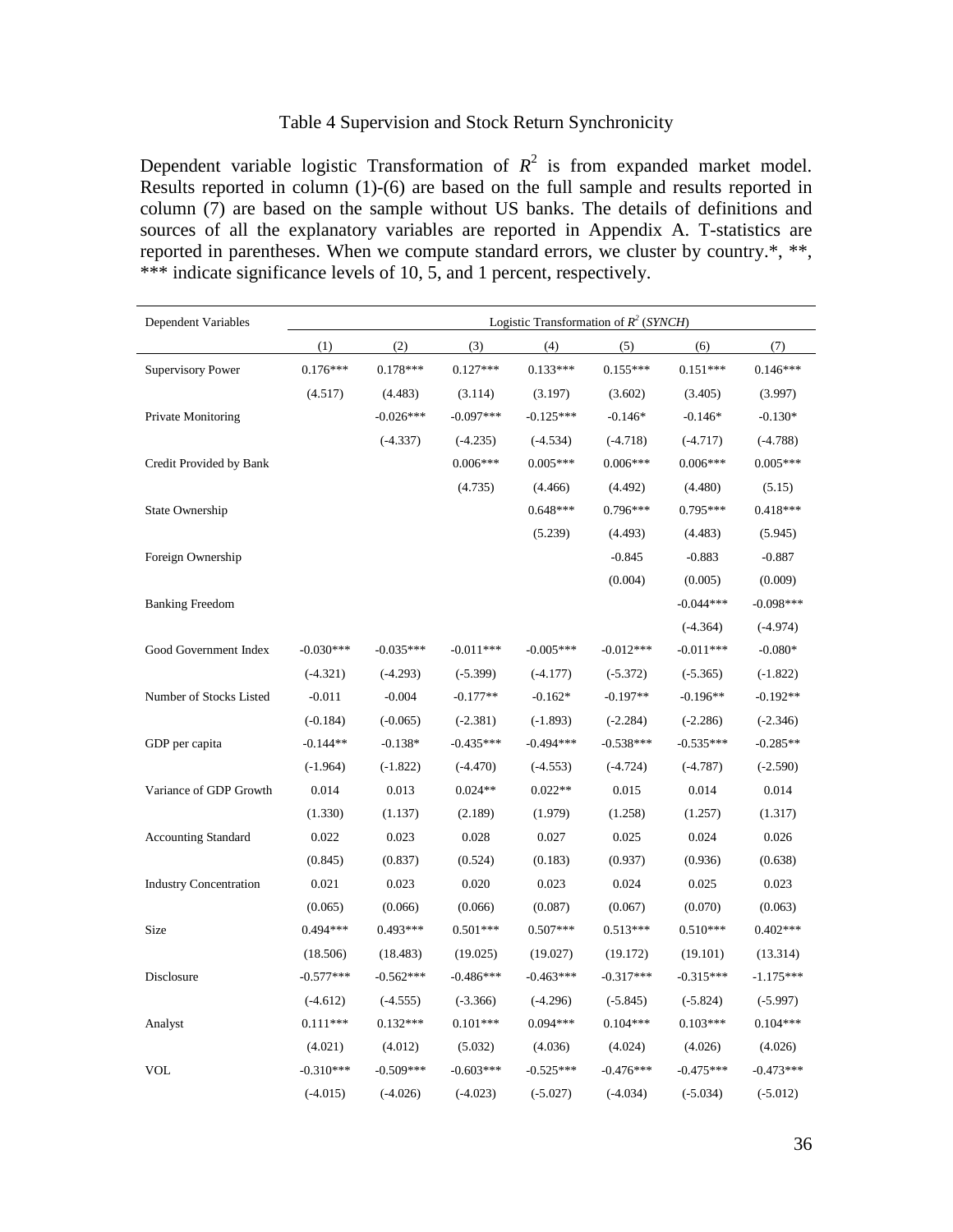| <b>STDROA</b>         | $-0.110$ | $-0.134$ | $-0.104$ | $-0.095$ | $-0.104$ | $-0.104$ | $-0.101$ |
|-----------------------|----------|----------|----------|----------|----------|----------|----------|
|                       | (0.020)  | (0.013)  | (0.033)  | (0.034)  | (0.024)  | (0.023)  | (0.024)  |
| M/B                   | 0.113    | 0.162    | 0.104    | 0.082    | 0.101    | 0.118    | 0.136    |
|                       | (0.081)  | (0.075)  | (0.027)  | (0.014)  | (0.043)  | (0.045)  | (0.044)  |
| Loan-to-Asset Ratio   | 0.151    | 0.146    | 0.123    | 0.184    | 0.137    | 0.114    | 0.133    |
|                       | (0.021)  | (0.023)  | (0.017)  | (0.037)  | (0.024)  | (0.024)  | (0.027)  |
| Equity-to-Asset Ratio | 0.135    | 0.152    | 0.123    | 0.085    | 0.118    | 0.115    | 0.145    |
|                       | (0.073)  | (0.014)  | (0.044)  | (0.049)  | (0.065)  | (0.056)  | (0.046)  |
| Loan Growth           | 0.103    | 0.104    | 0.105    | 0.085    | 0.108    | 0.118    | 0.139    |
|                       | (0.081)  | (0.084)  | (0.086)  | (0.084)  | (0.079)  | (0.084)  | (0.085)  |
| Year Effect           | Yes      | Yes      | Yes      | Yes      | Yes      | Yes      | Yes      |
| Adjusted-R-Squared    | 0.415    | 0.415    | 0.435    | 0.435    | 0.443    | 0.446    | 0.493    |
| N. of observations    | 3368     | 3368     | 3368     | 3368     | 3368     | 3368     | 1448     |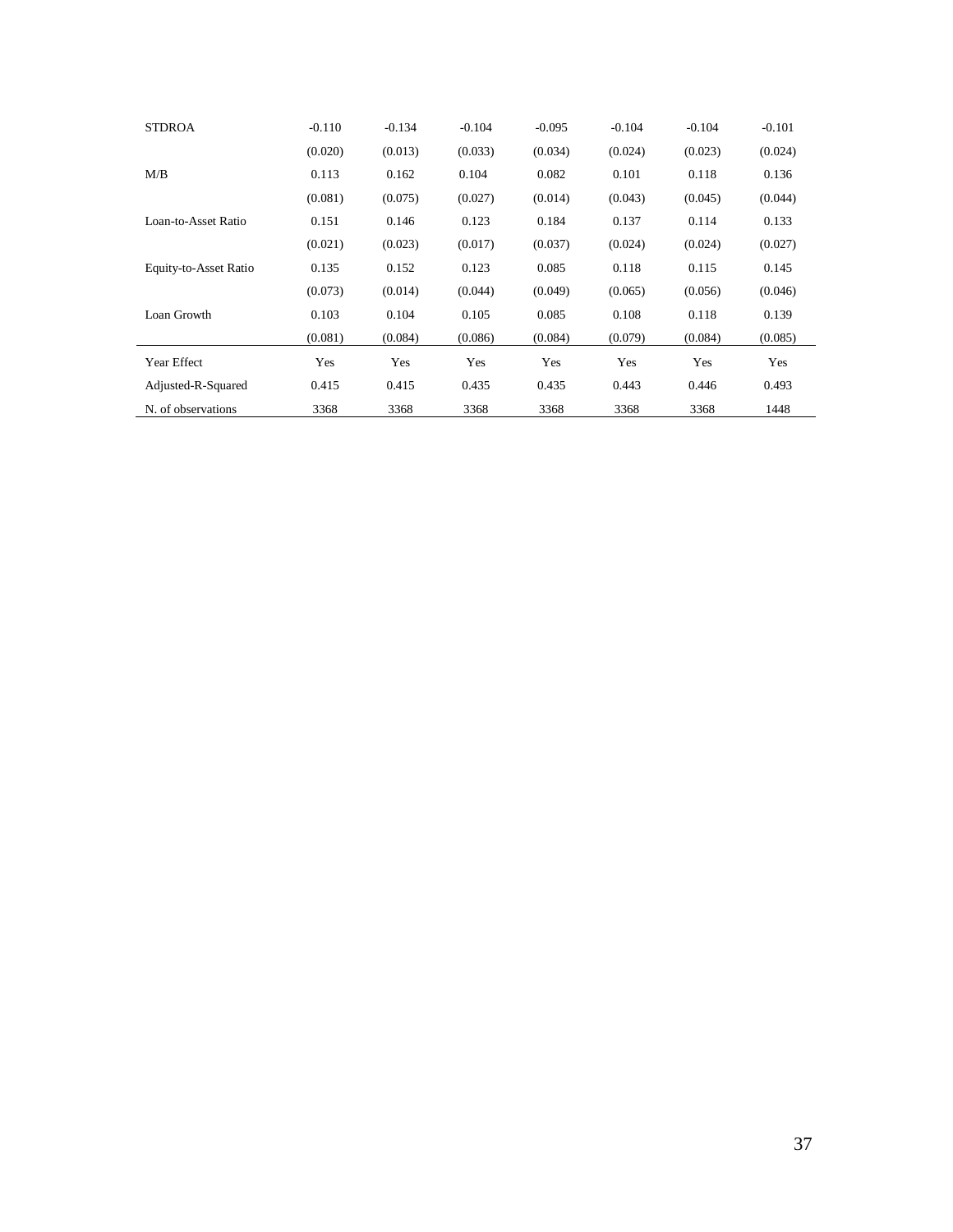#### Table 5 Supervision and Market-wide (Bank-specific) Returns Variation

Dependent variable is the logarithm of market-wide variation in column (1)-(3) and the logarithm of bank-specific variation in column (4)-(6). Results reported in column (1)-(2) and (4)-(5) are based on the full sample and results reported in column (3) and (6) are based on the sample without US banks. The details of definitions and sources of all the explanatory variables are reported in Appendix A. T-statistics are reported in parentheses. When we compute standard errors, we cluster by country.\*, \*\*, \*\*\* indicate significance levels of 10, 5, and 1 percent, respectively.

| Dependent Variables           | Logarithm of market-wide variation |             |             | Logarithm of bank-specific variation |             |             |  |
|-------------------------------|------------------------------------|-------------|-------------|--------------------------------------|-------------|-------------|--|
|                               | (1)                                | (2)         | (3)         | (4)                                  | (5)         | (6)         |  |
| <b>Supervisory Power</b>      | $0.219***$                         | $0.195***$  | $0.189***$  | $0.040*$                             | $0.043*$    | 0.043       |  |
|                               | (4.880)                            | (3.865)     | (4.378)     | (1.672)                              | (1.653)     | (1.516)     |  |
| Private Monitoring            | 0.047                              | 0.114       | 0.099       | $0.221***$                           | $0.232***$  | $0.231***$  |  |
|                               | (0.533)                            | (1.177)     | (1.151)     | (4.436)                              | (4.644)     | (4.546)     |  |
| Credit Provided by Bank       |                                    | $0.006***$  | $0.006***$  |                                      | 0.001       | 0.001       |  |
|                               |                                    | (4.323)     | (4.811)     |                                      | (0.696)     | (0.693)     |  |
| State Ownership               |                                    | 0.652       | 1.090**     |                                      | $-1.448***$ | $-1.509***$ |  |
|                               |                                    | (1.078)     | (2.081)     |                                      | $(-4.585)$  | $(-4.362)$  |  |
| Foreign Ownership             |                                    | $-0.836$    | $-0.847$    |                                      | $-0.886$    | $-0.880$    |  |
|                               |                                    | (0.006)     | (0.007)     |                                      | (0.003)     | (0.006)     |  |
| <b>Banking Freedom</b>        |                                    | $-0.059$    | $-0.121$    |                                      | $0.015***$  | $0.023***$  |  |
|                               |                                    | $(-0.431)$  | $(-1.017)$  |                                      | (4.211)     | (4.293)     |  |
| Good Government Index         | $-0.134***$                        | $-0.084**$  | $-0.195***$ | 0.099                                | 0.096       | 0.115       |  |
|                               | $(-4.380)$                         | $(-2.281)$  | $(-3.741)$  | (0.032)                              | (0.997)     | (0.334)     |  |
| Number of Stocks Listed       | $0.186**$                          | $-0.075$    | $-0.081$    | $0.190***$                           | $0.122**$   | $0.111*$    |  |
|                               | (2.509)                            | $(-0.768)$  | $(-0.836)$  | (4.791)                              | (2.385)     | (1.738)     |  |
| GDP per capita                | $-0.157*$                          | $-0.372***$ | $-0.077$    | $-0.020$                             | $0.166**$   | $0.208**$   |  |
|                               | $(-1.849)$                         | $(-2.879)$  | $(-0.592)$  | $(-0.429)$                           | (2.461)     | (2.419)     |  |
| Variance of GDP Growth        | 0.005                              | 0.018       | 0.016       | $-0.007$                             | 0.003       | 0.002       |  |
|                               | (0.425)                            | (1.297)     | (1.260)     | $(-1.092)$                           | (0.360)     | (0.222)     |  |
| <b>Accounting Standard</b>    | 0.002                              | 0.012       | 0.013       | $0.021***$                           | $0.013**$   | $0.013**$   |  |
|                               | (0.177)                            | (1.251)     | (1.512)     | (4.377)                              | (2.563)     | (2.368)     |  |
| <b>Industry Concentration</b> | 0.024                              | 0.021       | 0.025       | 0.020                                | 0.021       | 0.024       |  |
|                               | (0.063)                            | (0.063)     | (0.069)     | (0.080)                              | (0.061)     | (0.079)     |  |
| Size                          | $0.288***$                         | 0.298***    | $0.180***$  | $-0.205***$                          | $-0.214***$ | $-0.223***$ |  |
|                               | (9.601)                            | (9.836)     | (5.027)     | $(-12.743)$                          | $(-13.528)$ | $(-9.432)$  |  |
| Disclosure                    | 0.191                              | 0.342       | $-0.679$    | $0.753***$                           | $0.659***$  | $0.496***$  |  |
|                               | (0.470)                            | (0.803)     | $(-1.464)$  | (3.459)                              | (2.964)     | (4.620)     |  |
| Analyst                       | $0.119***$                         | $0.138***$  | $0.109***$  | 0.099***                             | $0.109***$  | $0.106***$  |  |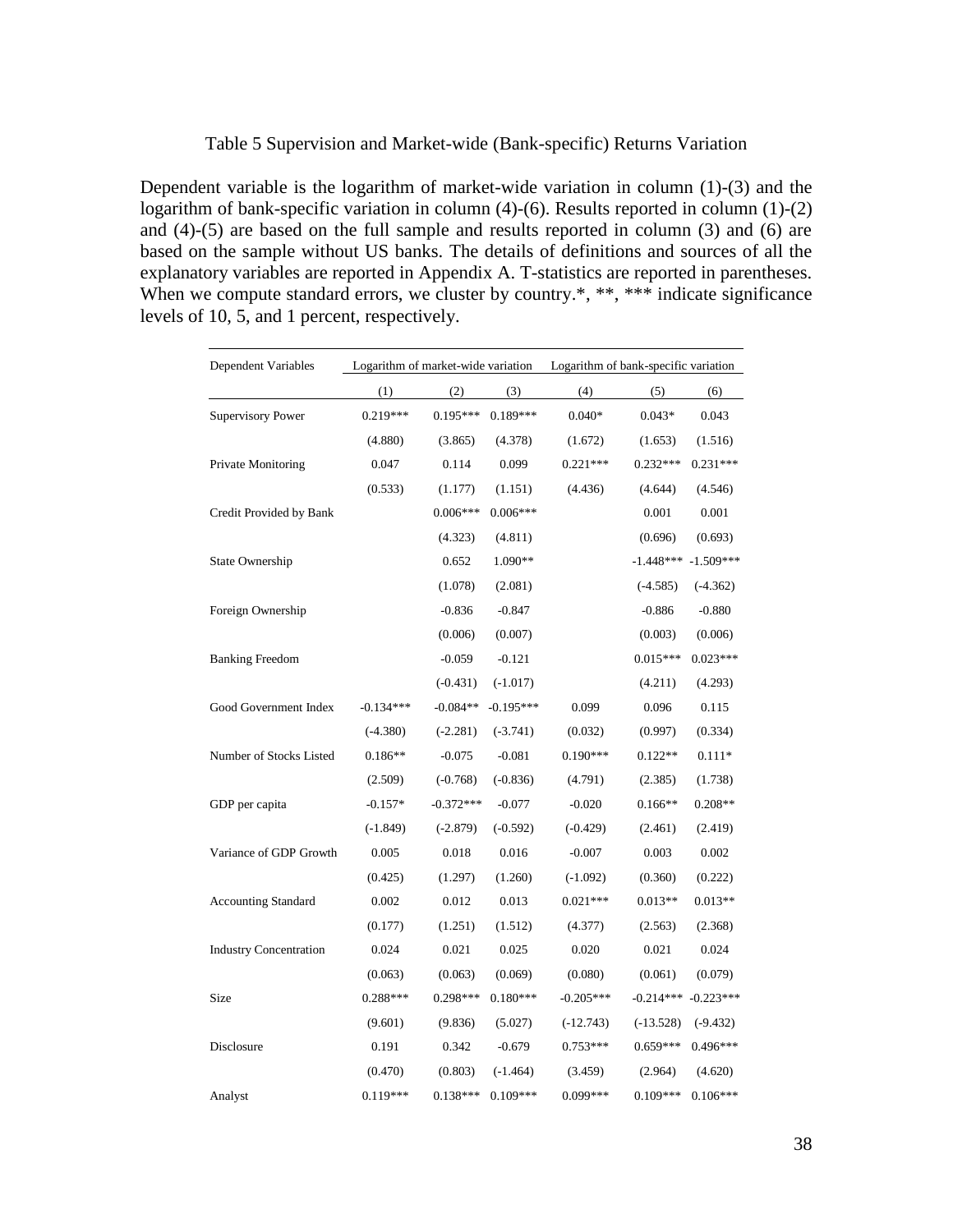|                       | (4.089)    | (4.677)    | (5.083)    | (4.082)    | (4.092)    | (4.087)  |
|-----------------------|------------|------------|------------|------------|------------|----------|
| <b>VOL</b>            | $-0.319$   | $-0.508$   | $-0.606$   | $0.526***$ | $0.473***$ | $0.478*$ |
|                       | $(-0.019)$ | $(-0.021)$ | $(-0.022)$ | (5.029)    | (4.033)    | (5.037)  |
| <b>STDROA</b>         | $-0.119$   | $-0.136$   | $-0.108$   | $-0.099$   | $-0.107$   | $-0.108$ |
|                       | (0.024)    | (0.016)    | (0.034)    | (0.037)    | (0.023)    | (0.027)  |
| M/B                   | 0.116      | 0.164      | 0.105      | 0.085      | 0.103      | 0.117    |
|                       | (0.085)    | (0.078)    | (0.025)    | (0.018)    | (0.048)    | (0.047)  |
| Loan-to-Asset Ratio   | 0.155      | 0.147      | 0.128      | 0.183      | 0.136      | 0.118    |
|                       | (0.020)    | (0.027)    | (0.014)    | (0.038)    | (0.023)    | (0.026)  |
| Equity-to-Asset Ratio | 0.138      | 0.158      | 0.124      | 0.088      | 0.117      | 0.114    |
|                       | (0.078)    | (0.013)    | (0.048)    | (0.044)    | (0.068)    | (0.057)  |
| Loan Growth           | 0.107      | 0.105      | 0.104      | 0.088      | 0.110      | 0.116    |
|                       | (0.089)    | (0.087)    | (0.083)    | (0.088)    | (0.072)    | (0.083)  |
| Year Effect           | Yes        | Yes        | Yes        | Yes        | Yes        | Yes      |
| Adjusted-R-Squared    | 0.305      | 0.336      | 0.447      | 0.328      | 0.357      | 0.414    |
| N. of observations    | 3368       | 3368       | 1448       | 3368       | 3368       | 1448     |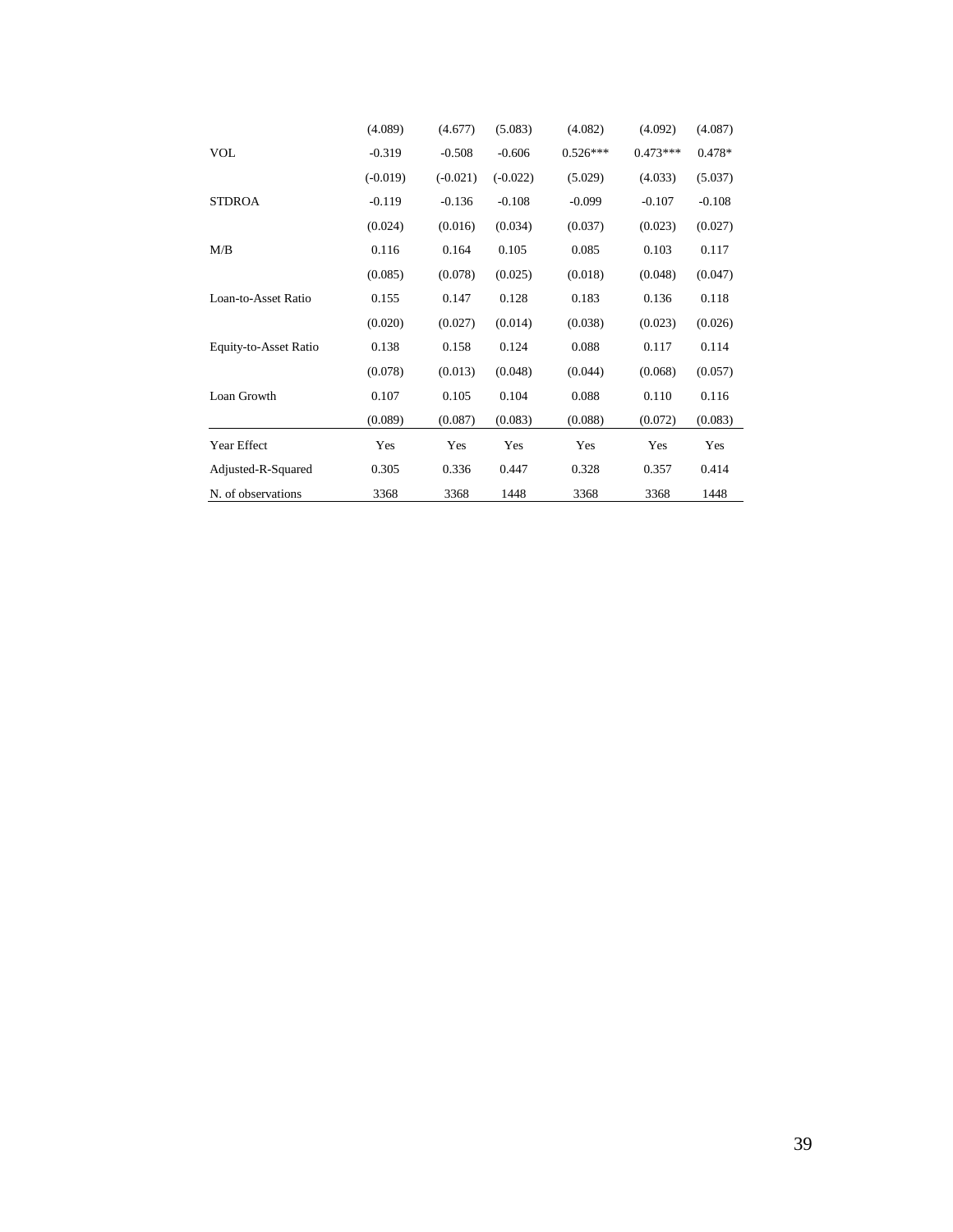Table 6 Supervision and Stock Return Synchronicity Controlling for Nonlinear Effects

Dependent variable logistic Transformation of  $R^2$  is from expanded market model. Results reported in column (1) and (2) are based on the full sample and results reported in column (3) are based on the sample without US banks. The details of definitions and sources of all the explanatory variables are reported in Appendix A. T-statistics are reported in parentheses. When we compute standard errors, we cluster by country.\*, \*\*, \*\*\* indicate significance levels of 10, 5, and 1 percent, respectively.

| Dependent Variables                      |             | Logistic Transformation of $R^2$ ( <i>SYNCH</i> ) |             |
|------------------------------------------|-------------|---------------------------------------------------|-------------|
|                                          | (1)         | (2)                                               | (3)         |
| Supervisory Power*Good Government Index  | $-0.004$    | $-0.019$                                          | $-0.010$    |
|                                          | $(-0.407)$  | $(-0.747)$                                        | $(-0.704)$  |
| Private Monitoring*Good Government Index | $0.005***$  | $0.005***$                                        | $0.003***$  |
|                                          | (4.770)     | (4.059)                                           | (4.052)     |
| <b>Supervisory Power</b>                 | $0.125***$  | $0.193***$                                        | $0.038***$  |
|                                          | (4.657)     | (4.924)                                           | (4.142)     |
| Private Monitoring                       | $-0.390***$ | $-0.309***$                                       | $-0.142***$ |
|                                          | $(-4.868)$  | $(-4.428)$                                        | $(-4.102)$  |
| Credit Provided by Bank                  |             | $0.007***$                                        | $0.006***$  |
|                                          |             | (4.847)                                           | (5.082)     |
| State Ownership                          |             | $0.592***$                                        | $0.390***$  |
|                                          |             | (5.074)                                           | (4.853)     |
| Foreign Ownership                        |             | $-0.888$                                          | $-0.839$    |
|                                          |             | (0.018)                                           | (0.015)     |
| <b>Banking Freedom</b>                   |             | $-0.045***$                                       | $-0.064***$ |
|                                          |             | $(-3.339)$                                        | $(-4.575)$  |
| Good Government Index                    | $-0.254$    | $-0.395$                                          | $-0.220$    |
|                                          | $(-1.157)$  | $(-1.531)$                                        | $(-1.000)$  |
| Number of Stocks Listed                  | 0.011       | $-0.264***$                                       | $-0.201**$  |
|                                          | (0.149)     | $(-2.617)$                                        | $(-2.385)$  |
| GDP per capita                           | $-0.096$    | $-0.476***$                                       | $-0.304**$  |
|                                          | $(-1.096)$  | $(-3.957)$                                        | $(-2.480)$  |
| Variance of GDP Growth                   | 0.012       | 0.016                                             | 0.017       |
|                                          | (1.067)     | (1.277)                                           | (1.446)     |
| <b>Accounting Standard</b>               | 0.026       | 0.032                                             | 0.029       |
|                                          | (0.016)     | (0.329)                                           | (0.503)     |
| <b>Industry Concentration</b>            | 0.029       | 0.025                                             | 0.028       |
|                                          | (0.088)     | (0.069)                                           | (0.070)     |
| Size                                     | $0.497***$  | $0.517***$                                        | $0.400***$  |
|                                          | (18.455)    | (19.218)                                          | (12.721)    |
| Disclosure                               | $-0.570***$ | $-0.331***$                                       | $-1.114***$ |
|                                          | $(-4.569)$  | $(-4.881)$                                        | $(-2.767)$  |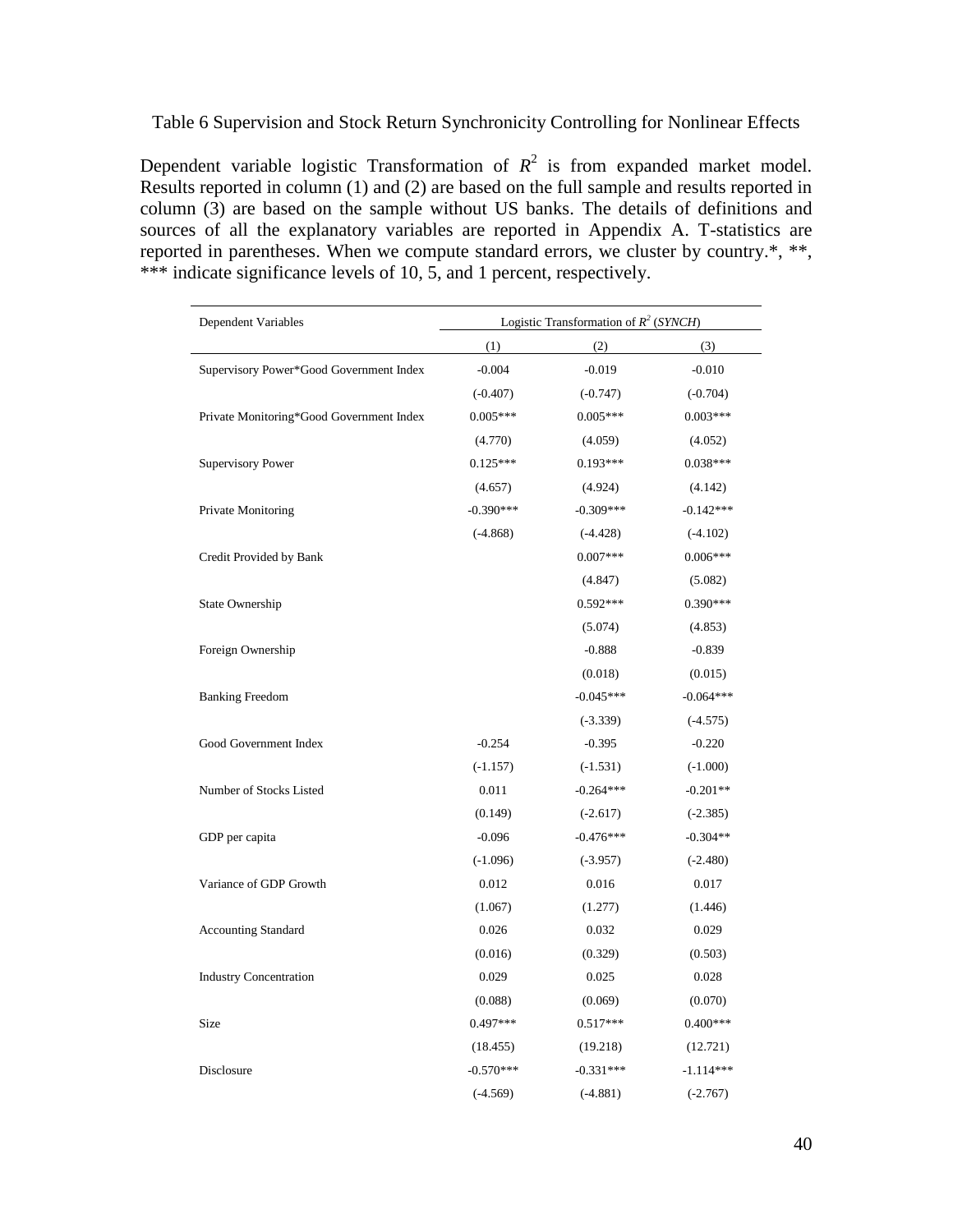| Analyst               | $0.090***$  | $0.101***$  | $0.105***$  |
|-----------------------|-------------|-------------|-------------|
|                       | (4.099)     | (4.097)     | (4.080)     |
| <b>VOL</b>            | $-0.529***$ | $-0.475***$ | $-0.475***$ |
|                       | $(-5.021)$  | $(-4.112)$  | $(-5.012)$  |
| <b>STDROA</b>         | $-0.097$    | $-0.102$    | $-0.101$    |
|                       | (0.033)     | (0.025)     | (0.020)     |
| M/B                   | 0.081       | 0.108       | 0.115       |
|                       | (0.017)     | (0.041)     | (0.043)     |
| Loan-to-Asset Ratio   | 0.186       | 0.130       | 0.112       |
|                       | (0.031)     | (0.027)     | (0.022)     |
| Equity-to-Asset Ratio | 0.086       | 0.113       | 0.112       |
|                       | (0.045)     | (0.062)     | (0.052)     |
| Loan Growth           | 0.082       | 0.118       | 0.119       |
|                       | (0.082)     | (0.070)     | (0.081)     |
| Year Effect           | Yes         | Yes         | Yes         |
| Adjusted-R-Squared    | 0.416       | 0.446       | 0.494       |
| N. of observations    | 3368        | 3368        | 1448        |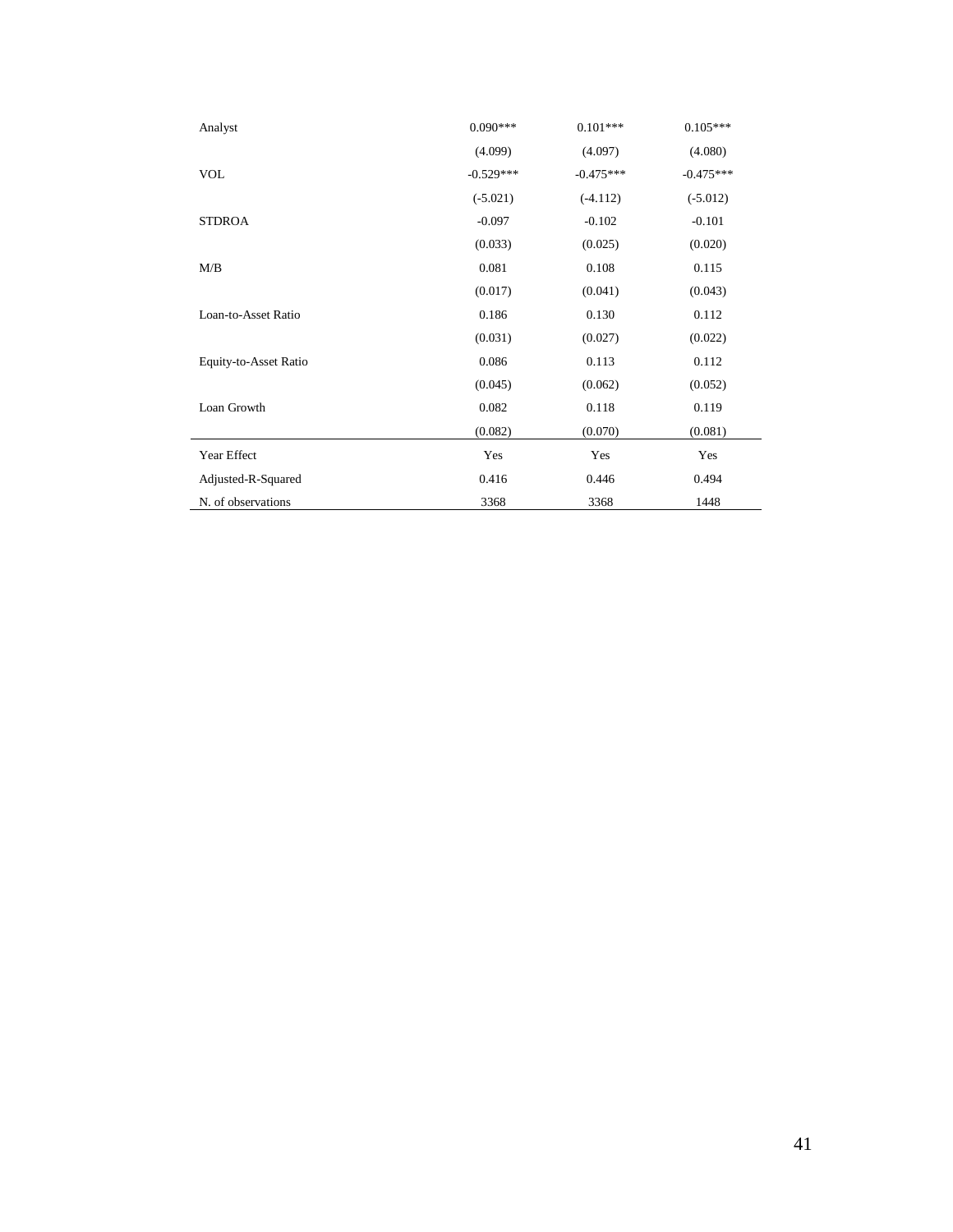Table 7 Supervision and Stock Return Synchronicity Controlling for Endogeneity Biases

Dependent variable logistic Transformation of  $R^2$  is from expanded market model. Results reported in column (1) and (2) are based on the full sample and results reported in column (3) are based on the sample without US banks. Regressions are run with IV OLS, where the first stage regressions use ethnic fractionalization, percentage of yeas in independent since 1776 and a country's absolute value of latitude as instrumental variables. The details of definitions and sources of all the explanatory variables are reported in Appendix A. T-statistics are reported in parentheses. When we compute standard errors, we cluster by country.\*, \*\*, \*\*\* indicate significance levels of 10, 5, and 1 percent, respectively.

| Dependent Variables           | Logistic Transformation of $R^2$ (SYNCH) |             |             |  |  |  |
|-------------------------------|------------------------------------------|-------------|-------------|--|--|--|
|                               | (1)                                      | (2)         | (3)         |  |  |  |
| <b>Supervisory Power</b>      | $0.135***$                               | $0.182***$  | $0.134***$  |  |  |  |
|                               | (4.123)                                  | (4.234)     | (4.523)     |  |  |  |
| Private Monitoring            | $-0.134***$                              | $-0.139***$ | $-0.145***$ |  |  |  |
|                               | $(-4.236)$                               | $(-4.578)$  | $(-4.256)$  |  |  |  |
| Credit Provided by Bank       |                                          | $0.006***$  | $0.007***$  |  |  |  |
|                               |                                          | (4.367)     | (5.245)     |  |  |  |
| State Ownership               |                                          | $0.467***$  | $0.465***$  |  |  |  |
|                               |                                          | (4.044)     | (4.633)     |  |  |  |
| Foreign Ownership             |                                          | $-0.812$    | $-0.814$    |  |  |  |
|                               |                                          | (0.017)     | (0.014)     |  |  |  |
| <b>Banking Freedom</b>        |                                          | $-0.044***$ | $-0.036***$ |  |  |  |
|                               |                                          | $(-5.225)$  | $(-5.367)$  |  |  |  |
| Good Government Index         | $-0.054***$                              | $-0.035***$ | $-0.022***$ |  |  |  |
|                               | $(-4.751)$                               | $(-4.135)$  | $(-4.000)$  |  |  |  |
| Number of Stocks Listed       | 0.161                                    | $-0.124$    | $-0.101$    |  |  |  |
|                               | (0.149)                                  | $(-0.617)$  | $(-0.385)$  |  |  |  |
| GDP per capita                | $-0.496***$                              | $-0.423***$ | $-0.404**$  |  |  |  |
|                               | $(-4.906)$                               | $(-4.579)$  | $(-4.408)$  |  |  |  |
| Variance of GDP Growth        | 0.022                                    | 0.026       | 0.027       |  |  |  |
|                               | (0.007)                                  | (0.233)     | (0.423)     |  |  |  |
| <b>Accounting Standard</b>    | 0.023                                    | 0.022       | 0.024       |  |  |  |
|                               | (0.026)                                  | (0.027)     | (0.035)     |  |  |  |
| <b>Industry Concentration</b> | 0.026                                    | 0.026       | 0.026       |  |  |  |
|                               | (0.061)                                  | (0.062)     | (0.060)     |  |  |  |
| Size                          | $0.479***$                               | $0.571***$  | $0.412***$  |  |  |  |
|                               | (17.412)                                 | (18.318)    | (13.456)    |  |  |  |
| Disclosure                    | $-0.470***$                              | $-0.342***$ | $-0.514***$ |  |  |  |
|                               | $(-4.552)$                               | $(-4.881)$  | $(-5.347)$  |  |  |  |
| Analyst                       | $0.111***$                               | $0.131***$  | $0.101***$  |  |  |  |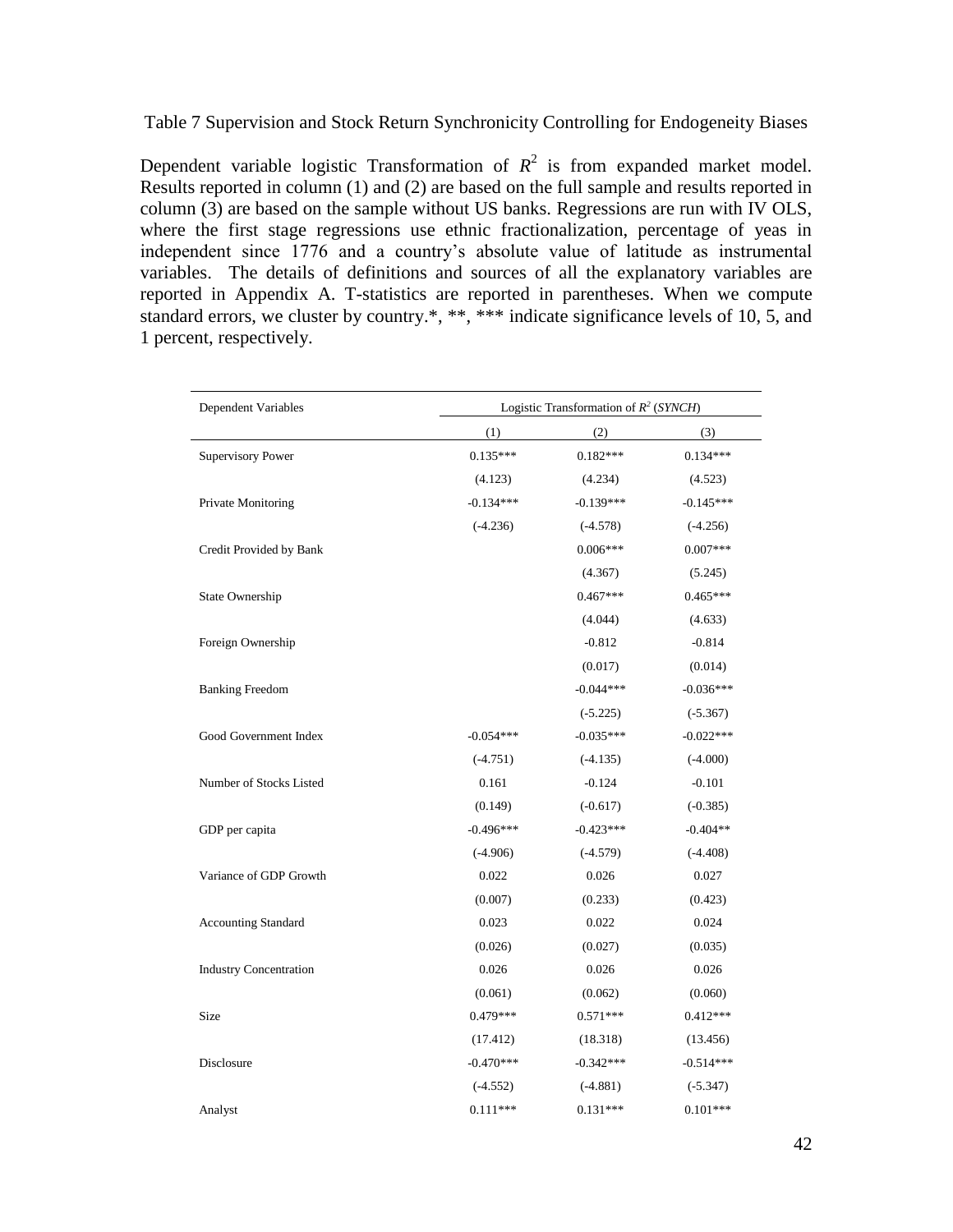|                       | (4.071)     | (4.689)     | (5.091)     |
|-----------------------|-------------|-------------|-------------|
| <b>VOL</b>            | $-0.318***$ | $-0.507***$ | $-0.604***$ |
|                       | $(-4.001)$  | $(-4.002)$  | $(-4.012)$  |
| <b>STDROA</b>         | $-0.118$    | $-0.132$    | $-0.103$    |
|                       | (0.020)     | (0.013)     | (0.031)     |
| M/B                   | 0.114       | 0.163       | 0.103       |
|                       | (0.088)     | (0.076)     | (0.028)     |
| Loan-to-Asset Ratio   | 0.154       | 0.145       | 0.125       |
|                       | (0.024)     | (0.025)     | (0.018)     |
| Equity-to-Asset Ratio | 0.135       | 0.154       | 0.123       |
|                       | (0.074)     | (0.017)     | (0.044)     |
| Loan Growth           | 0.104       | 0.108       | 0.101       |
|                       | (0.083)     | (0.084)     | (0.089)     |
| Year Effect           | Yes         | Yes         | Yes         |
| Adjusted-R-Squared    | 0.423       | 0.445       | 0.478       |
| N. of observations    | 3368        | 3368        | 1448        |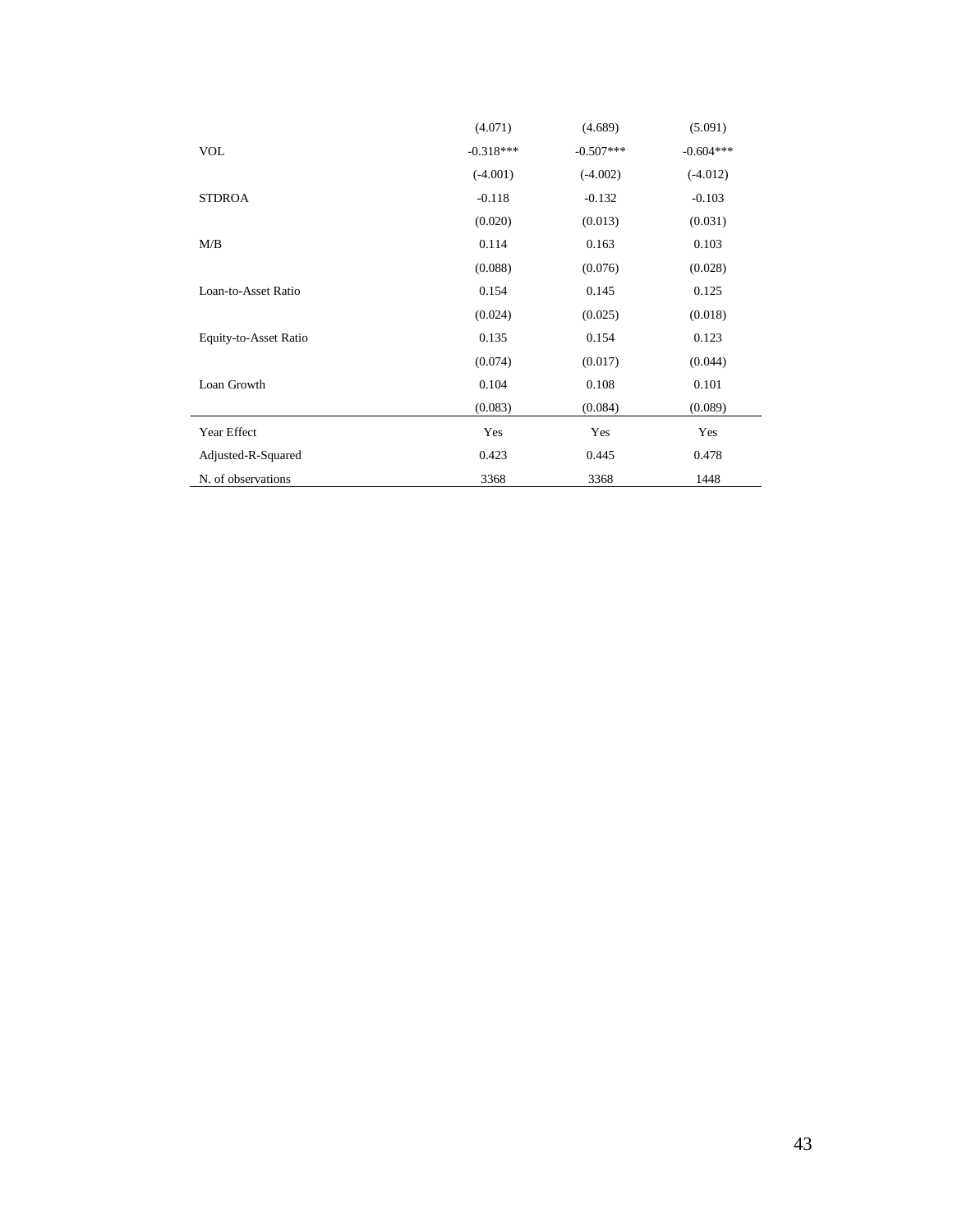## Appendix A. Variable Definition and Sources

| Variable                   | Description                                                                                                                                                                                                                                                                                                                                                                                                                                                                                                                                                                                                                                                                                                                                                                                                                                                                                                                                                                                                                                                                                                                                                                                                                                                                                                                                                                                                                                                                                                                                                                 | Sources                      |
|----------------------------|-----------------------------------------------------------------------------------------------------------------------------------------------------------------------------------------------------------------------------------------------------------------------------------------------------------------------------------------------------------------------------------------------------------------------------------------------------------------------------------------------------------------------------------------------------------------------------------------------------------------------------------------------------------------------------------------------------------------------------------------------------------------------------------------------------------------------------------------------------------------------------------------------------------------------------------------------------------------------------------------------------------------------------------------------------------------------------------------------------------------------------------------------------------------------------------------------------------------------------------------------------------------------------------------------------------------------------------------------------------------------------------------------------------------------------------------------------------------------------------------------------------------------------------------------------------------------------|------------------------------|
| <b>SYNCH</b>               | Logistic Transformation of $R^2$ , which is from expanded market model<br>(Equation $(1)$ ).                                                                                                                                                                                                                                                                                                                                                                                                                                                                                                                                                                                                                                                                                                                                                                                                                                                                                                                                                                                                                                                                                                                                                                                                                                                                                                                                                                                                                                                                                | DataStream                   |
| $\log(\delta_m^2)$         | Logarithm of market-wide variation in Equation (3)                                                                                                                                                                                                                                                                                                                                                                                                                                                                                                                                                                                                                                                                                                                                                                                                                                                                                                                                                                                                                                                                                                                                                                                                                                                                                                                                                                                                                                                                                                                          | DataStream                   |
| $log(\delta_i^2)$          | Logarithm of bank-specific variation in Equation (3)                                                                                                                                                                                                                                                                                                                                                                                                                                                                                                                                                                                                                                                                                                                                                                                                                                                                                                                                                                                                                                                                                                                                                                                                                                                                                                                                                                                                                                                                                                                        | DataStream                   |
| <b>Supervisory Power</b>   | The sum of fourteen dummy variables that measure $(1)$ whether the<br>supervisory agency have the right to meet with external auditors to<br>discuss their report without the approval of the bank, (2) whether<br>auditors are required by law to communicate directly to the supervisory<br>agency any presumed involvement of bank directors or senior managers<br>in elicit activities, fraud, or insider abuse, (3) whether supervisors can<br>take legal action against external auditors for negligence, (4) whether<br>the supervisory authority can force a bank to change its internal<br>organizational structure, (5) whether off-balance sheet items are<br>disclosed to supervisors? (6) Can the supervisory agency order the<br>bank's directors or management to constitute provisions to cover actual<br>or potential losses, (7) whether the supervisory agency can suspend the<br>directors' decision to distribute: (a) Dividends? (b) Bonuses? (c)<br>Management fees, (8) whether the supervisory agency can legally<br>declare-such that this declaration supersedes the rights of bank<br>shareholders-that a bank is insolvent, (9) whether the Banking Law<br>gives authority to the supervisory agency to intervene that is, suspend<br>some or all ownership rights-a problem bank, (10) Regarding bank<br>restructuring and reorganization, whether can the supervisory agency or<br>any other government agency do the following: (a) Supersede<br>shareholder rights? (b)Remove and replace management, (c) Remove<br>and replace directors? | Barth et al. (2005)          |
| Private Monitoring         | The sum of eleven dummy variables that measure (1) whether<br>an external audit is a compulsory obligation for banks, (2) whether<br>auditors are licensed or certified, (3) whether 100 percent of the top ten<br>banks are rated by international credit rating agencies, (4) whether there<br>is an explicit deposit insurance protection system, (5) whether<br>depositors were wholly compensated (to the extent of legal protection)<br>the last time a bank failed, (6) whether accrued, though unpaid<br>interest/principal enter the income statement while the loan is still non-<br>performing, (7) whether financial institutions are required to produce<br>consolidated accounts covering all bank and any non-bank financial<br>subsidiaries, (8) whether bank directors are legally liable if information<br>disclosed is erroneous or misleading, (9) whether off-balance sheet<br>items are disclosed to the public, (10) whether banks must disclose their<br>risk management procedures to the public, (11) whether subordinated<br>debt is allowable (required) as part of capital.                                                                                                                                                                                                                                                                                                                                                                                                                                                                    | Barth et al. (2005)          |
| Good Government Index      | The sum of three indexes from La Porta et al. (1998), each ranging<br>from zero to ten. These indexes measure $(1)$ government corruption, $(2)$<br>the risk of expropriation of private property by the government, and (3)<br>the risk of the government repudiating contracts. Low values for each<br>index indicate less respect for private property.                                                                                                                                                                                                                                                                                                                                                                                                                                                                                                                                                                                                                                                                                                                                                                                                                                                                                                                                                                                                                                                                                                                                                                                                                  | La Porta et al. (1998)       |
| Number of Stocks Listed    | Logarithm of umber of securities listed in the stock exchange                                                                                                                                                                                                                                                                                                                                                                                                                                                                                                                                                                                                                                                                                                                                                                                                                                                                                                                                                                                                                                                                                                                                                                                                                                                                                                                                                                                                                                                                                                               | DataStream                   |
| GDP per capita             | Logarithm of GDP per capita (constant 2000 US\$)                                                                                                                                                                                                                                                                                                                                                                                                                                                                                                                                                                                                                                                                                                                                                                                                                                                                                                                                                                                                                                                                                                                                                                                                                                                                                                                                                                                                                                                                                                                            | World Development Indicators |
| Variance in GDP Growth     | Variance of previous four year GDP per capita growth (annual %)                                                                                                                                                                                                                                                                                                                                                                                                                                                                                                                                                                                                                                                                                                                                                                                                                                                                                                                                                                                                                                                                                                                                                                                                                                                                                                                                                                                                                                                                                                             | World Development Indicators |
| <b>Accounting Standard</b> | Index created by examining and rating companies' 1990 annual reports<br>on their inclusion or omission of 90 items by Center for International<br>Financial Analysis and Research (CIFAR). These items fall into seven<br>categories (general information, income statements, balance sheets,<br>funds flow statement, accounting standards, stock data and special<br>items). A minimum of three companies in each country was studied.<br>The companies represent a cross section of various industry groups;<br>industrial companies represented 70 percent, and financial companies<br>represented the remaining 30 percent. Scale from zero to 100; low<br>scores indicate low accounting standards.                                                                                                                                                                                                                                                                                                                                                                                                                                                                                                                                                                                                                                                                                                                                                                                                                                                                   | La Porta et al. $(1998)$     |